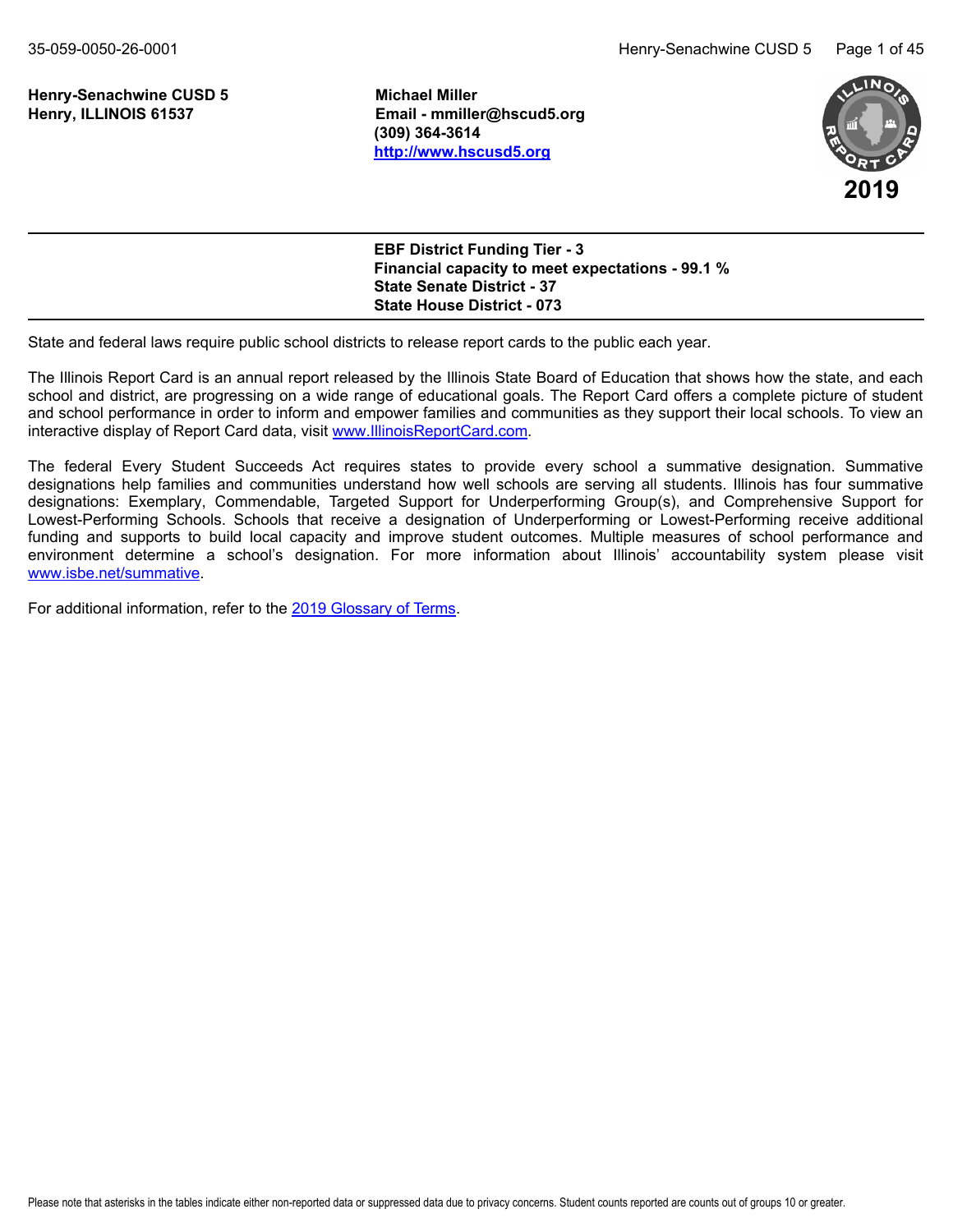## **STUDENTS**

|                 | <b>STUDENT ENROLLMENT</b> |         |              |                 |         |                      |          |                |                              |         |               |                 |
|-----------------|---------------------------|---------|--------------|-----------------|---------|----------------------|----------|----------------|------------------------------|---------|---------------|-----------------|
|                 |                           |         |              |                 |         | <b>Native</b>        |          |                |                              |         |               |                 |
|                 |                           |         |              |                 |         | Hawaiian<br>/Pacific | American | Two or<br>More | <b>Children</b><br>with      | English | Low           |                 |
|                 | All                       | White   | <b>Black</b> | <b>Hispanic</b> | Asian   | <b>Islander</b>      | Indian   | Races          | <b>Disabilities Learners</b> |         | <b>Income</b> | <b>Homeless</b> |
| <b>District</b> | 545                       | 532     |              | 6               | c       | $\star$              | *        | 4              | 120                          | $\star$ | 265           | 8               |
|                 |                           | 97.6%   | 0.2%         | 1.1%            | 0.4%    | $\star$              | *        | 0.7%           | 22.0%                        | $\star$ | 48.6%         | 1.5%            |
| <b>State</b>    | 1,984,519                 | 944,451 | 331,838      | 523,306         | 102.113 | 2,061                | 5.067    | 75,683         | 364,698                      | 241,093 | 968.570       | 39,579          |
|                 |                           | 47.6%   | 16.7%        | 26.4%           | 5.1%    | 0.1%                 | 0.3%     | 3.8%           | 18.4%                        | 12.1%   | 48.8%         | 2.0%            |
|                 |                           |         |              |                 |         |                      |          |                |                              |         |               |                 |

**Student Enrollment** is based on Serving School.

**Children with Disabilities** are those students eligible to receive special education services through an IEP or support through a 504 plan. **English Learners** are students eligible for transitional bilingual programs. **Low Income** are students who receive or live in households that receive SNAP or TANF; are classified as homeless, migrant, runaway, Head Start, or foster children; or live in a household where the household income meets the USDA income guidelines to receive free or reduced-price meals.

**Homeless** students are those who do not have permanent and adequate homes.

|              | <b>CHRONIC ABSENTEEISM RATE</b> |       |              |                 |         |                           |                   |                |                         |                         |          |               |
|--------------|---------------------------------|-------|--------------|-----------------|---------|---------------------------|-------------------|----------------|-------------------------|-------------------------|----------|---------------|
|              |                                 |       |              |                 |         | <b>Native</b><br>Hawaiian | /Pacific American | Two or<br>More | <b>Children</b><br>with | <b>Students</b><br>with | English  | Low           |
|              | All                             | White | <b>Black</b> | <b>Hispanic</b> | Asian   | <b>Islander</b>           | Indian            | Races          | <b>Disabilities</b>     | <b>IEPs</b>             | Learners | <b>Income</b> |
| District     | 14.6%                           | 14.8% | $\star$      | $\star$         | $\star$ | $\star$                   | $\star$           | $\star$        | 26.0%                   | 27.4%                   |          | 23.7%         |
| <b>State</b> | 17.5%                           | 12.8% | 30.9%        | 19.5%           | $8.7\%$ | 17.6%                     | 23.6%             | 19.7%          | 25.4%                   | 26.3%                   | 17.2%    | 25.4%         |

|          | <b>STUDENT MOBILITY RATE</b> |      |        |       |              |                 |       |                           |                             |        |                             |                     |          |               |
|----------|------------------------------|------|--------|-------|--------------|-----------------|-------|---------------------------|-----------------------------|--------|-----------------------------|---------------------|----------|---------------|
|          |                              |      |        |       |              |                 |       | <b>Native</b><br>Hawaiian |                             | Two or | <b>Children</b>             | <b>Students</b>     |          |               |
|          | All                          | Male |        | White | <b>Black</b> | <b>Hispanic</b> | Asian | <b>Islander</b>           | /Pacific American<br>Indian | More   | with<br><b>Disabilities</b> | with<br><b>IEPs</b> | English  | Low           |
|          |                              |      | Female |       |              |                 |       |                           |                             | Races  |                             |                     | Learners | <b>Income</b> |
| District | 6.8%                         | 8.6% | 5.1%   | 5.5%  |              | 40.0%           |       | $\star$                   |                             |        | 6.5%                        | 7.0%                |          | 11.5%         |
|          |                              |      |        |       |              |                 |       |                           |                             |        |                             |                     |          |               |

**Students with IEPs** are those eligible to receive special education services.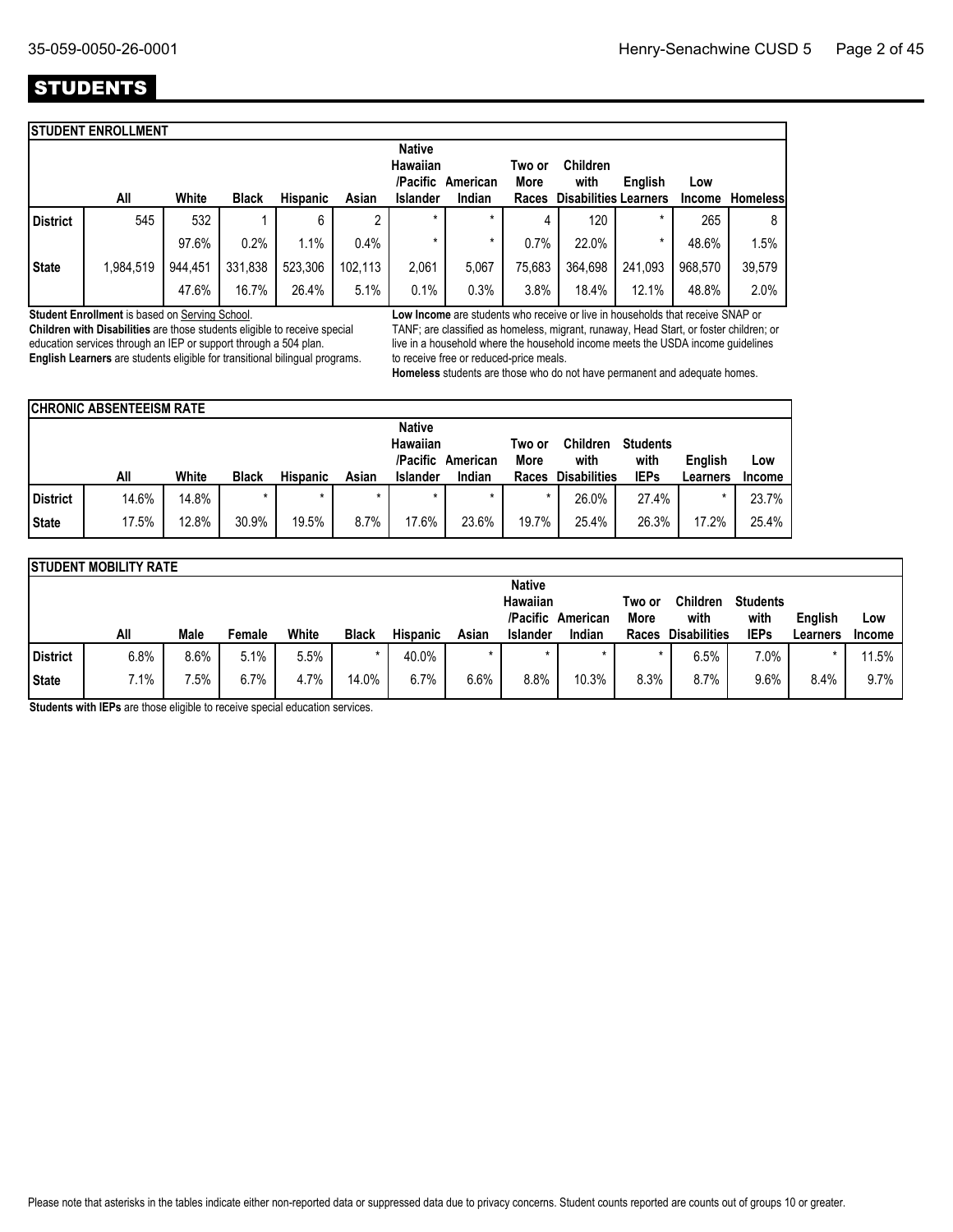# INSTRUCTIONAL SETTING

|                 | <b>ITOTAL SCHOOL DAYS</b><br><b>Number of Days</b> | % of 8TH GRADERS<br><b>PASSING ALGEBRA I</b> |         |  |  |  |
|-----------------|----------------------------------------------------|----------------------------------------------|---------|--|--|--|
| <b>District</b> | 171                                                | l District                                   | $0.0\%$ |  |  |  |
| <b>State</b>    | 175                                                | <b>State</b>                                 | 30.6%   |  |  |  |

|                 | <b>ISTUDENT-TO-STAFF RATIOS</b>        |                                |                                            | <b>HEALTH</b>           |                                                  |                 |  |     |
|-----------------|----------------------------------------|--------------------------------|--------------------------------------------|-------------------------|--------------------------------------------------|-----------------|--|-----|
|                 | Pupil-<br><b>Teacher</b><br>Elementary | Pupil-<br>Teacher<br>Secondary | Pupil-<br><b>Certified</b><br><b>Staff</b> | Pupil-<br>Administrator | <b>AND</b><br><b>WELLNESS</b><br>(days per week) |                 |  |     |
| <b>District</b> | 14.5                                   | 10.6                           | 8.0                                        | 181.7                   |                                                  | <b>District</b> |  | 4.4 |
| <b>State</b>    | 18.4                                   | 19.0                           | 10.4                                       | 172.5                   |                                                  | <b>State</b>    |  | 3.7 |

|              | <b>AVERAGE CLASS SIZE</b> (as of the first school day in May) |      |      |      |      |      |      |      |      |          |                |
|--------------|---------------------------------------------------------------|------|------|------|------|------|------|------|------|----------|----------------|
| Grades       |                                                               |      |      |      |      |      |      |      |      | $9 - 12$ | <b>Overall</b> |
| l District   | 15.5                                                          | 15.0 | 21.0 | 17.9 | 21.9 | 21.  | 13.4 | 20.4 | 18.7 | 14.4     | 15.9           |
| <b>State</b> | 21.5                                                          | 21.3 | 21.6 | 22.0 | 22.4 | 23.0 | 23.2 | 22.8 | 22.6 | 21.7     | 21.9           |

|                 | <b>TIME DEVOTED TO TEACHING CORE SUBJECTS (Minutes Per Day)</b> |                    |    |    |                |    |     |                              |    |    |                       |    |  |
|-----------------|-----------------------------------------------------------------|--------------------|----|----|----------------|----|-----|------------------------------|----|----|-----------------------|----|--|
|                 |                                                                 | <b>Mathematics</b> |    |    | <b>Science</b> |    |     | <b>English/Language Arts</b> |    |    | <b>Social Science</b> |    |  |
| Grades          |                                                                 |                    |    |    |                |    |     |                              |    |    |                       |    |  |
| <b>District</b> | 60                                                              | 45                 | 45 | 24 | 45             | 45 | 125 | 90                           | 90 | 30 | 45                    | 45 |  |
| <b>State</b>    | 90                                                              | 48                 | 46 | 30 | 48             | 46 | 150 | 96                           | 92 | 30 | 48                    | 46 |  |

|                 | <b>TEACHER INFORMATION</b> (Full-Time Equivalents) |       |        |        |              |                 |        |                                                          |                    |                         |          |
|-----------------|----------------------------------------------------|-------|--------|--------|--------------|-----------------|--------|----------------------------------------------------------|--------------------|-------------------------|----------|
|                 | Total<br><b>Number</b>                             | Male  | Female | White  | <b>Black</b> | <b>Hispanic</b> | Asian  | <b>Native</b><br>Hawaiian<br>/Pacific<br><b>Islander</b> | American<br>Indian | Two or<br>More<br>Races | Unknownl |
| <b>District</b> | 48                                                 | 27.8% | 72.2%  | 100.0% | $\star$      |                 |        | $\star$                                                  |                    | $\star$                 | $\star$  |
| <b>State</b>    | 130,754                                            | 23.2% | 76.8%  | 82.6%  | 5.9%         | 6.7%            | $.6\%$ | 0.1%                                                     | 0.2%               | 0.8%                    | 2.2%     |

|                 | <b>TEACHER INFORMATION (Experience)</b> |                                                     |                                                                   |                                                    |                                            |                                                                    |
|-----------------|-----------------------------------------|-----------------------------------------------------|-------------------------------------------------------------------|----------------------------------------------------|--------------------------------------------|--------------------------------------------------------------------|
|                 |                                         | Average<br>Teaching<br><b>Experience</b><br>(Years) | $%$ of<br><b>Teachers</b><br>with<br>Bachelor's<br><b>Degrees</b> | $%$ of<br>Teachers<br>with<br>Masters's<br>& Above | $%$ of<br><b>Novice</b><br><b>Teachers</b> | $%$ of<br>Teachers With<br>Short-Term or<br>Provisional<br>License |
| <b>District</b> | <b>All Schools</b>                      | 16.6                                                | 65.1%                                                             | 34.9%                                              | $\star$                                    | $\star$                                                            |
|                 | <b>High Poverty Schools</b>             | $\star$                                             | $\star$                                                           | $\star$                                            | $\star$                                    | $\star$                                                            |
|                 | <b>Low Poverty Schools</b>              | $\star$                                             | $\star$                                                           | $\star$                                            | $\star$                                    | $\star$                                                            |
| <b>State</b>    | <b>All Schools</b>                      | 13.2                                                | 38.9%                                                             | 60.6%                                              |                                            | $\star$                                                            |
|                 | <b>High Poverty Schools</b>             | 2.7                                                 | 9.1%                                                              | 12.9%                                              | 2.0%                                       | 0.3%                                                               |
|                 | <b>Low Poverty Schools</b>              | 4.4                                                 | 10.1%                                                             | 21.1%                                              | 1.2%                                       | 0.1%                                                               |

|              | <b>ITEACHER RETENTION RATE</b> |                 | <b>ITEACHER ATTENDANCE RATE</b> |                 | <b>ITEACHER EVALUATION RATE</b> | <b>IPRINCIPAL TURNOVER (Count)</b> |    |  |
|--------------|--------------------------------|-----------------|---------------------------------|-----------------|---------------------------------|------------------------------------|----|--|
| l District   | 87.9%                          | <b>District</b> | 76.6%                           | <b>District</b> | 100.0%                          | <b>District</b>                    | ۰۰ |  |
| <b>State</b> | 85.7%                          | <b>State</b>    | 73.5%                           | <b>State</b>    | 97.2%                           | <b>State</b>                       |    |  |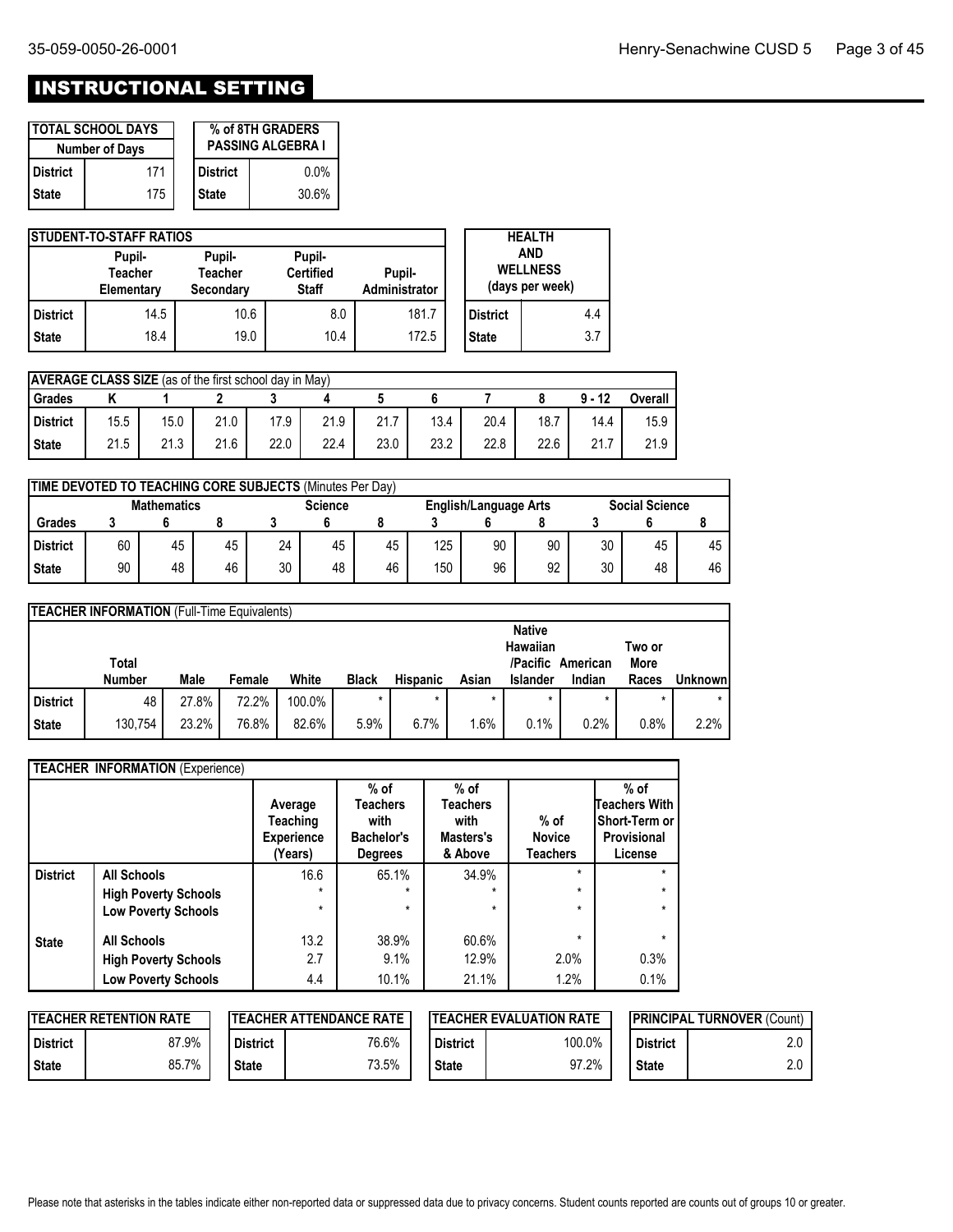## SCHOOL DISTRICT FINANCES

#### **AVERAGE TEACHER/ADMINISTRATOR SALARIES**





| <b>IREVENUE BY SOURCE 2018-19</b> |                 |            |         | <b>EXPENDITURE BY FUND 2018-19</b>  |                 |            |         |  |
|-----------------------------------|-----------------|------------|---------|-------------------------------------|-----------------|------------|---------|--|
|                                   | <b>District</b> | District % | State % |                                     | <b>District</b> | District % | State % |  |
| <b>Local Property Taxes</b>       | \$5,373,569     | 72.8%      | 60.6%   | <b>Education</b>                    | \$5,199,233     | 72.8%      | 70.5%   |  |
|                                   |                 |            |         | <b>Operations &amp; Maintenance</b> | \$507,569       | 7.1%       | 7.1%    |  |
| <b>Other Local Funding</b>        | \$301,380       | 4.1%       | 5.4%    | Transportation                      | \$428,309       | 6.0%       | 3.9%    |  |
|                                   |                 |            |         | Debt Service                        | \$314,692       | 4.4%       | 9.8%    |  |
| <b>Evidence-Based Funding</b>     | \$659,289       | 8.9%       | 20.9%   | <b>Tort</b>                         | \$368,146       | 5.2%       | 1.2%    |  |
|                                   |                 |            |         | Municipal Retirement/               |                 |            |         |  |
| <b>Other State Funding</b>        | \$654,775       | 8.9%       | $6.0\%$ | <b>Social Security</b>              | \$256,954       | 3.6%       | 2.0%    |  |
|                                   |                 |            |         | Fire Prevention & Safety            | \$64,754        | 0.9%       | 0.5%    |  |
| <b>Federal Funding</b>            | \$390,880       | 5.3%       | 7.1%    | <b>Capital Projects</b>             | \$0             | $0.0\%$    | 4.9%    |  |
| <b>I TOTAL</b>                    | \$7,379,893     |            |         | <b>TOTAL</b>                        | \$7,139,657     |            |         |  |

#### **OTHER FINANCIAL INDICATORS**

|          | 2017 Equalized<br><b>Assessed Valuation</b><br>per Pupil | 2017 Total School<br>Tax Rate<br>per \$100 | 2018-19 Instructional<br><b>Expenditure</b><br>per Pupil | 2018-19 Operating<br><b>Expenditure</b><br>per Pupil |
|----------|----------------------------------------------------------|--------------------------------------------|----------------------------------------------------------|------------------------------------------------------|
| District | \$210,883                                                | 4.72                                       | \$7,409                                                  | \$12,443                                             |
| State    | $***$                                                    | $***$                                      | \$8,172                                                  | \$13,764                                             |

\*\* Due to the way Illinois school districts are configured, state averages for equalized assessed valuation per pupil and total school tax rate per \$100 are not provided.

**Equalized assessed valuation** includes all computed property values upon which a district's local tax rate is calculated.

**Total school tax rate** is a district's total tax rate as it appears on local property tax bills.

**Instructional expenditure per pupil** includes the direct costs of teaching pupils or the interaction between teachers and pupils.

**Operating expenditure per pupil** includes the gross operating cost of a school district excluding summer school, adult education, bond principal retired, and capital expenditures.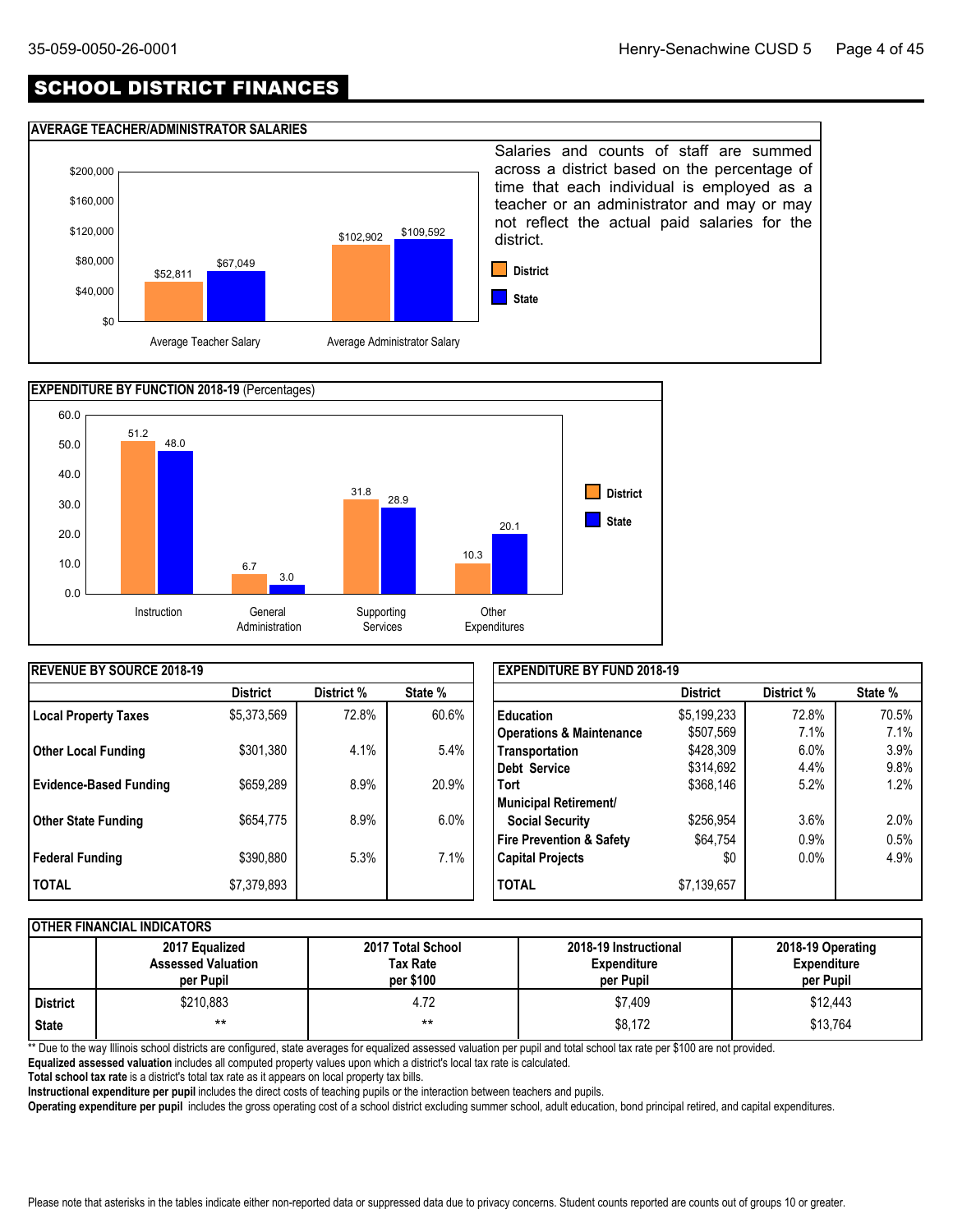## SCHOOL-LEVEL FINANCES

The Every Student Succeeds Act requires LEAs to report school-level expenditure data, beginning with school year 2018-19. LEAs are required to report actual personnel and non-personnel expenditures of both site-specific and district-centralized expenditures. These data are self-reported and may differ from Annual Financial Report data. For more information, visit [www.isbe.net/site-based](https://www.isbe.net/site-based).

For Site-Based Expenditure Reporting, enrollment numbers display the average of the enrolled student count on October 1 and March 1 of the reporting year, including all children aged 3 through 21 in grades prekindergarten through 12 served by the LEA or placed in another educational institution by the LEA. Note that students attending only part of each day are counted as proportional students in the count, which may lead to decimal places in the enrollment number.

|                                  |                   |       | <b>Site-Level Per-Pupil</b><br><b>Expenditures</b> |          |       | <b>Expenditures</b>          |         |       | District Centralized Per-Pupil Total Per-Pupil Expenditures |          |                   |                              |
|----------------------------------|-------------------|-------|----------------------------------------------------|----------|-------|------------------------------|---------|-------|-------------------------------------------------------------|----------|-------------------|------------------------------|
| <b>District Sites</b>            | <b>Enrollment</b> |       | Federal State/Local Subtotal I                     |          |       | Federal State/Local Subtotal |         |       | Federal State/Local Subtotal                                |          | <b>Exclusions</b> | Total<br><b>Expenditures</b> |
| Henry-Senachwine<br>Grade School | 362.25            | \$245 | \$7.713                                            | \$7.958  | \$497 | \$2.952                      | \$3.449 | \$742 | \$10.665                                                    | \$11,407 |                   |                              |
| Henry-Senachwine<br>High School  | 153.29            | \$267 | \$13,402                                           | \$13.669 | \$497 | \$2,897                      | \$3,394 | \$764 | \$16,299                                                    | \$17.063 |                   |                              |
| <b>District</b>                  | 515.54            | \$252 | \$9.405                                            | \$9.656  | \$497 | \$2.936                      | \$3.433 | \$749 | \$12,340                                                    | \$13.089 | \$452.924         | \$7,200,697                  |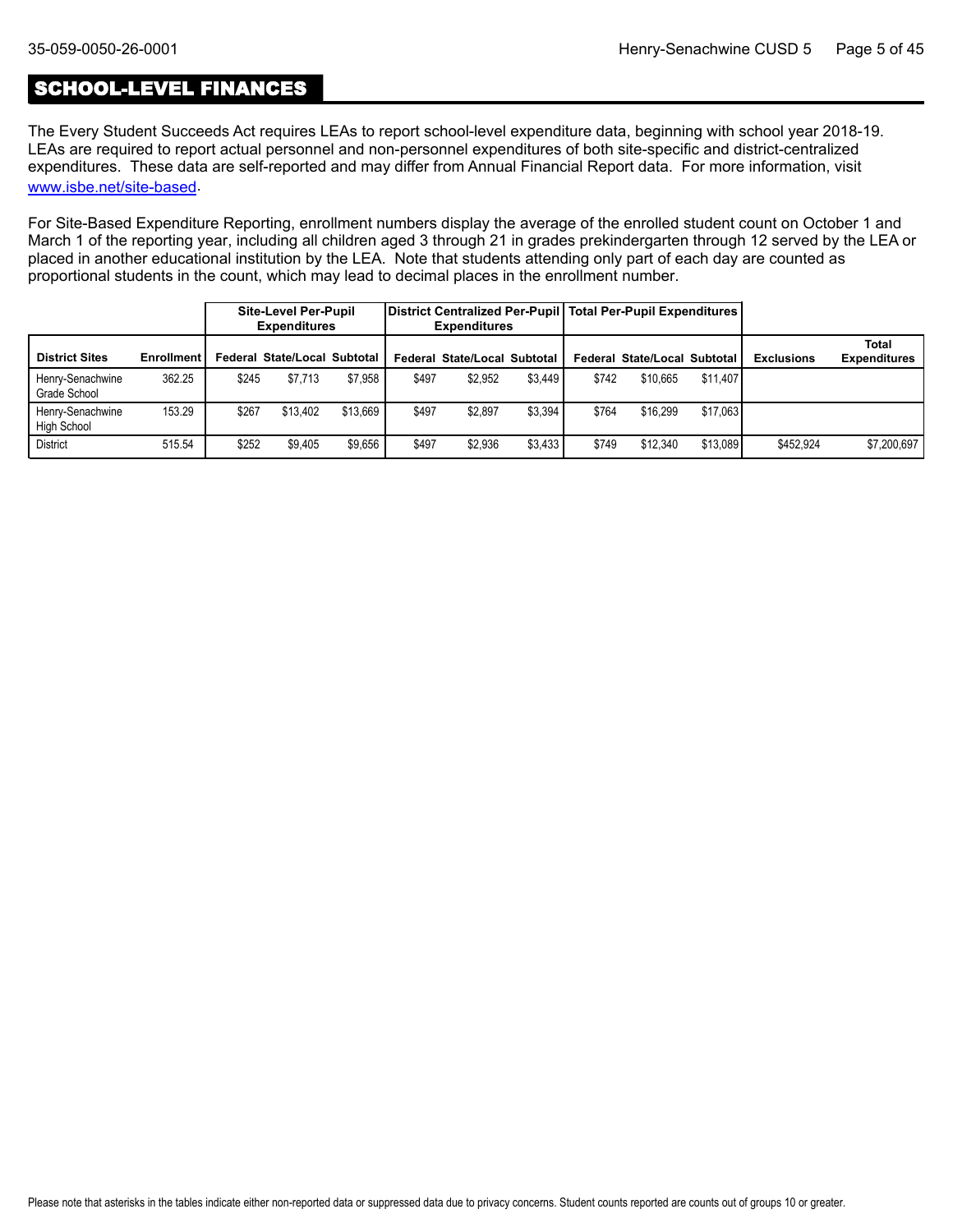## ACADEMIC PERFORMANCE - ASSESSMENTS

The federal Every Student Succeeds Act (ESSA) requires states to assess their learning standards for English language arts (ELA), mathematics, and science. Each state may also have a general assessment for the majority of its students, and an alternate assessment for the one percent of students with the most significant cognitive disabilities. ESSA also requires that English Learners be assessed in four domains (reading, writing, speaking and listening) each year until they reach proficiency. Results are presented both by subject (all tests combined) and then by individual test.

|          | <b>ELA PARTICIPATION - ALL TESTS (Demographics)</b> |         |         |         |              |                 |        |                      |          |                |                         |                         |          |                  |
|----------|-----------------------------------------------------|---------|---------|---------|--------------|-----------------|--------|----------------------|----------|----------------|-------------------------|-------------------------|----------|------------------|
|          |                                                     |         |         |         |              |                 |        | <b>Native</b>        |          |                |                         |                         |          |                  |
|          |                                                     |         |         |         |              |                 |        | Hawaiian<br>/Pacific | American | Two or<br>More | <b>Children</b><br>with | <b>Students</b><br>with | English  | Low              |
|          | All                                                 | Male    | Female  | White   | <b>Black</b> | <b>Hispanic</b> | Asian  | <b>Islander</b>      | Indian   | Races          | <b>Disabilities</b>     | <b>IEPs</b>             | Learners | <b>Income</b>    |
| District | 282                                                 | 139     | 143     | 273     |              | $\star$         |        |                      | $\star$  |                | 61                      | 55                      |          | 136 <sub>1</sub> |
|          | 100.0%                                              | 100.0%  | 100.0%  | 100.0%  |              |                 |        |                      |          |                | 100.0%                  | 100.0%                  |          | 100.0%           |
| State    | 1,010,618                                           | 516,708 | 493,910 | 478,905 | 168,549      | 271.587         | 51.523 | 1,052                | 2.507    | 36.495         | 182,538                 | 150,559                 | 116,294  | 508,337          |
|          | 98.5%                                               | 98.5%   | 98.6%   | 98.7%   | 97.6%        | 98.7%           | 99.2%  | 98.0%                | 97.9%    | 98.3%          | 97.1%                   | 97.0%                   | 99.0%    | 98.5%            |

|              | <b>MATH PARTICIPATION - ALL TESTS (Demographics)</b> |         |                  |         |              |                 |        |                 |          |        |                     |                 |          |                  |
|--------------|------------------------------------------------------|---------|------------------|---------|--------------|-----------------|--------|-----------------|----------|--------|---------------------|-----------------|----------|------------------|
|              |                                                      |         |                  |         |              |                 |        | <b>Native</b>   |          |        |                     |                 |          |                  |
|              |                                                      |         |                  |         |              |                 |        | Hawaiian        |          | Two or | Children            | <b>Students</b> |          |                  |
|              |                                                      |         |                  |         |              |                 |        | /Pacific        | American | More   | with                | with            | English  | Low              |
|              | All                                                  | Male    | Female           | White   | <b>Black</b> | <b>Hispanic</b> | Asian  | <b>Islander</b> | Indian   | Races  | <b>Disabilities</b> | <b>IEPs</b>     | Learners | <b>Income</b>    |
| District     | 281                                                  | 138     | 143 <sub>1</sub> | 272     |              | $\star$         |        | ÷               |          |        | 60                  | 54              | $\star$  | 135 <sub>1</sub> |
|              | 99.6%                                                | 99.3%   | 100.0%           | 99.6%   |              |                 |        |                 |          |        | 98.4%               | 98.2%           |          | 99.3%            |
| <b>State</b> | 1,008,807                                            | 515,735 | 493,072          | 478,184 | 168,075      | 271.084         | 51.471 | 1,049           | 2,507    | 36.437 | 181.886             | 150,031         | 116.086  | 507,352          |
|              | 98.4%                                                | 98.3%   | 98.5%            | 98.7%   | 97.4%        | 98.5%           | 99.2%  | 97.9%           | 97.9%    | 98.2%  | 96.8%               | 96.7%           | 98.8%    | 98.3%            |
|              |                                                      |         |                  |         |              |                 |        |                 |          |        |                     |                 |          |                  |

|              | <b>SCIENCE PARTICIPATION - ALL TESTS (Demographics)</b> |         |         |         |              |                 |        |                 |          |        |                     |                 |          |         |
|--------------|---------------------------------------------------------|---------|---------|---------|--------------|-----------------|--------|-----------------|----------|--------|---------------------|-----------------|----------|---------|
|              |                                                         |         |         |         |              |                 |        | <b>Native</b>   |          |        |                     |                 |          |         |
|              |                                                         |         |         |         |              |                 |        | <b>Hawaiian</b> |          | Two or | <b>Children</b>     | <b>Students</b> |          |         |
|              |                                                         |         |         |         |              |                 |        | /Pacific        | American | More   | with                | with            | English  | Low     |
|              | All                                                     | Male    | Female  | White   | <b>Black</b> | <b>Hispanic</b> | Asian  | <b>Islander</b> | Indian   | Races  | <b>Disabilities</b> | <b>IEPs</b>     | Learners | Income  |
| District     | 119                                                     | 53      | 66      | 115     |              |                 |        |                 | $\star$  |        | 25                  | 23              |          | 52      |
|              | 97.5%                                                   | 94.6%   | 100.0%  | 97.5%   |              |                 |        |                 |          |        | 89.3%               | 88.5%           |          | 96.3%   |
| <b>State</b> | 430,766                                                 | 219,803 | 210,963 | 205,348 | 68,167       | 117,463         | 22.314 | 453             | 1,133    | 15,888 | 74.904              | 60,163          | 40,285   | 208,470 |
|              | 96.1%                                                   | 95.9%   | 96.4%   | 97.1%   | 93.1%        | 96.2%           | 97.2%  | 95.2%           | 95.5%    | 95.9%  | 93.6%               | 93.0%           | 96.1%    | 95.2%   |
|              |                                                         |         |         |         |              |                 |        |                 |          |        |                     |                 |          |         |

#### **NUMBER AND PERCENTAGE OF ENGLISH LEARNERS EXEMPTED FROM ASSESSMENT**

No English Learners are exempted from assessment, including those who are newly arrived in the U.S. Previously, states could exempt newly arrived English Learners from ELA testing only. Under ESSA, states have flexibility in how they test and use scores from newly arrived English Learners. Per the approved Illinois ESSA State Plan, "Illinois will assess newly arrived ELs, enrolled in their first year in U.S. schools, in grades 3-12 in academic content areas: English language arts, mathematics, and science. Data from the first-year assessments will not be included in accountability determinations, but serve solely for baseline purposes."

|          | <b>IAR ELA PARTICIPATION (Demographics)</b> |         |                  |         |              |                 |         |                 |          |        |                     |                 |          |               |
|----------|---------------------------------------------|---------|------------------|---------|--------------|-----------------|---------|-----------------|----------|--------|---------------------|-----------------|----------|---------------|
|          |                                             |         |                  |         |              |                 |         | <b>Native</b>   |          |        |                     |                 |          |               |
|          |                                             |         |                  |         |              |                 |         | Hawaiian        |          | Two or | <b>Children</b>     | <b>Students</b> |          |               |
|          |                                             |         |                  |         |              |                 |         | /Pacific        | American | More   | with                | with            | English  | Low           |
|          | All                                         | Male    | Female           | White   | <b>Black</b> | <b>Hispanic</b> | Asian   | <b>Islander</b> | Indian   | Races  | <b>Disabilities</b> | <b>IEPs</b>     | Learners | <b>Income</b> |
| District | 234                                         | 111     | 123 <sub>1</sub> | 226     |              | $\star$         | *       | $\star$         | $\star$  |        | 51                  | 46              |          | 114           |
|          | 100.0%                                      | 100.0%  | 100.0%           | 100.0%  |              | $\star$         | $\star$ |                 |          |        | 100.0%              | 100.0%          |          | 100.0%        |
| State    | 858,263                                     | 438,255 | 420,008          | 403,342 | 143,785      | 232,553         | 43.766  | 888             | 2.117    | 31.812 | 148,984             | 122,671         | 106,434  | 441,034       |
|          | 98.8%                                       | 98.8%   | 98.8%            | 98.9%   | 98.5%        | 99.0%           | 99.3%   | 98.2%           | 98.6%    | 98.5%  | 97.8%               | 98.0%           | 99.3%    | 99.0%         |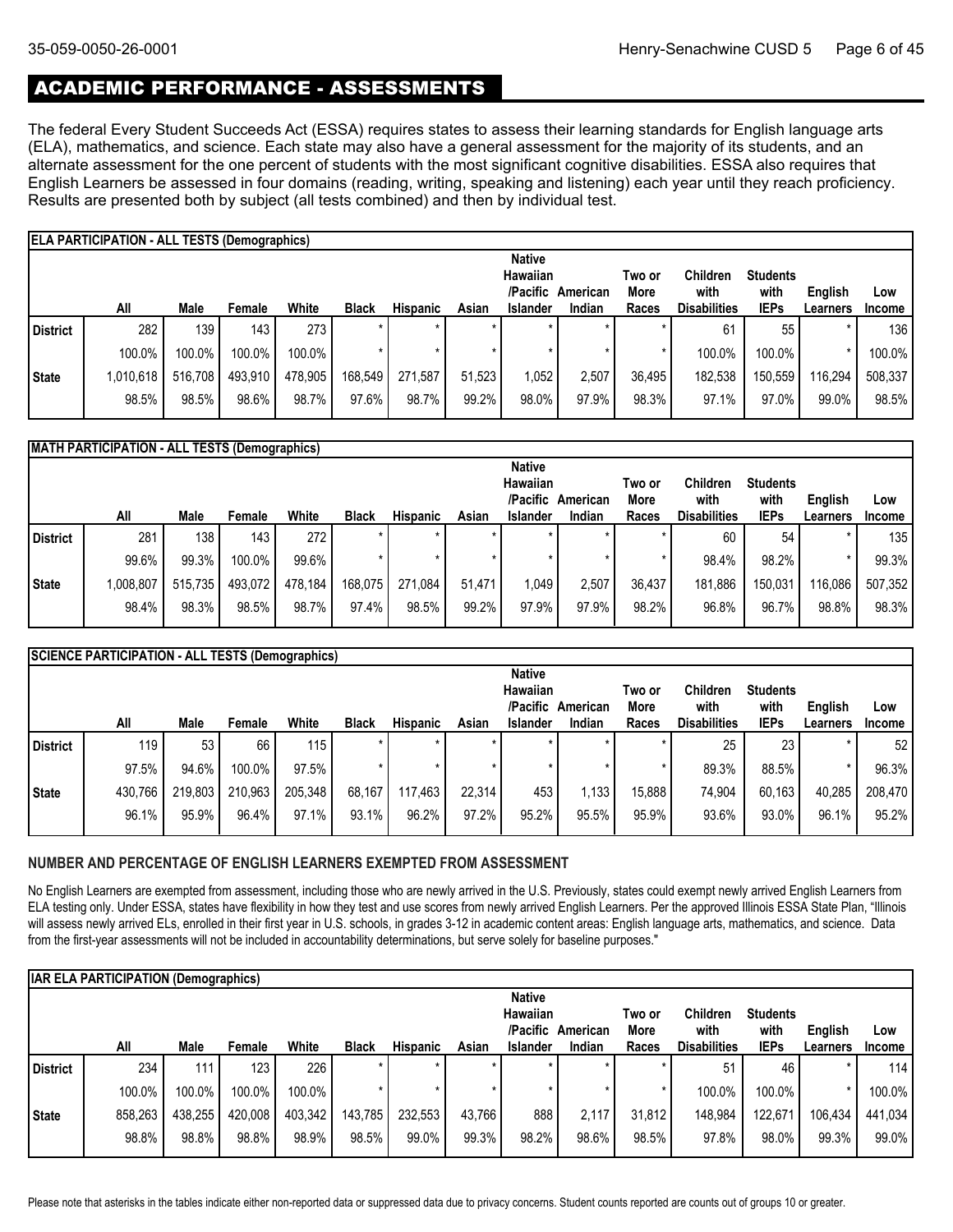## **IAR MATH PARTICIPATION (Demographics)**

|                 |         |         |                  |         |              |          |        | <b>Native</b>   |          |        |                     |                 |          |                  |
|-----------------|---------|---------|------------------|---------|--------------|----------|--------|-----------------|----------|--------|---------------------|-----------------|----------|------------------|
|                 |         |         |                  |         |              |          |        | Hawaiian        |          | Two or | Children            | <b>Students</b> |          |                  |
|                 |         |         |                  |         |              |          |        | /Pacific        | American | More   | with                | with            | English  | Low              |
|                 | All     | Male    | Female           | White   | <b>Black</b> | Hispanic | Asian  | <b>Islander</b> | Indian   | Races  | <b>Disabilities</b> | <b>IEPs</b>     | Learners | <b>Income</b>    |
| <b>District</b> | 233     | 110     | 123 <sub>1</sub> | 225     |              |          |        | $\star$         | $\star$  |        | 50                  | 45              |          | 113 <sub>1</sub> |
|                 | 99.6%   | 99.1%   | 100.0%           | 99.6%   |              |          |        |                 |          |        | 98.0%               | 97.8%           |          | 99.1%            |
| <b>State</b>    | 856,463 | 437,288 | 419,175          | 402,630 | 143,311      | 232,053  | 43.715 | 885             | 2,117    | 31,752 | 148,343             | 122,154         | 106,229  | 440,054          |
|                 | 98.7%   | 98.7%   | 98.7%            | 98.8%   | 98.2%        | 98.8%    | 99.3%  | 98.1%           | 98.6%    | 98.4%  | 97.5%               | 97.6%           | 99.2%    | 98.8%            |

## **SAT ELA PARTICIPATION (Demographics)**

|          |         |        |        |        |              |                 |       | <b>Native</b>    |          |        |                     |                 |          |               |
|----------|---------|--------|--------|--------|--------------|-----------------|-------|------------------|----------|--------|---------------------|-----------------|----------|---------------|
|          |         |        |        |        |              |                 |       | Hawaiian         |          | Two or | Children            | <b>Students</b> |          |               |
|          |         |        |        |        |              |                 |       | /Pacific         | American | More   | with                | with            | English  | Low           |
|          | All     | Male   | Female | White  | <b>Black</b> | <b>Hispanic</b> | Asian | <b>Islander</b>  | Indian   | Races  | <b>Disabilities</b> | <b>IEPs</b>     | Learners | <b>Income</b> |
| District | 46      | 26     | 20     | 45     |              | $\ast$          |       | $\star$          |          |        |                     |                 |          | 21            |
|          | 100.0%  | 100.0% | 100.0% | 100.0% |              |                 |       |                  |          |        |                     |                 |          | 100.0%        |
| State    | 141,124 | 71,035 | 70,089 | 70,819 | 22,225       | 36,048          | 7,212 | 153 <sub>1</sub> | 362      | 4,305  | 22,372              | 16,706          | 7,285    | 60,546        |
|          | 97.4%   | 97.0%  | 97.9%  | 98.7%  | 93.9%        | 96.9%           | 99.1% | 96.8%            | 94.8%    | 97.4%  | 95.7%               | 94.9%           | 95.6%    | 95.9%         |

|                 | SAT MATH PARTICIPATION (Demographics) |        |        |        |              |                 |         |                      |                    |               |                             |                     |                     |                      |
|-----------------|---------------------------------------|--------|--------|--------|--------------|-----------------|---------|----------------------|--------------------|---------------|-----------------------------|---------------------|---------------------|----------------------|
|                 |                                       |        |        |        |              |                 |         | <b>Native</b>        |                    |               |                             |                     |                     |                      |
|                 |                                       |        |        |        |              |                 |         | <b>Hawaiian</b>      |                    | Two or        | Children                    | <b>Students</b>     |                     |                      |
|                 | All                                   | Male   | Female | White  | <b>Black</b> | <b>Hispanic</b> | Asian   | /Pacific<br>Islander | American<br>Indian | More<br>Races | with<br><b>Disabilities</b> | with<br><b>IEPs</b> | English<br>Learners | Low<br><b>Income</b> |
|                 |                                       |        |        |        |              |                 | $\star$ |                      |                    |               |                             |                     |                     |                      |
| <b>District</b> | 46                                    | 26     | 20     | 45     |              |                 |         |                      |                    |               |                             |                     |                     | 21                   |
|                 | 100.0%                                | 100.0% | 100.0% | 100.0% |              |                 |         |                      |                    |               |                             |                     | $\star$             | 100.0%               |
| State           | 141,124                               | 71,035 | 70,089 | 70,819 | 22,225       | 36,048          | 7.212   | 153 <sub>1</sub>     | 362                | 4,305         | 22.372                      | 16.706              | 7,285               | 60,546               |
|                 | 97.4%                                 | 97.0%  | 97.9%  | 98.7%  | 93.9%        | 96.9%           | 99.1%   | 96.8%                | 94.8%              | 97.4%         | 95.7%                       | 94.9%               | 95.6%               | 95.9%                |
|                 |                                       |        |        |        |              |                 |         |                      |                    |               |                             |                     |                     |                      |

|          | DLM-AA ELA PARTICIPATION (Demographics) |       |        |       |              |                 |         |                 |          |        |                     |                 |                 |         |
|----------|-----------------------------------------|-------|--------|-------|--------------|-----------------|---------|-----------------|----------|--------|---------------------|-----------------|-----------------|---------|
|          |                                         |       |        |       |              |                 |         | <b>Native</b>   |          |        |                     |                 |                 |         |
|          |                                         |       |        |       |              |                 |         | <b>Hawaiian</b> |          | Two or | <b>Children</b>     | <b>Students</b> |                 |         |
|          |                                         |       |        |       |              |                 |         | /Pacific        | American | More   | with                | with            | English         | Low     |
|          | All                                     | Male  | Female | White | <b>Black</b> | <b>Hispanic</b> | Asian   | <b>Islander</b> | Indian   | Races  | <b>Disabilities</b> | <b>IEPs</b>     | <b>Learners</b> | Income  |
| District | $\star$                                 |       |        |       |              | $\star$         | $\star$ |                 |          |        |                     |                 |                 | $\star$ |
|          |                                         |       |        |       |              | $\star$         | $\star$ |                 |          |        |                     |                 |                 |         |
| State    | 11,237                                  | 7,420 | 3,817  | 4.745 | 2,544        | 2,986           | 545     | 11 <sub>1</sub> | 28       | 378    | 11.188              | 11,188          | 2,575           | 6,762   |
|          | 90.4%                                   | 90.2% | 90.6%  | 90.6% | 86.8%        | 92.8%           | 92.1%   | 91.7%           | 84.8%    | 92.4%  | 90.6%               | $90.6\%$        | 95.3%           | 89.8%   |

|                 | DLM-AA MATH PARTICIPATION (Demographics) |         |         |         |              |          |       |                 |          |        |                     |                 |          |               |
|-----------------|------------------------------------------|---------|---------|---------|--------------|----------|-------|-----------------|----------|--------|---------------------|-----------------|----------|---------------|
|                 |                                          |         |         |         |              |          |       | <b>Native</b>   |          |        |                     |                 |          |               |
|                 |                                          |         |         |         |              |          |       | <b>Hawaiian</b> |          | Two or | <b>Children</b>     | <b>Students</b> |          |               |
|                 |                                          |         |         |         |              |          |       | /Pacific        | American | More   | with                | with            | English  | Low           |
|                 | All                                      | Male    | Female  | White   | <b>Black</b> | Hispanic | Asian | <b>Islander</b> | Indian   | Races  | <b>Disabilities</b> | <b>IEPs</b>     | Learners | <b>Income</b> |
| <b>District</b> | $\star$                                  | $\star$ | $\star$ | $\star$ | $\star$      | $\star$  |       | $\star$         |          |        |                     | $\star$         |          | $\star$       |
|                 | $\star$                                  | $\star$ |         |         |              | *        |       |                 |          |        |                     | $^\star$        |          | $\star$       |
| State           | 11,225                                   | 7,414   | 3,811   | 4,736   | 2,543        | 2,983    | 544   | 11              | 28       | 380    | 11,176              | 11,176          | 2,572    | 6,756         |
|                 | 90.3%                                    | 90.2%   | 90.5%   | 90.4%   | 86.8%        | 92.7%    | 91.9% | 91.7%           | 84.8%    | 92.9%  | 90.5%               | 90.5%           | 95.2%    | 89.7%         |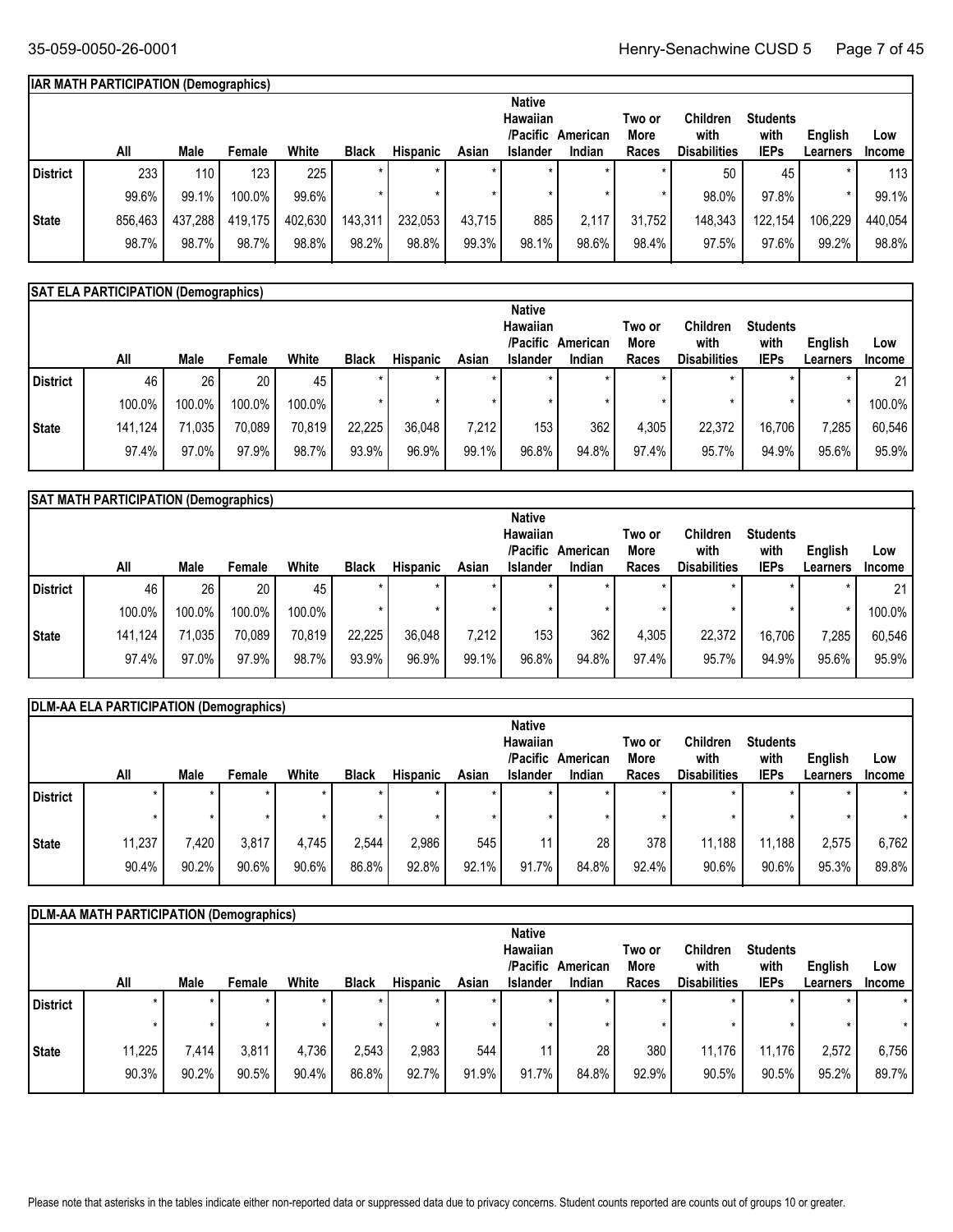## **DLM-AA SCIENCE PARTICIPATION (Demographics)**

|                 |         |       |         |         |              |                 |       | <b>Native</b>   |          |        |                     |                 |          |               |
|-----------------|---------|-------|---------|---------|--------------|-----------------|-------|-----------------|----------|--------|---------------------|-----------------|----------|---------------|
|                 |         |       |         |         |              |                 |       | Hawaiian        |          | Two or | Children            | <b>Students</b> |          |               |
|                 |         |       |         |         |              |                 |       | /Pacific        | American | More   | with                | with            | English  | Low           |
|                 | All     | Male  | Female  | White   | <b>Black</b> | <b>Hispanic</b> | Asian | <b>Islander</b> | Indian   | Races  | <b>Disabilities</b> | <b>IEPs</b>     | Learners | <b>Income</b> |
| <b>District</b> | $\star$ | ÷     | $\star$ | $\star$ |              |                 |       |                 | $\star$  |        |                     | $\star$         |          | $\star$       |
|                 |         |       |         |         |              |                 |       |                 |          |        |                     | $\star$         |          |               |
| <b>State</b>    | 4,731   | 3,136 | .595    | 2,031   | 1,114        | 1,210           | 218   |                 | 12       | 145    | 4,715               | 4,715           | 971      | 2,763         |
|                 | 90.2%   | 90.1% | 90.3%   | 89.1%   | 88.9%        | 93.2%           | 91.2% | 50.0%           | 100.0%   | 88.4%  | 90.3%               | 90.3%           | 93.8%    | 89.7%         |

|              | <b>ISA PARTICIPATION (Demographics)</b> |         |         |         |              |          |        |                 |          |         |                     |                 |          |                 |
|--------------|-----------------------------------------|---------|---------|---------|--------------|----------|--------|-----------------|----------|---------|---------------------|-----------------|----------|-----------------|
|              |                                         |         |         |         |              |          |        | <b>Native</b>   |          |         |                     |                 |          |                 |
|              |                                         |         |         |         |              |          |        | Hawaiian        |          | Two or  | <b>Children</b>     | <b>Students</b> |          |                 |
|              |                                         |         |         |         |              |          |        | /Pacific        | American | More    | with                | with            | English  | Low             |
|              | All                                     | Male    | Female  | White   | <b>Black</b> | Hispanic | Asian  | <b>Islander</b> | Indian   | Races   | <b>Disabilities</b> | <b>IEPs</b>     | Learners | <b>Income</b>   |
| l District   | 118                                     | 52      | 66      | 114     |              |          |        |                 |          |         | 24                  | 22 <sub>1</sub> |          | 52 <sub>1</sub> |
|              | 97.5%                                   | 94.5%   | 100.0%  | 97.4%   |              |          |        |                 |          | $\star$ | 88.9%               | 88.0%           |          | 96.3%           |
| <b>State</b> | 426,055                                 | 216,678 | 209,377 | 203,326 | 67,060       | 116,257  | 22.096 | 452             | 1,121    | 15.743  | 70,208              | 55.467          | 39,317   | 205,716         |
|              | 96.2%                                   | 96.0%   | 96.4%   | 97.2%   | 93.2%        | 96.2%    | 97.3%  | 95.4%           | 95.5%    | 95.9%   | 93.7%               | $93.1\%$        | 96.1%    | 95.2%           |

|            | <b>ELA PROFICIENCY - ALL TESTS (Demographics)</b> |         |         |         |              |          |         |                 |                   |             |  |  |  |
|------------|---------------------------------------------------|---------|---------|---------|--------------|----------|---------|-----------------|-------------------|-------------|--|--|--|
|            |                                                   |         |         |         |              |          |         | <b>Native</b>   |                   |             |  |  |  |
|            |                                                   |         |         |         |              |          |         | Hawaiian        |                   | Two or      |  |  |  |
|            | All                                               |         |         |         |              |          |         |                 | /Pacific American | <b>More</b> |  |  |  |
|            | <b>Students</b>                                   | Male    | Female  | White   | <b>Black</b> | Hispanic | Asian   | <b>Islander</b> | Indian            | Races       |  |  |  |
| l District | 86                                                | 30      | 56      | 86      | $\star$      | $\star$  | $\star$ | $\star$         | $\star$           | $\star$     |  |  |  |
|            | 30.5%                                             | 21.6%   | 39.2%   | 31.5%   | $\star$      | $\star$  | *       | $\star$         | $\star$           | $\star$     |  |  |  |
| State      | 377,587                                           | 163.770 | 213.817 | 228.572 | 29.904       | 69.545   | 33.646  | 482             | 765               | 14,673      |  |  |  |
|            | 37.4%                                             | 31.7%   | 43.3%   | 47.7%   | 17.7%        | 25.6%    | 65.3%   | 45.8%           | 30.5%             | 40.2%       |  |  |  |

|                 | <b>ELA PROFICIENCY - ALL TESTS (Demographics Continued)</b> |                                        |                     |                      |                  |         |                     |          |
|-----------------|-------------------------------------------------------------|----------------------------------------|---------------------|----------------------|------------------|---------|---------------------|----------|
|                 | <b>Children</b><br>with<br><b>Disabilities</b>              | <b>Students</b><br>with<br><b>IEPs</b> | English<br>Learners | Low<br><b>Income</b> | Homeless Migrant |         | Youth<br>In<br>Care | Military |
| <b>District</b> | 5                                                           | 4                                      | $\star$             | 28                   | $\star$          | $\star$ | $\star$             | $\star$  |
|                 | 8.2%                                                        | 7.3%                                   | $\star$             | 20.6%                | $\star$          | $\star$ | $\star$             | *        |
| <b>State</b>    | 26,497                                                      | 13,800                                 | 11,554              | 114,925              | 2,872            | 12      | 751                 | 2,664    |
|                 | 14.5%                                                       | 9.2%                                   | 9.9%                | 22.6%                | 13.9%            | 7.2%    | 14.2%               | 38.3%    |

|                 | <b>MATH PROFICIENCY - ALL TESTS (Demographics)</b> |         |         |         |              |                 |         |                                  |                   |                |
|-----------------|----------------------------------------------------|---------|---------|---------|--------------|-----------------|---------|----------------------------------|-------------------|----------------|
|                 | All                                                |         |         |         |              |                 |         | <b>Native</b><br><b>Hawaiian</b> | /Pacific American | Two or<br>More |
|                 | <b>Students</b>                                    | Male    | Female  | White   | <b>Black</b> | <b>Hispanic</b> | Asian   | <b>Islander</b>                  | Indian            | Races          |
| <b>District</b> | 53                                                 | 22      | 31      | 53      | $\star$      | *               | $\ast$  | $\star$                          | $\star$           |                |
|                 | 18.9%                                              | 15.9%   | 21.7%   | 19.5%   | $\star$      | *               | $\star$ | $\star$                          | $\star$           | $\star$        |
| <b>State</b>    | 322,318                                            | 165,971 | 156.347 | 199,403 | 19,780       | 55.245          | 34.584  | 427                              | 622               | 12,257         |
|                 | 32.0%                                              | 32.2%   | 31.7%   | 41.7%   | 11.8%        | 20.4%           | 67.2%   | 40.7%                            | 24.8%             | 33.6%          |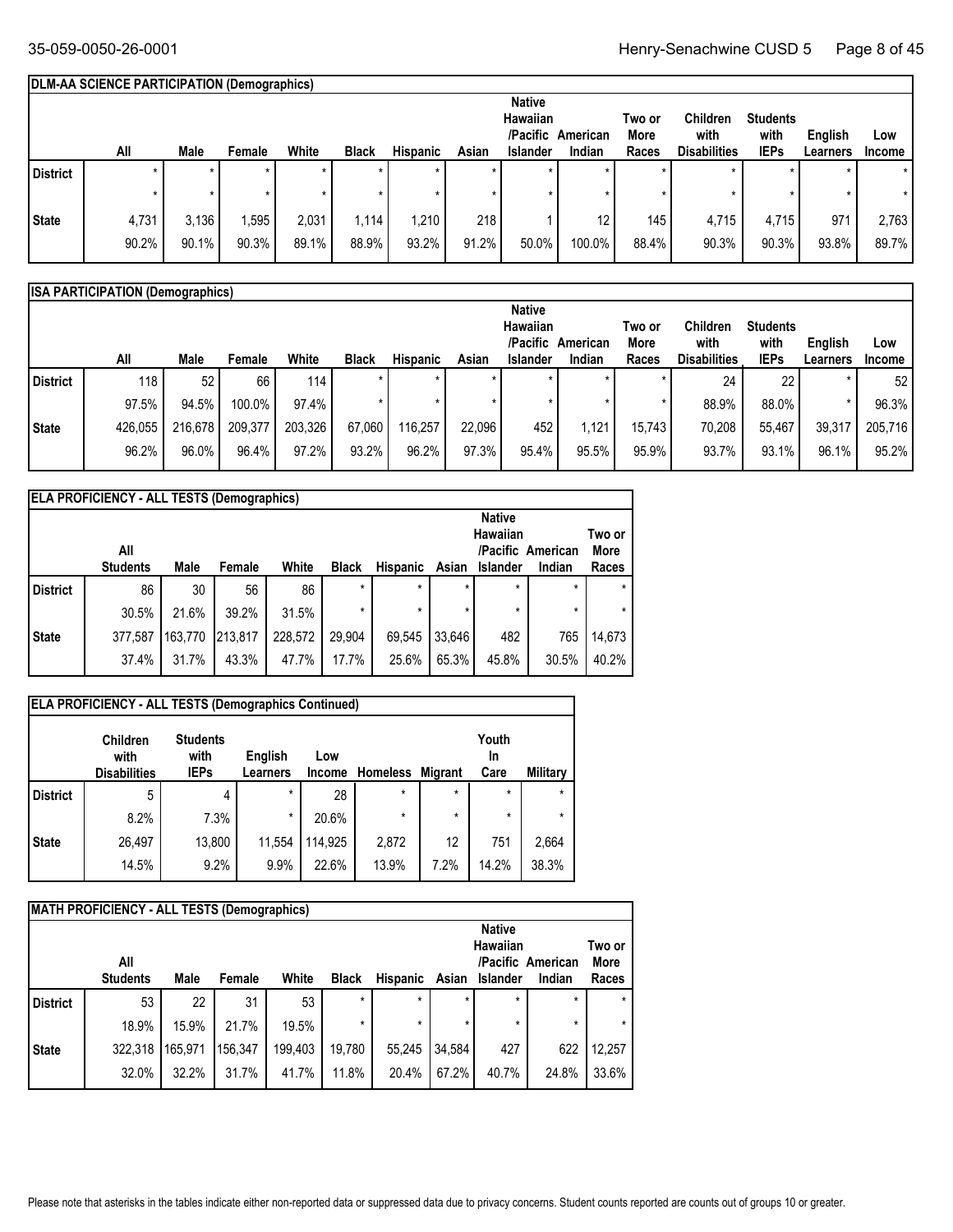| MATH PROFICIENCY - ALL TESTS (Demographics Continued) |
|-------------------------------------------------------|

|                 | <b>MATH PROFICIENCY - ALL TESTS (Demographics Continued)</b><br><b>Children</b><br>with<br><b>Disabilities</b> | <b>Students</b><br>with<br><b>IEPs</b> | English<br><b>Learners</b> | Low<br><b>Income</b> | <b>Homeless</b> | <b>Migrant</b> | Youth<br>In<br>Care | Military |
|-----------------|----------------------------------------------------------------------------------------------------------------|----------------------------------------|----------------------------|----------------------|-----------------|----------------|---------------------|----------|
| <b>District</b> | 2                                                                                                              |                                        | $\star$                    | 14                   | $\star$         | $\star$        | $\star$             | $\star$  |
|                 | 3.3%                                                                                                           | 1.9%                                   | $\star$                    | 10.4%                | $\star$         | $\star$        | $\star$             | $\star$  |
| <b>State</b>    | 24,013                                                                                                         | 12,743                                 | 12,865                     | 87,526               | 1,890           | 10             | 520                 | 2,220    |
|                 | 13.2%                                                                                                          | 8.5%                                   | 11.1%                      | 17.3%                | 9.2%            | 6.1%           | 9.9%                | 32.0%    |

|                 | <b>SCIENCE PROFICIENCY - ALL TESTS (Demographics)</b> |         |         |         |              |          |         |                 |                   |             |  |  |  |
|-----------------|-------------------------------------------------------|---------|---------|---------|--------------|----------|---------|-----------------|-------------------|-------------|--|--|--|
|                 |                                                       |         |         |         |              |          |         | <b>Native</b>   |                   |             |  |  |  |
|                 |                                                       |         |         |         |              |          |         | <b>Hawaiian</b> |                   | Two or      |  |  |  |
|                 | All                                                   |         |         |         |              |          |         |                 | /Pacific American | <b>More</b> |  |  |  |
|                 | <b>Students</b>                                       | Male    | Female  | White   | <b>Black</b> | Hispanic | Asian   | Islander        | Indian            | Races       |  |  |  |
| <b>District</b> | 64                                                    | 27      | 37      | 64      | $\star$      | $\star$  | $\star$ | $\star$         | $\star$           |             |  |  |  |
|                 | 53.8%                                                 | 50.8%   | 56.1%   | 55.7%   | $\star$      | *        | $\star$ | $\star$         | $\star$           |             |  |  |  |
| <b>State</b>    | 208,012                                               | 105,491 | 102.521 | 124,967 | 15,687       | 42.175   | 116.053 | 252             | 466               | 8.412       |  |  |  |
|                 | 48.3%                                                 | 48.0%   | 48.6%   | 60.9%   | 22.5%        | 35.9%    | 71.9%   | 55.6%           | 41.1%             | 52.9%       |  |  |  |

|                 | <b>SCIENCE PROFICIENCY - ALL TESTS (Demographics Continued)</b> |                                        |                            |                      |                 |                |                     |          |  |  |  |  |  |  |
|-----------------|-----------------------------------------------------------------|----------------------------------------|----------------------------|----------------------|-----------------|----------------|---------------------|----------|--|--|--|--|--|--|
|                 | <b>Children</b><br>with<br><b>Disabilities</b>                  | <b>Students</b><br>with<br><b>IEPs</b> | English<br><b>Learners</b> | Low<br><b>Income</b> | <b>Homeless</b> | <b>Migrant</b> | Youth<br>In<br>Care | Military |  |  |  |  |  |  |
| <b>District</b> | 4                                                               | 3                                      | $\star$                    | 20                   | $\star$         | $\star$        | $\star$             | $\star$  |  |  |  |  |  |  |
|                 | 15.0%                                                           | 12.1%                                  | $\star$                    | 38.5%                | $\star$         | $\star$        | $\star$             | $\star$  |  |  |  |  |  |  |
| <b>State</b>    | 18.427                                                          | 10,359                                 | 6,219                      | 68,664               | 1,792           | 10             | 450                 | 1.364    |  |  |  |  |  |  |
|                 | 24.2%                                                           | 16.8%                                  | 15.4%                      | 32.9%                | 21.8%           | 14.5%          | 20.0%               | 50.2%    |  |  |  |  |  |  |

|                 | <b>EL PROFICIENCY ON ACCESS</b> |         |                                            |         |         |             |             |  |  |  |  |  |  |  |
|-----------------|---------------------------------|---------|--------------------------------------------|---------|---------|-------------|-------------|--|--|--|--|--|--|--|
|                 |                                 |         |                                            |         |         |             | %           |  |  |  |  |  |  |  |
|                 |                                 |         |                                            |         |         | Long        | Long        |  |  |  |  |  |  |  |
|                 | #                               |         | %                                          |         | %       | <b>Term</b> | <b>Term</b> |  |  |  |  |  |  |  |
|                 | <b>ELS</b>                      | Tested  | <b>Participation Proficient Proficient</b> |         |         | EL          | EL          |  |  |  |  |  |  |  |
| <b>District</b> | $\star$                         | $\star$ | $\star$                                    | $\star$ | $\star$ | $\star$     |             |  |  |  |  |  |  |  |
| <b>State</b>    | 216,769                         | 213.935 | 98.7%                                      | 18.468  | 8.6%    | 28.216      | 13.0%       |  |  |  |  |  |  |  |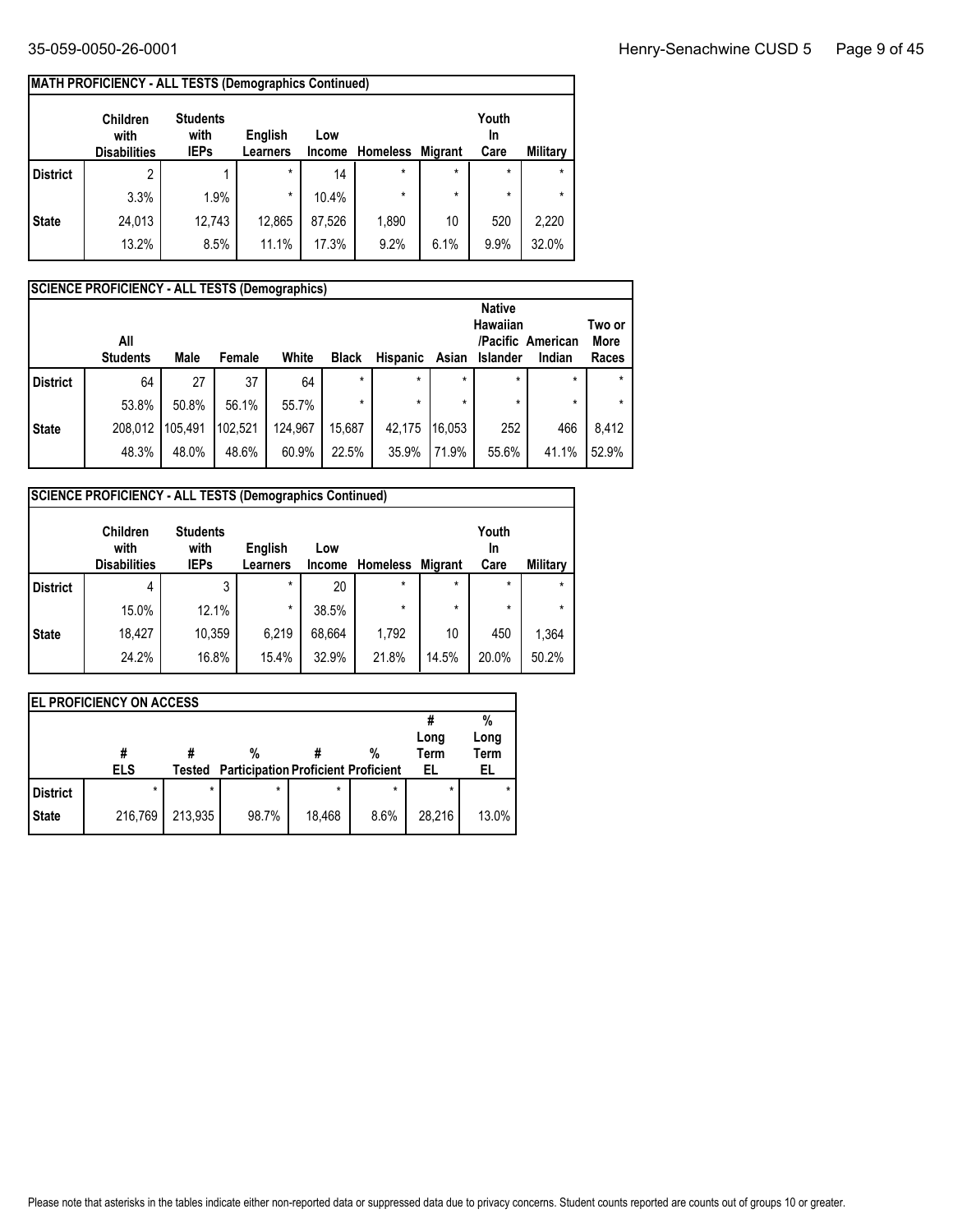#### **Illinois Assessment of Readiness (IAR)**

Each Performance Level is a broad, categorical level defined by a student's overall scale score and used to report overall student performance by describing how well students met the expectations for their grade level/course. Each Performance Level is defined by a range of overall scale scores for the assessment. There are five Performance Levels for IAR assessments:

- Level 1: Did not yet meet expectations
- Level 2: Partially met expectations
- Level 3: Approached expectations
- Level 4: Met expectations
- Level 5: Exceeded expectations

Students performing at levels 4 and 5 met or exceeded expectations, have demonstrated readiness for the next grade level/course and, ultimately, are on track for college and careers. Performance Level Descriptors (PLDs) describe the knowledge, skills, and practices that students should know and be able to demonstrate at each Performance Level in each content area (ELA and mathematics) and at each grade level/course.

#### **Grade 3 - All**

|                                 |                |                | сι<br>ELA      |                |                 | <b>Mathematics</b> |                |                |                |              |  |
|---------------------------------|----------------|----------------|----------------|----------------|-----------------|--------------------|----------------|----------------|----------------|--------------|--|
| Levels                          |                |                |                |                |                 |                    |                |                |                |              |  |
| <b>District</b><br><b>State</b> | 15.4%<br>22.5% | 15.4%<br>18.5% | 43.6%<br>22.7% | 25.6%<br>32.8% | $0.0\%$<br>3.6% | 17.9%<br>14.5%     | 33.3%<br>20.2% | 30.8%<br>24.7% | 17.9%<br>33.0% | 0.0%<br>7.6% |  |

#### **Grade 3 - Gender**

|        |                 |       |       | ELA   |       |      | <b>Mathematics</b> |       |       |       |         |  |
|--------|-----------------|-------|-------|-------|-------|------|--------------------|-------|-------|-------|---------|--|
|        | ∟evels          |       |       |       |       |      |                    |       |       |       |         |  |
| Male   | <b>District</b> | 20.0% | 10.0% | 60.0% | 10.0% | 0.0% | 25.0%              | 30.0% | 35.0% | 10.0% | $0.0\%$ |  |
|        | <b>State</b>    | 25.4% | 19.5% | 22.8% | 29.8% | 2.6% | 15.3%              | 19.2% | 24.1% | 33.2% | 8.1%    |  |
| Female | <b>District</b> | 10.5% | 21.1% | 26.3% | 42.1% | 0.0% | 10.5%              | 36.8% | 26.3% | 26.3% | 0.0%    |  |
|        | <b>State</b>    | 19.5% | 17.4% | 22.6% | 35.9% | 4.6% | 13.8%              | 21.2% | 25.3% | 32.8% | 7.0%    |  |

#### **Grade 3 - Racial/Ethnic Background**

|                          |                                |         |         | <b>ELA</b> |         |         |         |         | <b>Mathematics</b> |         |       |
|--------------------------|--------------------------------|---------|---------|------------|---------|---------|---------|---------|--------------------|---------|-------|
|                          | Levels                         |         | 2       | 3          | 4       | 5       |         | 2       | 3                  | 4       | 5     |
| White                    | <b>District</b>                | 15.8%   | 15.8%   | 42.1%      | 26.3%   | 0.0%    | 18.4%   | 31.6%   | 31.6%              | 18.4%   | 0.0%  |
|                          | <b>State</b>                   | 13.8%   | 16.9%   | 25.2%      | 39.9%   | 4.2%    | 8.4%    | 15.2%   | 25.1%              | 41.4%   | 10.0% |
| <b>Black</b>             | <b>District</b>                | $\star$ | $\star$ | $\star$    | $\star$ | $\star$ | $\star$ | ÷       | ÷                  | ÷       |       |
|                          | <b>State</b>                   | 37.0%   | 21.3%   | 19.5%      | 20.6%   | 1.6%    | 28.7%   | 28.3%   | 23.6%              | 17.6%   | 1.8%  |
| Hispanic                 | <b>District</b>                | $\star$ | $\star$ | $\star$    | $\star$ | ÷       | $\star$ | ÷       | ÷                  | ÷       |       |
|                          | <b>State</b>                   | 31.4%   | 21.1%   | 20.9%      | 24.3%   | 2.2%    | 18.3%   | 26.2%   | 26.9%              | 25.4%   | 3.2%  |
| Asian                    | <b>District</b>                | $\star$ | $\star$ | $\star$    | $\star$ | $\star$ | $\star$ | $\star$ | $\star$            | $\star$ |       |
|                          | <b>State</b>                   | 9.0%    | 10.6%   | 19.3%      | 50.8%   | 10.3%   | 3.7%    | 8.2%    | 14.9%              | 47.4%   | 25.8% |
|                          | <b>Native Hawaiian/Pacific</b> |         |         |            |         |         |         |         |                    |         |       |
| <b>Islander</b>          |                                |         |         |            |         |         |         |         |                    |         |       |
|                          | <b>District</b>                | $\star$ | $\star$ | $\star$    | $\star$ | $\star$ | $\star$ | $\star$ | ÷                  | $\star$ |       |
|                          | <b>State</b>                   | 18.7%   | 16.5%   | 18.7%      | 41.7%   | 4.3%    | 12.9%   | 17.3%   | 23.0%              | 36.0%   | 10.8% |
| American Indian          |                                | $\star$ | $\star$ | $\star$    | $\star$ | $\star$ | $\star$ | $\star$ | $\star$            | $\star$ |       |
|                          | <b>District</b>                |         |         |            |         |         |         |         |                    |         |       |
|                          | <b>State</b>                   | 26.9%   | 21.0%   | 18.2%      | 31.8%   | 2.1%    | 19.9%   | 24.1%   | 25.5%              | 23.4%   | 7.0%  |
| <b>Two or More Races</b> |                                | $\star$ | $\star$ | $\star$    | $\star$ | $\star$ | $\star$ | $\star$ | $\star$            | $\star$ |       |
|                          | <b>District</b>                | 21.1%   | 17.1%   | 23.3%      | 33.8%   | 4.7%    | 14.7%   | 19.2%   | 24.1%              | 32.9%   | 9.0%  |
|                          | <b>State</b>                   |         |         |            |         |         |         |         |                    |         |       |

#### **Grade 3 - Children with Disabilities**

|                                 |                |                |                |               |             | <b>Mathematics</b> |                |               |                   |                 |  |
|---------------------------------|----------------|----------------|----------------|---------------|-------------|--------------------|----------------|---------------|-------------------|-----------------|--|
| Levels                          |                |                |                |               |             |                    |                |               |                   |                 |  |
| <b>District</b><br><b>State</b> | 50.0%<br>49.2% | 20.0%<br>19.9% | 30.0%<br>15.6% | 0.0%<br>14.3% | 0.0%<br>.0% | 70.0%<br>33.0%     | 30.0%<br>26.3% | 0.0%<br>20.4% | $0.0\%$<br>$.4\%$ | $0.0\%$<br>2.9% |  |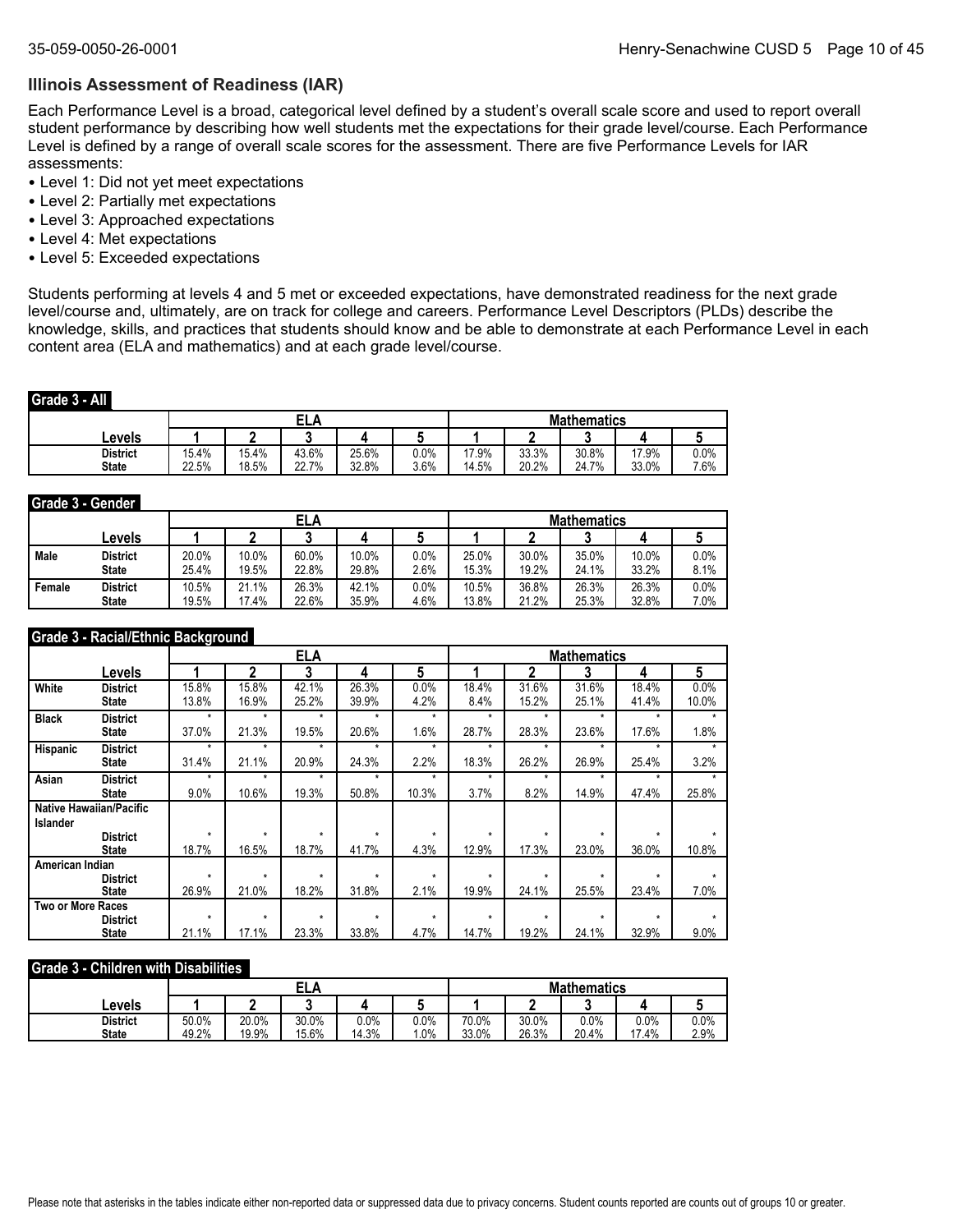## **Grade 4 - All**

|                 |                        |       | ELA   |       |        | <b>Mathematics</b> |       |       |       |      |  |
|-----------------|------------------------|-------|-------|-------|--------|--------------------|-------|-------|-------|------|--|
| Levels          |                        |       |       |       |        |                    |       |       |       |      |  |
| <b>District</b> | 1.6%<br>$\overline{A}$ | 14.0% | 20.9% | 44.2% | 9.3%   | 14.0%              | 14.0% | 48.8% | 23.3% | 0.0% |  |
| <b>State</b>    | 7.3%                   | 19.9% | 26.0% | 29.3% | $.4\%$ | 16.7%              | 21.2% | 28.7% | 30.5% | 3.0% |  |

## **Grade 4 - Gender**

|        |                 |       |       | ELA   |       |       |       |       | <b>Mathematics</b> |       |      |
|--------|-----------------|-------|-------|-------|-------|-------|-------|-------|--------------------|-------|------|
|        | Levels          |       |       |       |       |       |       |       |                    |       |      |
| Male   | District        | 15.0% | 25.0% | 15.0% | 40.0% | 5.0%  | 15.0% | 10.0% | 55.0%              | 20.0% | 0.0% |
|        | <b>State</b>    | 20.3% | 21.3% | 25.7% | 27.2% | 5.5%  | 17.2% | 20.4% | 27.8%              | 31.2% | 3.4% |
| Female | <b>District</b> | 8.7%  | 4.3%  | 26.1% | 47.8% | 13.0% | 13.0% | 17.4% | 43.5%              | 26.1% | 0.0% |
|        | <b>State</b>    | 14.2% | 18.5% | 26.3% | 31.5% | 9.4%  | 16.1% | 22.0% | 29.5%              | 29.7% | 2.7% |

## **Grade 4 - Racial/Ethnic Background**

|                          |                                |         |         | <b>ELA</b> |         |         |         |              | <b>Mathematics</b> |         |       |
|--------------------------|--------------------------------|---------|---------|------------|---------|---------|---------|--------------|--------------------|---------|-------|
|                          | Levels                         |         | 2       | 3          | 4       | 5       |         | $\mathbf{2}$ | 3                  | 4       | 5     |
| White                    | <b>District</b>                | 12.2%   | 14.6%   | 17.1%      | 46.3%   | 9.8%    | 12.2%   | 12.2%        | 51.2%              | 24.4%   | 0.0%  |
|                          | State                          | 9.9%    | 15.5%   | 26.8%      | 37.4%   | 10.4%   | 9.1%    | 16.5%        | 30.5%              | 40.0%   | 3.9%  |
| <b>Black</b>             | <b>District</b>                | $\star$ | $\star$ | $\star$    | $\star$ | $\star$ | $\star$ | $\star$      | $\star$            | $\star$ | ٠     |
|                          | State                          | 31.0%   | 27.7%   | 24.2%      | 15.3%   | 1.9%    | 33.8%   | 28.8%        | 24.1%              | 12.9%   | 0.5%  |
| <b>Hispanic</b>          | <b>District</b>                | $\star$ | $\star$ | $\star$    | $\star$ | $\star$ | $\star$ | $\star$      | ۰                  | ÷       |       |
|                          | State                          | 23.9%   | 24.9%   | 27.0%      | 21.3%   | 2.8%    | 21.4%   | 27.2%        | 30.2%              | 20.4%   | 0.8%  |
| Asian                    | <b>District</b>                | $\star$ | $\star$ | $\star$    | $\star$ | $\star$ | $\star$ | ÷            | $\star$            | ÷       |       |
|                          | State                          | 6.4%    | 9.1%    | 20.7%      | 42.3%   | 21.5%   | 3.7%    | 8.0%         | 20.3%              | 53.7%   | 14.2% |
|                          | <b>Native Hawaiian/Pacific</b> |         |         |            |         |         |         |              |                    |         |       |
| <b>Islander</b>          |                                |         |         |            |         |         |         |              |                    |         |       |
|                          | <b>District</b>                | $\star$ | $\star$ | $\star$    | $\star$ | $\star$ | $\star$ | $\star$      | $\star$            | $\star$ |       |
|                          | <b>State</b>                   | 11.6%   | 17.0%   | 25.2%      | 38.8%   | 7.5%    | 8.2%    | 19.7%        | 29.3%              | 38.1%   | 4.8%  |
| American Indian          |                                |         |         |            |         |         |         |              |                    |         |       |
|                          | <b>District</b>                | $\star$ | $\star$ | $\star$    | $\star$ | $\star$ | $\star$ | $\star$      | $\star$            | $\star$ |       |
|                          | <b>State</b>                   | 19.5%   | 24.0%   | 27.2%      | 25.1%   | 4.2%    | 20.7%   | 23.4%        | 27.8%              | 25.7%   | 2.4%  |
| <b>Two or More Races</b> |                                |         |         |            |         |         |         |              |                    |         |       |
|                          | <b>District</b>                | $\star$ | $\star$ | $\star$    | $\star$ | $\star$ | $\star$ | $\star$      | $\star$            | $\star$ |       |
|                          | <b>State</b>                   | 15.4%   | 18.8%   | 25.0%      | 31.1%   | 9.6%    | 16.7%   | 21.1%        | 27.2%              | 31.0%   | 4.2%  |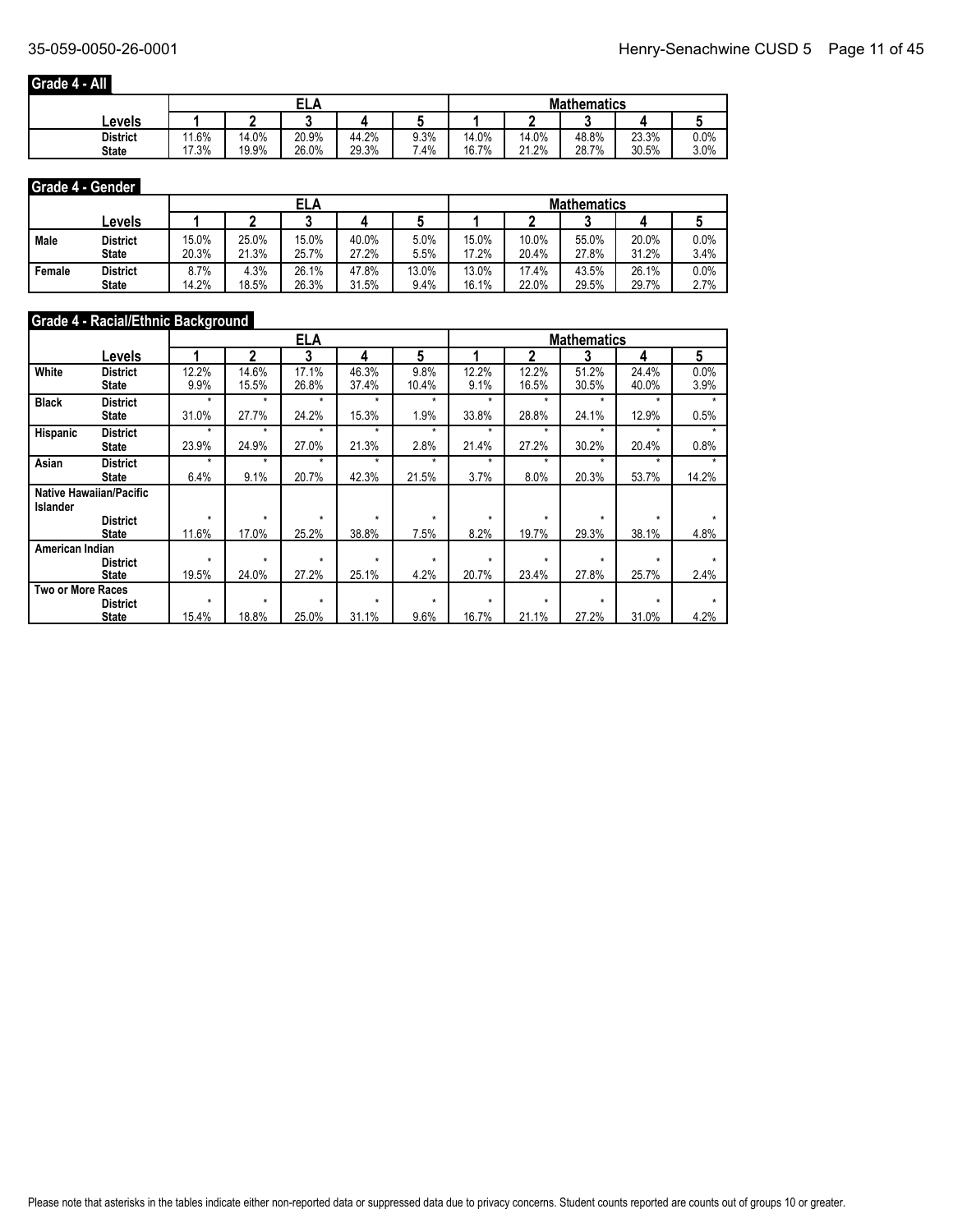## **Grade 5 - All**

|                 |       | EL,   |       |       |      |       | <b>Mathematics</b> |       |       |           |  |  |
|-----------------|-------|-------|-------|-------|------|-------|--------------------|-------|-------|-----------|--|--|
| Levels          |       |       |       |       |      |       |                    |       |       |           |  |  |
| <b>District</b> | .6%   | 23.3% | 34.9% | 27.9% | 2.3% | 18.6% | 14.0%              | 30.2% | 32.6% | 7%<br>4.1 |  |  |
| <b>State</b>    | 13.5% | 21.4% | 27.3% | 34.4% | 3.5% | 13.5% | 29.9%              | 26.8% | 24.9% | 4.9%      |  |  |

#### **Grade 5 - Gender**

|        |                 |       |       | ELA   |       |      | <b>Mathematics</b> |       |       |       |      |  |
|--------|-----------------|-------|-------|-------|-------|------|--------------------|-------|-------|-------|------|--|
|        | ∟evels          |       |       |       |       |      |                    |       |       |       |      |  |
| Male   | District        | 16.7% | 16.7% | 50.0% | 16.7% | 0.0% | 22.2%              | 27.8% | 11.1% | 33.3% | 5.6% |  |
|        | <b>State</b>    | 16.2% | 23.6% | 28.1% | 30.0% | 2.2% | 15.0%              | 29.5% | 25.1% | 25.0% | 5.4% |  |
| Female | <b>District</b> | 8.0%  | 28.0% | 24.0% | 36.0% | 4.0% | 16.0%              | 4.0%  | 44.0% | 32.0% | 4.0% |  |
|        | <b>State</b>    | 10.6% | 19.2% | 26.5% | 38.9% | 4.8% | 12.0%              | 30.3% | 28.5% | 24.8% | 4.4% |  |

## **Grade 5 - Racial/Ethnic Background**

|                   |                                |         |         | ELA     |         |         |         |         | <b>Mathematics</b> |         |       |
|-------------------|--------------------------------|---------|---------|---------|---------|---------|---------|---------|--------------------|---------|-------|
|                   | Levels                         |         | 2       | 3       | 4       | 5       |         | 2       | 3                  | 4       | 5     |
| White             | <b>District</b>                | 11.6%   | 23.3%   | 34.9%   | 27.9%   | 2.3%    | 18.6%   | 14.0%   | 30.2%              | 32.6%   | 4.7%  |
|                   | State                          | 7.4%    | 16.0%   | 28.1%   | 43.8%   | 4.7%    | 8.1%    | 23.5%   | 29.0%              | 33.2%   | 6.3%  |
| <b>Black</b>      | <b>District</b>                | $\star$ | $\star$ | $\star$ | $\star$ | $\star$ | ÷       | $\star$ | $\star$            | ÷       | ٠     |
|                   | State                          | 25.0%   | 31.4%   | 25.8%   | 17.1%   | 0.7%    | 26.7%   | 41.9%   | 21.3%              | 9.4%    | 0.7%  |
| Hispanic          | <b>District</b>                | $\star$ | $\star$ | $\star$ | ÷       | ÷       | ÷       | ۰       | ÷                  | ÷       |       |
|                   | State                          | 18.7%   | 26.9%   | 28.5%   | 24.8%   | 1.2%    | 16.8%   | 36.8%   | 28.0%              | 16.9%   | 1.5%  |
| Asian             | <b>District</b>                | $\star$ | $\star$ | $\star$ | $\star$ | ÷       | ÷       | ۰       | ۰                  | ÷       |       |
|                   | State                          | 4.6%    | 8.8%    | 18.9%   | 55.2%   | 12.5%   | 3.1%    | 10.8%   | 19.4%              | 43.9%   | 22.8% |
|                   | <b>Native Hawaiian/Pacific</b> |         |         |         |         |         |         |         |                    |         |       |
| <b>Islander</b>   |                                |         |         |         |         |         |         |         |                    |         |       |
|                   | <b>District</b>                | $\star$ | $\star$ | $\star$ | $\star$ | $\star$ | $\star$ | $\star$ | $\star$            | $\star$ |       |
|                   | <b>State</b>                   | 8.7%    | 20.8%   | 25.5%   | 40.9%   | 4.0%    | 10.7%   | 29.5%   | 24.8%              | 25.5%   | 9.4%  |
| American Indian   |                                |         |         |         |         |         |         |         |                    | $\star$ |       |
|                   | <b>District</b>                | $\star$ | $\star$ | $\star$ | $\star$ | $\star$ | $\star$ | $\star$ | $\star$            |         |       |
|                   | <b>State</b>                   | 13.9%   | 26.3%   | 30.1%   | 27.4%   | 2.2%    | 15.3%   | 35.5%   | 27.4%              | 19.6%   | 2.2%  |
| Two or More Races |                                |         |         |         |         |         |         |         |                    |         |       |
|                   | <b>District</b>                | $\star$ | $\star$ | $\star$ | $\star$ | $\star$ | $\star$ | $\star$ | $\star$            | $\star$ |       |
|                   | <b>State</b>                   | 11.0%   | 20.1%   | 27.3%   | 36.7%   | 4.9%    | 12.6%   | 30.2%   | 25.4%              | 25.4%   | 6.5%  |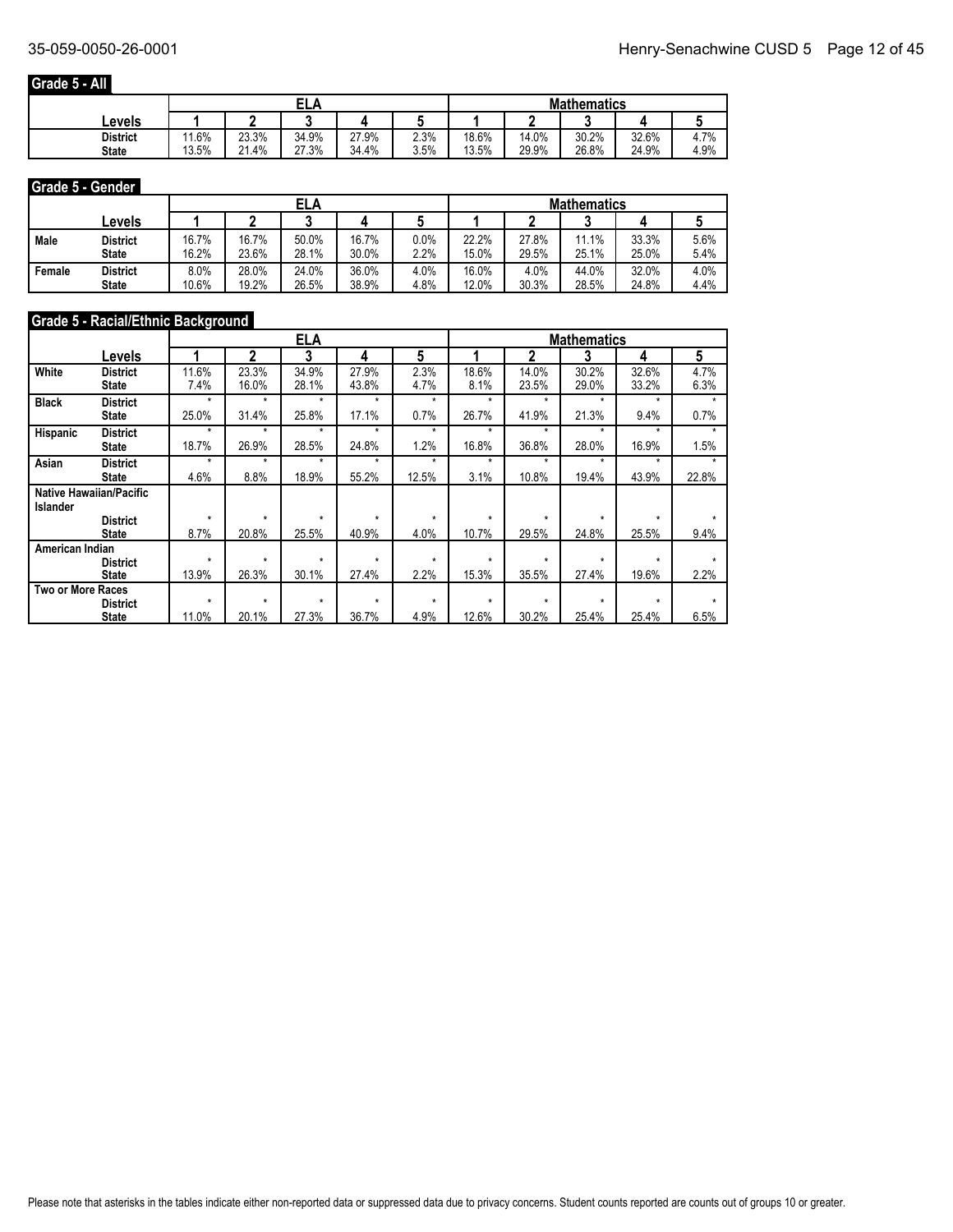## **Grade 6 - All**

|                 |       | EL/<br>£ |       |       |         |       | <b>Mathematics</b> |       |       |                 |  |  |
|-----------------|-------|----------|-------|-------|---------|-------|--------------------|-------|-------|-----------------|--|--|
| Levels          |       |          |       |       |         |       |                    |       |       |                 |  |  |
| <b>District</b> | 3.8%  | 34.6%    | 26.9% | 34.6% | $0.0\%$ | 7.7%  | 50.0%              | 34.6% | 7.7%  | 0.0%            |  |  |
| <b>State</b>    | 13.4% | 20.7%    | 31.0% | 30.4% | 4.6%    | 16.5% | 30.5%              | 27.7% | 22.0% | 3.30/<br>0/ ن.پ |  |  |

#### **Grade 6 - Gender**

|        |                 |                 |       | ELA   |       |      |       |       | <b>Mathematics</b> |                 |      |
|--------|-----------------|-----------------|-------|-------|-------|------|-------|-------|--------------------|-----------------|------|
|        | ∟evels          |                 |       |       |       |      |       |       |                    |                 |      |
| Male   | District        | $^{\prime}$ .1% | 42.9% | 21.4% | 28.6% | 0.0% | 7.1%  | 57.1% | 28.6%              | $^{\prime}$ .1% | 0.0% |
|        | <b>State</b>    | 17.1%           | 23.8% | 31.2% | 25.2% | 2.8% | 18.1% | 30.2% | 26.4%              | 21.9%           | 3.4% |
| Female | <b>District</b> | 0.0%            | 25.0% | 33.3% | 41.7% | 0.0% | 8.3%  | 41.7% | 41.7%              | 8.3%            | 0.0% |
|        | <b>State</b>    | 9.5%            | 17.4% | 30.8% | 35.7% | 6.5% | 14.8% | 30.9% | 29.0%              | 22.1%           | 3.2% |

## **Grade 6 - Racial/Ethnic Background**

|                          |                                |         |         | <b>ELA</b> |         |         |         |         | <b>Mathematics</b> |         |       |
|--------------------------|--------------------------------|---------|---------|------------|---------|---------|---------|---------|--------------------|---------|-------|
|                          | Levels                         |         | 2       | 3          | 4       | 5       |         | 2       | 3                  | 4       | 5     |
| White                    | <b>District</b>                | 4.2%    | 33.3%   | 25.0%      | 37.5%   | 0.0%    | 8.3%    | 45.8%   | 37.5%              | 8.3%    | 0.0%  |
|                          | State                          | 7.5%    | 15.3%   | 31.6%      | 39.3%   | 6.4%    | 9.5%    | 24.8%   | 31.8%              | 29.9%   | 4.0%  |
| <b>Black</b>             | <b>District</b>                | $\star$ | $\star$ | $\star$    | $\star$ | $\star$ | $\star$ | $\star$ | $\star$            | ÷       | ۰     |
|                          | State                          | 25.5%   | 30.5%   | 29.0%      | 14.0%   | 1.0%    | 33.3%   | 40.0%   | 19.3%              | 7.0%    | 0.4%  |
| <b>Hispanic</b>          | <b>District</b>                | $\star$ | $\star$ | $\star$    | $\star$ | $\star$ | $\star$ | $\star$ | $\star$            | $\star$ |       |
|                          | State                          | 17.6%   | 26.0%   | 32.8%      | 21.7%   | 1.9%    | 20.3%   | 37.8%   | 27.1%              | 13.8%   | 1.0%  |
| Asian                    | <b>District</b>                | $\star$ | $\star$ | $\star$    | $\star$ | $\star$ | $\star$ | $\star$ | $\star$            | $\star$ |       |
|                          | State                          | 4.5%    | 8.6%    | 21.8%      | 49.4%   | 15.7%   | 4.1%    | 12.1%   | 20.9%              | 43.9%   | 19.1% |
|                          | <b>Native Hawaiian/Pacific</b> |         |         |            |         |         |         |         |                    |         |       |
| <b>Islander</b>          |                                |         |         |            |         |         |         |         |                    |         |       |
|                          | <b>District</b>                | $\star$ | $\star$ | $\star$    | $\star$ | $\star$ | $\star$ | $\star$ | $\star$            | ÷       |       |
|                          | <b>State</b>                   | 3.3%    | 17.8%   | 31.6%      | 34.9%   | 12.5%   | 11.3%   | 25.2%   | 22.5%              | 34.4%   | 6.6%  |
| American Indian          |                                |         |         |            |         |         |         |         |                    |         |       |
|                          | <b>District</b>                | $\star$ | $\star$ | $\star$    | $\star$ | $\star$ | $\star$ | $\star$ | $\star$            | $\star$ |       |
|                          | <b>State</b>                   | 13.8%   | 25.8%   | 33.0%      | 24.1%   | 3.4%    | 16.0%   | 34.1%   | 30.7%              | 17.5%   | 1.7%  |
| <b>Two or More Races</b> |                                |         |         |            |         |         |         |         |                    |         |       |
|                          | <b>District</b>                | $\star$ | $\star$ | $\star$    | $\star$ | $\star$ | $\star$ | $\star$ | $\star$            | $\star$ |       |
|                          | <b>State</b>                   | 12.5%   | 19.8%   | 30.8%      | 31.7%   | 5.2%    | 16.6%   | 29.7%   | 27.3%              | 22.7%   | 3.7%  |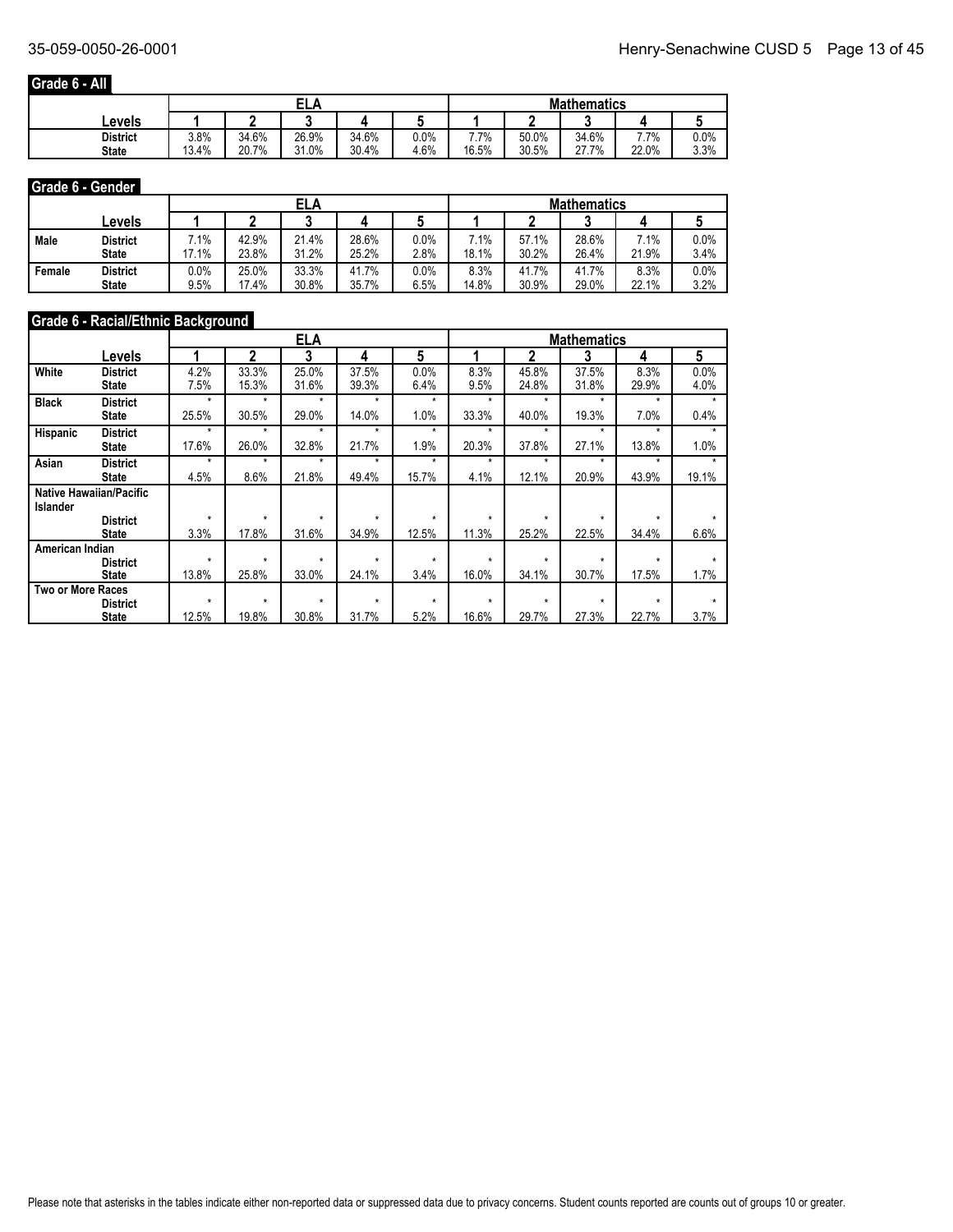## **Grade 7 - All**

|                 |       |       | ELA   |       |         | <b>Mathematics</b> |       |       |         |      |
|-----------------|-------|-------|-------|-------|---------|--------------------|-------|-------|---------|------|
| ∟evels          |       |       |       |       |         |                    |       |       |         |      |
| <b>District</b> | 11.6% | 16.3% | 46.5% | 25.6% | $0.0\%$ | 7.0%               | 30.2% | 58.1% | 7%<br>4 | 0.0% |
| <b>State</b>    | 15.5% | 18.0% | 25.3% | 29.7% | 11.5%   | 11.0%              | 27.6% | 31.5% | 25.3%   | 4.6% |

## **Grade 7 - Gender**

|        |                 |       |       | ELA   |       |       | <b>Mathematics</b> |       |       |       |      |  |
|--------|-----------------|-------|-------|-------|-------|-------|--------------------|-------|-------|-------|------|--|
|        | ∟evels          |       |       |       |       |       |                    |       |       |       |      |  |
| Male   | District        | 5.6%  | 27.8% | 44.4% | 22.2% | 0.0%  | 5.6%               | 27.8% | 66.7% | 0.0%  | 0.0% |  |
|        | <b>State</b>    | 19.6% | 20.3% | 26.2% | 26.2% | '.7%  | 12.1%              | 27.3% | 30.1% | 25.5% | 5.0% |  |
| Female | <b>District</b> | 16.0% | 8.0%  | 48.0% | 28.0% | 0.0%  | 8.0%               | 32.0% | 52.0% | 8.0%  | 0.0% |  |
|        | <b>State</b>    | 11.2% | 15.5% | 24.3% | 33.4% | 15.6% | 9.8%               | 27.8% | 33.0% | 25.0% | 4.3% |  |

## **Grade 7 - Racial/Ethnic Background**

|                          |                                |         |         | <b>ELA</b> |         |         |         |         | <b>Mathematics</b> |         |       |
|--------------------------|--------------------------------|---------|---------|------------|---------|---------|---------|---------|--------------------|---------|-------|
|                          | Levels                         |         | 2       | 3          | 4       | 5       |         | 2       | 3                  | 4       | 5     |
| White                    | <b>District</b>                | 9.5%    | 16.7%   | 47.6%      | 26.2%   | 0.0%    | 7.1%    | 28.6%   | 59.5%              | 4.8%    | 0.0%  |
|                          | <b>State</b>                   | 8.7%    | 13.7%   | 25.0%      | 36.7%   | 15.9%   | 6.3%    | 20.4%   | 33.8%              | 33.6%   | 5.9%  |
| <b>Black</b>             | <b>District</b>                | $\star$ | $\star$ | $\star$    | $\star$ | *       | $\star$ | $\star$ | ۰                  | ÷       | ÷     |
|                          | <b>State</b>                   | 29.8%   | 25.7%   | 24.6%      | 16.9%   | 3.1%    | 22.8%   | 42.6%   | 25.1%              | 8.9%    | 0.5%  |
| Hispanic                 | <b>District</b>                | $\star$ | $\star$ | $\star$    | $\star$ | ۰       | ۰       | ۰       | ÷                  | ÷       |       |
|                          | <b>State</b>                   | 20.8%   | 22.7%   | 27.6%      | 23.5%   | 5.5%    | 13.4%   | 34.5%   | 33.4%              | 17.2%   | 1.4%  |
| Asian                    | <b>District</b>                | $\star$ | $\star$ | $\star$    | $\star$ | ÷       | ÷       | $\star$ | $\star$            | $\star$ |       |
|                          | <b>State</b>                   | 4.9%    | 7.6%    | 17.5%      | 39.7%   | 30.3%   | 2.6%    | 8.9%    | 22.7%              | 43.9%   | 22.0% |
|                          | <b>Native Hawaiian/Pacific</b> |         |         |            |         |         |         |         |                    |         |       |
| <b>Islander</b>          |                                |         |         |            |         |         |         |         |                    |         |       |
|                          | <b>District</b>                | $\star$ | $\star$ | $\star$    | $\star$ | $\star$ | $\star$ | $\star$ | $\star$            | $\star$ |       |
|                          | <b>State</b>                   | 14.3%   | 17.9%   | 19.3%      | 35.7%   | 12.9%   | 11.4%   | 26.4%   | 26.4%              | 27.1%   | 8.6%  |
| American Indian          |                                |         |         |            |         |         |         |         |                    |         |       |
|                          | <b>District</b>                | $\star$ | $\star$ | $\star$    | $\star$ | ÷       | $\star$ | ÷       | ÷                  | ÷       |       |
|                          | <b>State</b>                   | 17.7%   | 20.2%   | 26.5%      | 27.4%   | 8.3%    | 14.4%   | 31.4%   | 30.0%              | 21.5%   | 2.5%  |
| <b>Two or More Races</b> |                                |         |         |            |         |         |         |         |                    |         |       |
|                          | <b>District</b>                | $\star$ | $\star$ | $\star$    | $\star$ | $\star$ | $\star$ | $\star$ | ÷                  | ÷       |       |
|                          | <b>State</b>                   | 13.8%   | 17.4%   | 25.1%      | 30.3%   | 13.3%   | 11.8%   | 27.3%   | 29.3%              | 25.2%   | 6.5%  |

### **Grade 7 - Children with Disabilities**

|                                 |                |                | ---            |                |              | <b>Mathematics</b> |                |                |              |             |  |
|---------------------------------|----------------|----------------|----------------|----------------|--------------|--------------------|----------------|----------------|--------------|-------------|--|
| Levels                          |                |                |                |                |              |                    |                |                |              |             |  |
| <b>District</b><br><b>State</b> | 27.3%<br>43.2% | 36.4%<br>24.7% | 18.2%<br>17.7% | 18.2%<br>11.5% | 0.0%<br>2.9% | 27.3%<br>32.3%     | 36.4%<br>38.7% | 36.4%<br>17.8% | 0.0%<br>9.8% | 0.0%<br>.6% |  |

#### **Grade 7 - Students with IEPs**

|            |                 |       |       | ELA   |       |       | <b>Mathematics</b> |       |       |       |         |  |
|------------|-----------------|-------|-------|-------|-------|-------|--------------------|-------|-------|-------|---------|--|
|            | ∟evels          |       |       |       |       |       |                    |       | ◠     |       |         |  |
| <b>IEP</b> | <b>District</b> | 30.0% | 40.0% | 10.0% | 20.0% | 0.0%  | 30.0%              | 40.0% | 30.0% | 0.0%  | 0.0%    |  |
|            | <b>State</b>    | 51.4% | 25.8% | 15.1% | 6.5%  | 1%    | 38.7%              | 41.9% | 13.8% | 5.1%  | $0.6\%$ |  |
| Non-IEP    | <b>District</b> | 6.1%  | 9.1%  | 57.6% | 27.3% | 0.0%  | 0.0%               | 27.3% | 66.7% | 6.1%  | 0.0%    |  |
|            | <b>State</b>    | 9.7%  | 16.7% | 26.9% | 33.5% | 13.2% | 6.5%               | 25.3% | 34.4% | 28.5% | 5.3%    |  |

### **Grade 7 - Economically Disadvantaged**

|                                        |       |       | <b>ELA</b> |       |         | <b>Mathematics</b> |       |       |       |         |  |
|----------------------------------------|-------|-------|------------|-------|---------|--------------------|-------|-------|-------|---------|--|
| Levels                                 |       |       |            |       |         |                    |       |       |       |         |  |
| <b>Free/Reduced Price Lunch</b>        |       |       |            |       |         |                    |       |       |       |         |  |
| <b>District</b>                        | 17.4% | 17.4% | 52.2%      | 13.0% | $0.0\%$ | 8.7%               | 34.8% | 52.2% | 4.3%  | 0.0%    |  |
| <b>State</b>                           | 23.9% | 23.9% | 26.5%      | 21.0% | 4.7%    | 16.9%              | 37.2% | 30.6% | 14.2% | 1.2%    |  |
| <b>District</b><br><b>Not Eligible</b> | 5.0%  | 15.0% | 40.0%      | 40.0% | 0.0%    | 5.0%               | 25.0% | 65.0% | 5.0%  | $0.0\%$ |  |
| <b>State</b>                           | 6.9%  | 11.9% | 24.1%      | 38.6% | 18.6%   | 5.0%               | 17.8% | 32.5% | 36.6% | 8.1%    |  |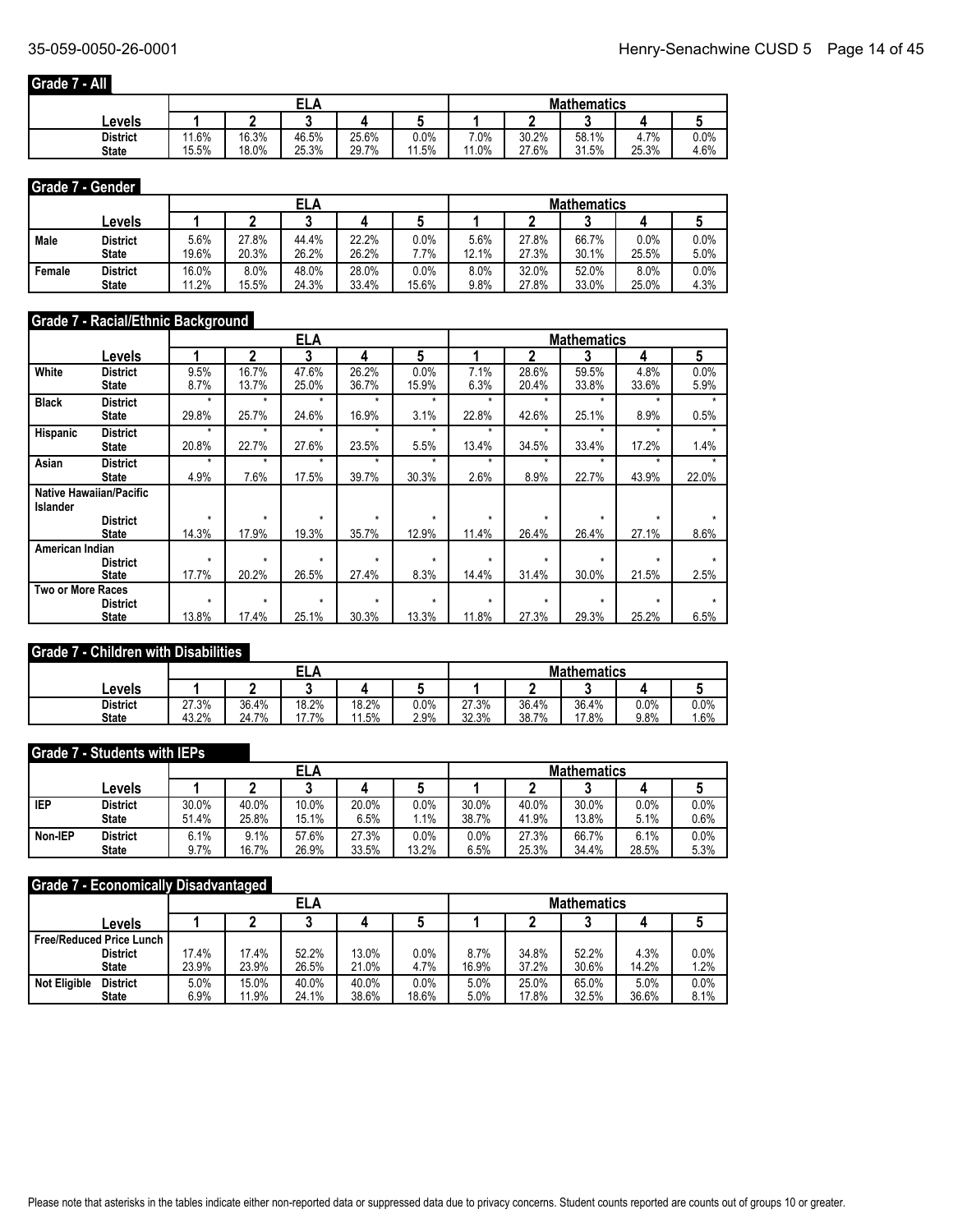## **Grade 8 - All**

|                 |       |       | EL/<br>л |       |         | <b>Mathematics</b> |       |       |       |      |
|-----------------|-------|-------|----------|-------|---------|--------------------|-------|-------|-------|------|
| Levels          |       |       |          |       |         |                    |       |       |       |      |
| <b>District</b> | 10.0% | 17.5% | 50.0%    | 22.5% | $0.0\%$ | 28.2%              | 35.9% | 20.5% | 15.4% | 0.0% |
| <b>State</b>    | 16.9% | 18.1% | 25.3%    | 32.3% | 7.3%    | 25.6%              | 21.9% | 19.9% | 28.2% | 4.4% |

#### **Grade 8 - Gender**

|        |                 |       |       | ELA   |       |       | <b>Mathematics</b> |       |       |       |         |  |
|--------|-----------------|-------|-------|-------|-------|-------|--------------------|-------|-------|-------|---------|--|
|        | ∟evels          |       |       |       |       |       |                    |       |       |       |         |  |
| Male   | District        | 14.3% | 14.3% | 52.4% | 19.0% | 0.0%  | 20.0%              | 50.0% | 15.0% | 15.0% | $0.0\%$ |  |
|        | <b>State</b>    | 22.1% | 21.4% | 25.4% | 26.5% | 4.6%  | 28.3%              | 21.8% | 18.7% | 26.4% | 4.7%    |  |
| Female | <b>District</b> | 5.3%  | 21.1% | 47.4% | 26.3% | 0.0%  | 36.8%              | 21.1% | 26.3% | 15.8% | 0.0%    |  |
|        | <b>State</b>    | 11.5% | 14.7% | 25.3% | 38.4% | 10.2% | 22.6%              | 22.0% | 21.2% | 30.1% | 4.1%    |  |

## **Grade 8 - Racial/Ethnic Background**

|                          |                                |         |         | <b>ELA</b> |         |         |         |         | <b>Mathematics</b> |         |       |
|--------------------------|--------------------------------|---------|---------|------------|---------|---------|---------|---------|--------------------|---------|-------|
|                          | Levels                         |         | 2       | 3          | 4       | 5       |         | 2       | 3                  | 4       | 5     |
| White                    | <b>District</b>                | 10.5%   | 18.4%   | 47.4%      | 23.7%   | 0.0%    | 24.3%   | 37.8%   | 21.6%              | 16.2%   | 0.0%  |
|                          | State                          | 10.4%   | 14.4%   | 25.5%      | 40.0%   | 9.6%    | 17.1%   | 19.3%   | 21.9%              | 36.4%   | 5.3%  |
| <b>Black</b>             | <b>District</b>                | $\star$ | $\star$ | $\star$    | $\star$ | $\star$ | $\star$ | $\star$ | $\star$            | ÷       |       |
|                          | State                          | 31.1%   | 25.7%   | 25.0%      | 16.6%   | 1.6%    | 46.7%   | 26.1%   | 15.6%              | 11.2%   | 0.5%  |
| <b>Hispanic</b>          | <b>District</b>                | $\star$ | $\star$ | $\star$    | $\star$ | $\star$ | $\star$ | $\star$ | $\star$            | $\star$ |       |
|                          | State                          | 22.4%   | 22.3%   | 26.9%      | 25.1%   | 3.3%    | 31.6%   | 26.5%   | 20.3%              | 20.3%   | 1.4%  |
| Asian                    | <b>District</b>                | $\star$ | $\star$ | $\star$    | $\star$ | $\star$ | $\star$ | $\star$ | $\star$            | ÷       |       |
|                          | State                          | 4.9%    | 7.7%    | 16.6%      | 47.1%   | 23.6%   | 6.3%    | 9.7%    | 14.5%              | 47.3%   | 22.3% |
|                          | <b>Native Hawaiian/Pacific</b> |         |         |            |         |         |         |         |                    |         |       |
| <b>Islander</b>          |                                |         |         |            |         |         |         |         |                    |         |       |
|                          | <b>District</b>                | $\star$ | $\star$ | $\star$    | $\star$ | $\star$ | $\star$ | $\star$ | $\star$            | ÷       |       |
|                          | <b>State</b>                   | 10.6%   | 10.6%   | 24.2%      | 42.9%   | 11.8%   | 16.4%   | 15.1%   | 19.5%              | 37.1%   | 11.9% |
| American Indian          |                                |         |         |            |         |         |         |         |                    |         |       |
|                          | <b>District</b>                | $\star$ | $\star$ | $\star$    | $\star$ | $\star$ | $\star$ | $\star$ | $\star$            | $\star$ |       |
|                          | <b>State</b>                   | 21.3%   | 18.8%   | 22.7%      | 32.7%   | 4.5%    | 31.1%   | 21.4%   | 16.6%              | 28.3%   | 2.6%  |
| <b>Two or More Races</b> |                                |         |         |            |         |         |         |         |                    |         |       |
|                          | <b>District</b>                | $\star$ | $\star$ | $\star$    | $\star$ | $\star$ | $\star$ | $\star$ | $\star$            | $\star$ |       |
|                          | <b>State</b>                   | 16.4%   | 18.4%   | 24.5%      | 32.6%   | 8.0%    | 27.0%   | 22.0%   | 18.7%              | 26.2%   | 6.1%  |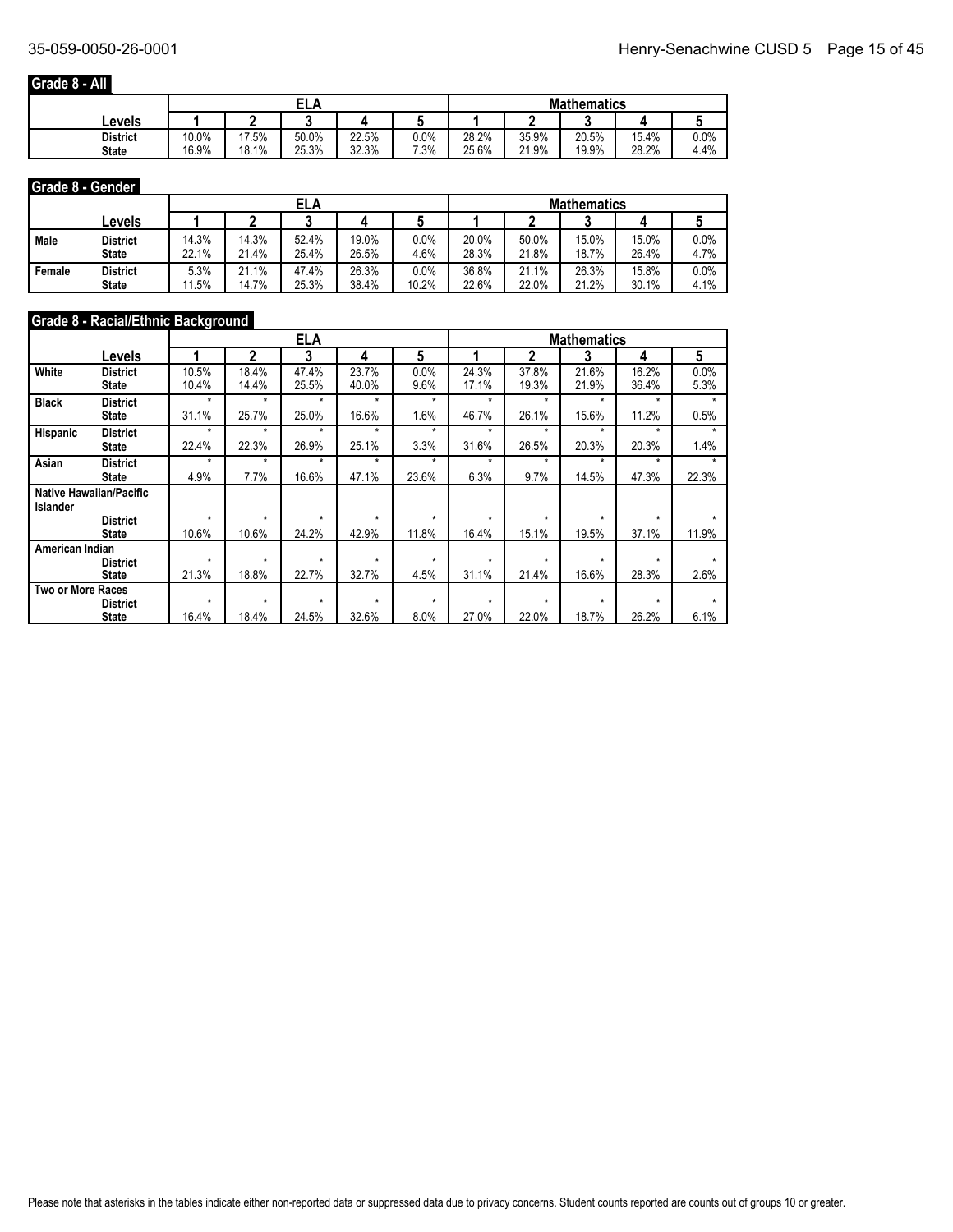## **MEAN ELA GROWTH PERCENTILE - IAR (Demographics)**

|              | All<br><b>Students</b> | Male       | Female     | White      | <b>Black</b> | <b>Hispanic</b> | Asian    | <b>Native</b><br>Hawaiian<br>/Pacific<br>Islander | American<br>Indian | Two or<br>More<br>Races |
|--------------|------------------------|------------|------------|------------|--------------|-----------------|----------|---------------------------------------------------|--------------------|-------------------------|
| l District   | 10,668                 | 4,801      | 5,867      | 10,347     | $\star$      |                 |          |                                                   |                    | $\star$                 |
|              | 55.3%                  | 53.3%      | 57.0%      | 55.6%      |              |                 |          |                                                   |                    | $\star$                 |
| <b>State</b> | 34,436,002             | 16,858,614 | 17,577,388 | 16,969,179 | 4,918,362    | 9,218,001       | .955.684 | 36,079                                            | 87.750             | ,250,947                |
|              | 50.0%                  | 48.0%      | 52.0%      | 52.0%      | 44.2%        | 48.6%           | 56.8%    | 52.1%                                             | 51.0%              | 50.2%                   |

## **MEAN ELA GROWTH PERCENTILE - IAR (Demographics Continued)**

|                 | <b>Children</b><br>with<br><b>Disabilities</b> | <b>Students</b><br>with<br><b>IEPs</b> | English<br>Learners | Low<br>Income | <b>Homeless</b> | <b>Migrant</b> | Youth<br>In<br>Care | <b>Military</b> |
|-----------------|------------------------------------------------|----------------------------------------|---------------------|---------------|-----------------|----------------|---------------------|-----------------|
| <b>District</b> | 1,870                                          | 1,678                                  | $\star$             | 4,659         | $\star$         | $\star$        | $\star$             | $\star$         |
|                 | 47.9%                                          | 47.9%                                  | $\star$             | 51.2%         | $\star$         | $\star$        |                     | $\star$         |
| <b>State</b>    | 5,320,447                                      | 4,251,841                              | 3,610,517           | 16,700,374    | 561,126         | 4,217          | 148,166             | 227.060         |
|                 | 44.8%                                          | 44.0%                                  | 47.5%               | 47.4%         | 45.0%           | 46.3%          | 44.9%               | 51.8%           |

|              | <b>MEAN MATH GROWTH PERCENTILE - IAR (Demographics)</b> |            |            |            |              |                 |           |                                                          |                    |                         |
|--------------|---------------------------------------------------------|------------|------------|------------|--------------|-----------------|-----------|----------------------------------------------------------|--------------------|-------------------------|
|              | All<br><b>Students</b>                                  | Male       | Female     | White      | <b>Black</b> | <b>Hispanic</b> | Asian     | <b>Native</b><br>Hawaiian<br>/Pacific<br><b>Islander</b> | American<br>Indian | Two or<br>More<br>Races |
| District     | 8,611                                                   | 3.758      | 4,853      | 8.469      |              |                 |           |                                                          |                    |                         |
|              | 44.8%                                                   | 42.2%      | 47.1%      | 45.8%      |              |                 |           | $\star$                                                  |                    |                         |
| <b>State</b> | 34,398,237                                              | 17,447,932 | 16,950,305 | 16,648,245 | 4,973,451    | 9,429,512       | 1,993,616 | 36.792                                                   | 85,698             | 1,230,923               |
|              | 50.0%                                                   | 49.8%      | 50.2%      | 51.2%      | 44.9%        | 49.6%           | 57.6%     | 53.0%                                                    | 49.8%              | 49.6%                   |

|                 | <b>MEAN MATH GROWTH PERCENTILE - IAR (Demographics Continued)</b> |                                        |                            |                      |                 |                |                     |                 |  |  |  |  |
|-----------------|-------------------------------------------------------------------|----------------------------------------|----------------------------|----------------------|-----------------|----------------|---------------------|-----------------|--|--|--|--|
|                 | <b>Children</b><br>with<br><b>Disabilities</b>                    | <b>Students</b><br>with<br><b>IEPs</b> | English<br><b>Learners</b> | Low<br><b>Income</b> | <b>Homeless</b> | <b>Migrant</b> | Youth<br>In<br>Care | <b>Military</b> |  |  |  |  |
| <b>District</b> | 1,409                                                             | 1.243                                  | $\star$                    | 3,900                | $\star$         | $\star$        | $\star$             |                 |  |  |  |  |
|                 | 37.1%                                                             | 36.6%                                  | $\star$                    | 43.3%                | $\star$         | $\star$        | *                   |                 |  |  |  |  |
| <b>State</b>    | 5,444,848                                                         | 4,321,159                              | 3,784,450                  | 16,893,984           | 561,235         | 4,985          | 149.009             | 221,886         |  |  |  |  |
|                 | 46.1%                                                             | 44.9%                                  | 48.9%                      | 47.9%                | 45.1%           | 47.0%          | 45.6%               | 50.6%           |  |  |  |  |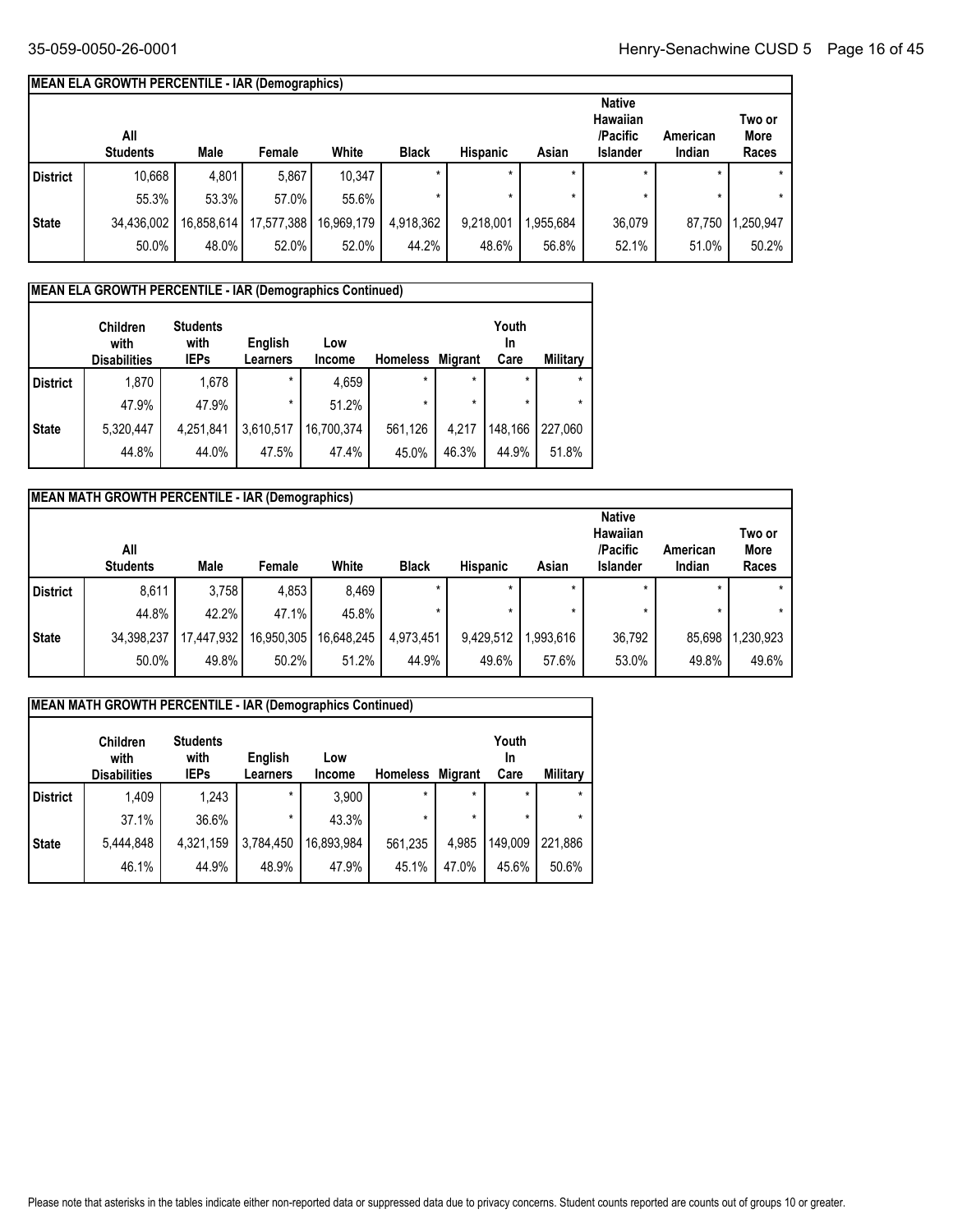#### **SAT**

Each Performance Level is a broad, categorical level defined by a student's score and used to report overall student performance by describing how well students met the expectations for their grade level/course. Each Performance Level is defined by a range of overall scores for the assessment. There are four Performance Levels for SAT:

| Level 1 -- Partially Meets Standards | The student has only partially met standards & demonstrates a minimal understanding of the knowledge & skills<br>needed relative to the Illinois Learning Standards.                |
|--------------------------------------|-------------------------------------------------------------------------------------------------------------------------------------------------------------------------------------|
| Level 2 -- Approaching Standards     | The student is approaching the proficiency level & demonstrates an <b>incomplete</b> understanding of the knowledge &<br>skills needed relative to the Illinois Learning Standards. |
| Level 3 -- Meets Standards           | The student has met the proficiency level & demonstrates <b>adequate</b> understanding of the knowledge & skills needed<br>relative to the Illinois Learning Standards.             |
| Level 4 -- Exceeds Standards         | The student has exceeded the proficiency level & demonstrates a <b>thorough</b> understanding of the knowledge & skills<br>needed relative to the Illinois Learning Standards.      |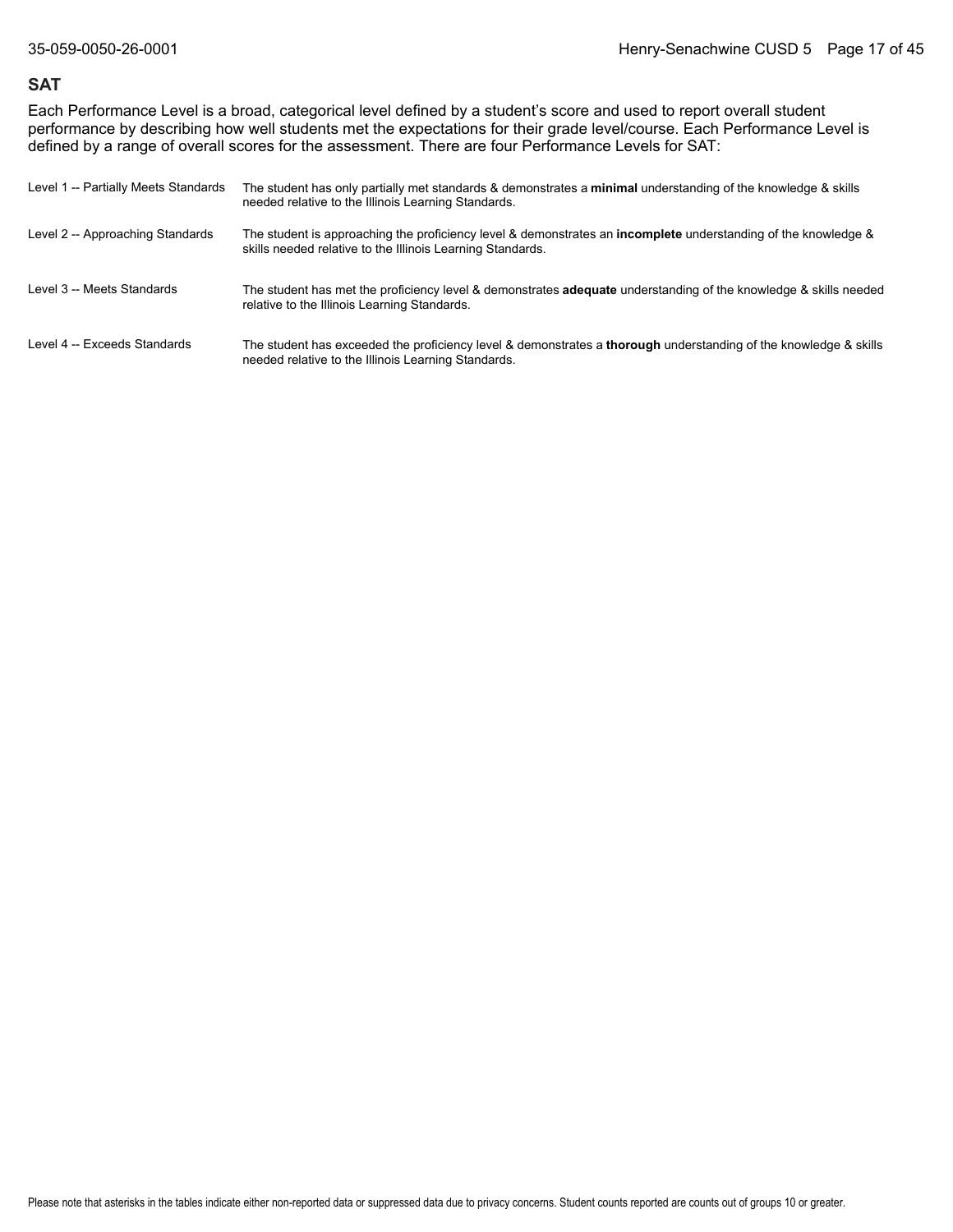#### **SAT - All**

|                 |       | ELA   |            |       | <b>Mathematics</b> |       |       |      |  |  |
|-----------------|-------|-------|------------|-------|--------------------|-------|-------|------|--|--|
| Levels          |       |       |            |       |                    |       |       |      |  |  |
| <b>District</b> | 41.3% | 34.8% | 7%<br>21.7 | 2.2%  | 45.7%              | 32.6% | 19.6% | 2.2% |  |  |
| <b>State</b>    | 27.6% | 35.8% | 26.1%      | 10.6% | 33.6%              | 31.6% | 25.7% | 9.1% |  |  |

#### **SAT - Gender**

|        |                 |           | ELA   |       |       |       |       | <b>Mathematics</b> |       |
|--------|-----------------|-----------|-------|-------|-------|-------|-------|--------------------|-------|
|        | Levels          |           |       |       |       |       |       |                    |       |
| Male   | <b>District</b> | 50.0%     | 34.6% | 11.5% | 3.8%  | 57.7% | 23.1% | 19.2%              | 0.0%  |
|        | <b>State</b>    | .9%<br>31 | 34.4% | 24.0% | 9.7%  | 34.8% | 29.8% | 24.9%              | 10.5% |
| Female | <b>District</b> | 30.0%     | 35.0% | 35.0% | 0.0%  | 30.0% | 45.0% | 20.0%              | 5.0%  |
|        | <b>State</b>    | 23.2%     | 37.2% | 28.1% | 11.4% | 32.4% | 33.4% | 26.6%              | 7.7%  |

#### **SAT - Racial/Ethnic Background**

|                          |                                |         | <b>ELA</b> |         |         |         |         | <b>Mathematics</b> |       |  |
|--------------------------|--------------------------------|---------|------------|---------|---------|---------|---------|--------------------|-------|--|
|                          | Levels                         |         | 2          | 3       | 4       | 4       | 2       | 3                  | 4     |  |
| White                    | <b>District</b>                | 40.0%   | 35.6%      | 22.2%   | 2.2%    | 44.4%   | 33.3%   | 20.0%              | 2.2%  |  |
|                          | <b>State</b>                   | 18.1%   | 34.1%      | 33.2%   | 14.6%   | 23.0%   | 31.9%   | 33.1%              | 11.9% |  |
| <b>Black</b>             | <b>District</b>                | $\star$ | $\star$    | $\star$ | $\star$ | $\star$ | $\star$ | $\star$            | ÷     |  |
|                          | <b>State</b>                   | 49.6%   | 36.5%      | 11.8%   | 2.1%    | 59.7%   | 28.7%   | 10.5%              | 1.1%  |  |
| <b>Hispanic</b>          | <b>District</b>                | $\star$ | $\star$    | $\star$ | $\star$ | ÷       | $\star$ | $\star$            | ÷     |  |
|                          | <b>State</b>                   | 36.7%   | 40.9%      | 18.8%   | 3.7%    | 43.6%   | 34.9%   | 18.5%              | 2.9%  |  |
| Asian                    | <b>District</b>                | $\star$ | $\star$    | $\star$ | $\star$ | $\star$ | $\star$ | $\star$            | ÷     |  |
|                          | <b>State</b>                   | 11.7%   | 25.5%      | 34.1%   | 28.6%   | 10.3%   | 20.7%   | 34.8%              | 34.2% |  |
|                          | <b>Native Hawaiian/Pacific</b> |         |            |         |         |         |         |                    |       |  |
| <b>Islander</b>          |                                |         |            |         |         |         |         |                    |       |  |
|                          | <b>District</b>                | $\star$ | $\star$    | $\star$ | $\star$ | $\star$ | $\star$ | $\star$            | ÷     |  |
|                          | <b>State</b>                   | 24.7%   | 38.7%      | 30.7%   | 6.0%    | 30.7%   | 32.0%   | 29.3%              | 8.0%  |  |
| American Indian          |                                |         |            |         |         |         |         |                    |       |  |
|                          | <b>District</b>                | *       | $\star$    | $\star$ | $\star$ | $\star$ | $\star$ | ÷                  | ÷     |  |
|                          | <b>State</b>                   | 30.6%   | 46.6%      | 19.1%   | 3.7%    | 44.4%   | 33.1%   | 18.0%              | 4.5%  |  |
| <b>Two or More Races</b> |                                |         |            |         |         |         |         |                    |       |  |
|                          | <b>District</b>                | $\star$ | $\star$    | $\star$ | $\star$ | $\star$ | $\star$ | ÷                  |       |  |
|                          | <b>State</b>                   | 23.8%   | 34.3%      | 27.2%   | 14.8%   | 31.0%   | 30.3%   | 26.3%              | 12.3% |  |

## **SAT - Economically Disadvantaged**

|                                 |       | ELA   |       |       |       | <b>Mathematics</b> |       |       |
|---------------------------------|-------|-------|-------|-------|-------|--------------------|-------|-------|
| Levels                          |       |       |       |       |       |                    |       |       |
| <b>Free/Reduced Price Lunch</b> |       |       |       |       |       |                    |       |       |
| <b>District</b>                 | 57.1% | 38.1% | 4.8%  | 0.0%  | 61.9% | 28.6%              | 9.5%  | 0.0%  |
| <b>State</b>                    | 42.8% | 38.6% | 15.7% | 2.9%  | 50.6% | 32.3%              | 14.9% | 2.2%  |
| <b>Not Eligible</b>             |       |       |       |       |       |                    |       |       |
| <b>District</b>                 | 28.0% | 32.0% | 36.0% | 4.0%  | 32.0% | 36.0%              | 28.0% | 4.0%  |
| State                           | 16.3% | 33.7% | 33.7% | 16.3% | 21.0% | 31.0%              | 33.7% | 14.2% |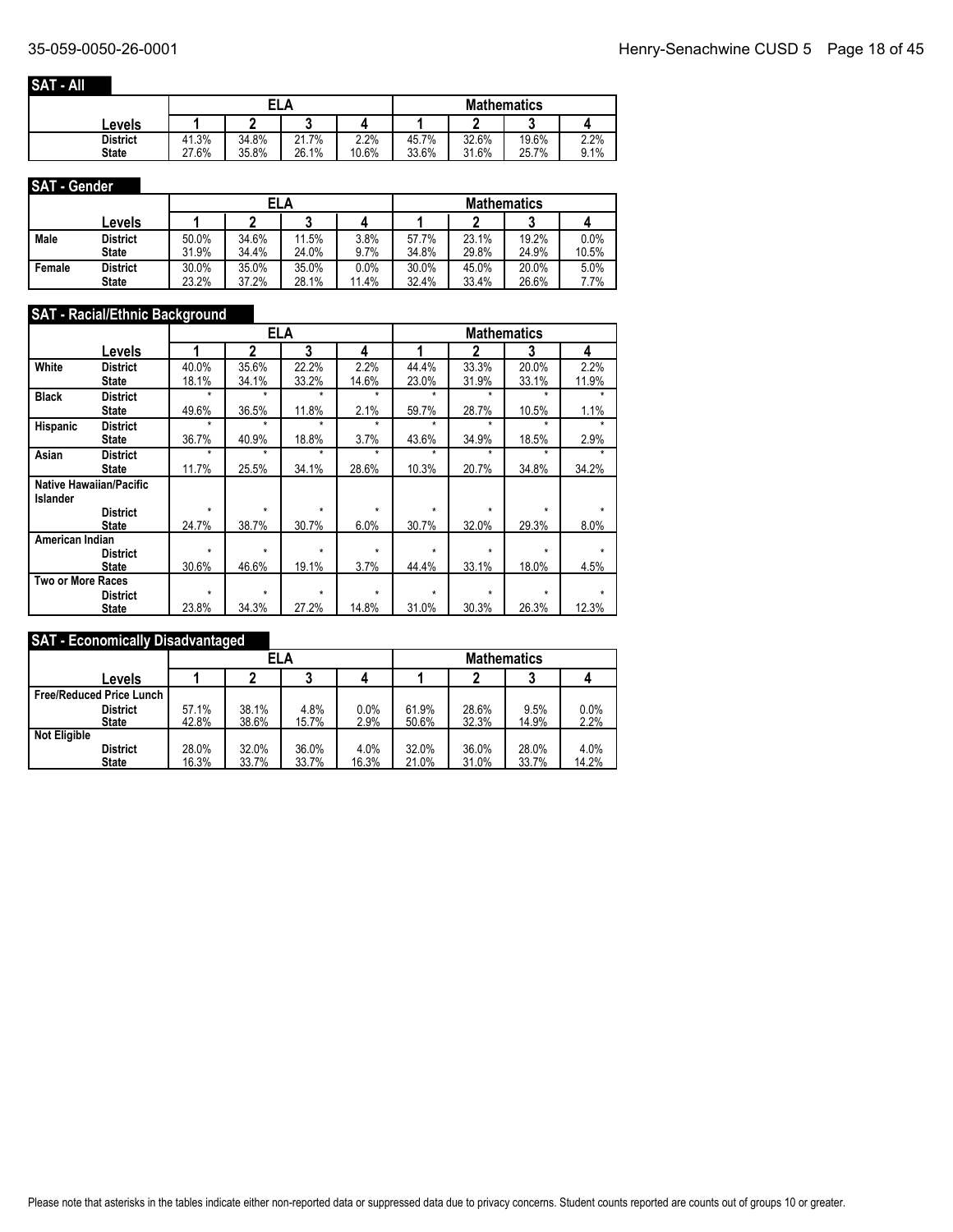### **Illinois Science Assessment (ISA)**

The ISA performance levels indicate students' understanding of the Illinois Learning Standards in science for their grade level. There are two performance levels for the ISA, Proficient and Not Proficient, with different threshold scores for each grade-level test.

Level 1 - Not Proficient Level 2 - Proficient

Scale Score Needed to be Proficient (out of 200-400 Scale Score Range) Grade 5 - 296 Grade 8 - 293 High School - 307

| <b>ISA PROFICIENCY (Demographics)</b> |                 |         |         |         |              |          |         |               |                   |         |
|---------------------------------------|-----------------|---------|---------|---------|--------------|----------|---------|---------------|-------------------|---------|
|                                       |                 |         |         |         |              |          |         | <b>Native</b> |                   |         |
|                                       |                 |         |         |         |              |          |         | Hawaiian      |                   | Two or  |
|                                       | All             |         |         |         |              |          |         |               | /Pacific American | More    |
|                                       | <b>Students</b> | Male    | Female  | White   | <b>Black</b> | Hispanic | Asian   | Islander      | Indian            | Races   |
| <b>District</b>                       | 64              | 27      | 37      | 64      | $\star$      | $\star$  | $\star$ | $\star$       | $\star$           | $\star$ |
|                                       | 54.2%           | 51.7%   | 56.1%   | 56.1%   | $\star$      | $\star$  | $\star$ | $\star$       | $\star$           | $\star$ |
| <b>State</b>                          | 207,539         | 105.167 | 102,372 | 124.742 | 15,550       | 42.091   | 16.042  | 252           | 465               | 8,397   |
|                                       | 48.7%           | 48.5%   | 48.9%   | 61.4%   | 22.7%        | 36.2%    | 72.6%   | 55.8%         | 41.5%             | 53.3%   |

|                 | <b>ISA PROFICIENCY (Demographics Continued)</b> |                                        |                     |               |                 |                |                     |          |  |  |  |
|-----------------|-------------------------------------------------|----------------------------------------|---------------------|---------------|-----------------|----------------|---------------------|----------|--|--|--|
|                 | <b>Children</b><br>with<br><b>Disabilities</b>  | <b>Students</b><br>with<br><b>IEPs</b> | English<br>Learners | Low<br>Income | <b>Homeless</b> | <b>Migrant</b> | Youth<br>In<br>Care | Military |  |  |  |
| <b>District</b> | 4                                               | 3                                      | $\star$             | 20            | $\star$         | $\star$        | $\star$             | $\star$  |  |  |  |
|                 | 15.6%                                           | 12.6%                                  | $\star$             | 38.5%         | $\star$         | $\star$        | $\star$             | $\star$  |  |  |  |
| <b>State</b>    | 17,956                                          | 9,888                                  | 6,160               | 68,351        | 1,784           | 10             | 435                 | 1,364    |  |  |  |
|                 | 25.2%                                           | 17.5%                                  | 15.7%               | 33.2%         | 21.9%           | 14.7%          | 22.2%               | 50.5%    |  |  |  |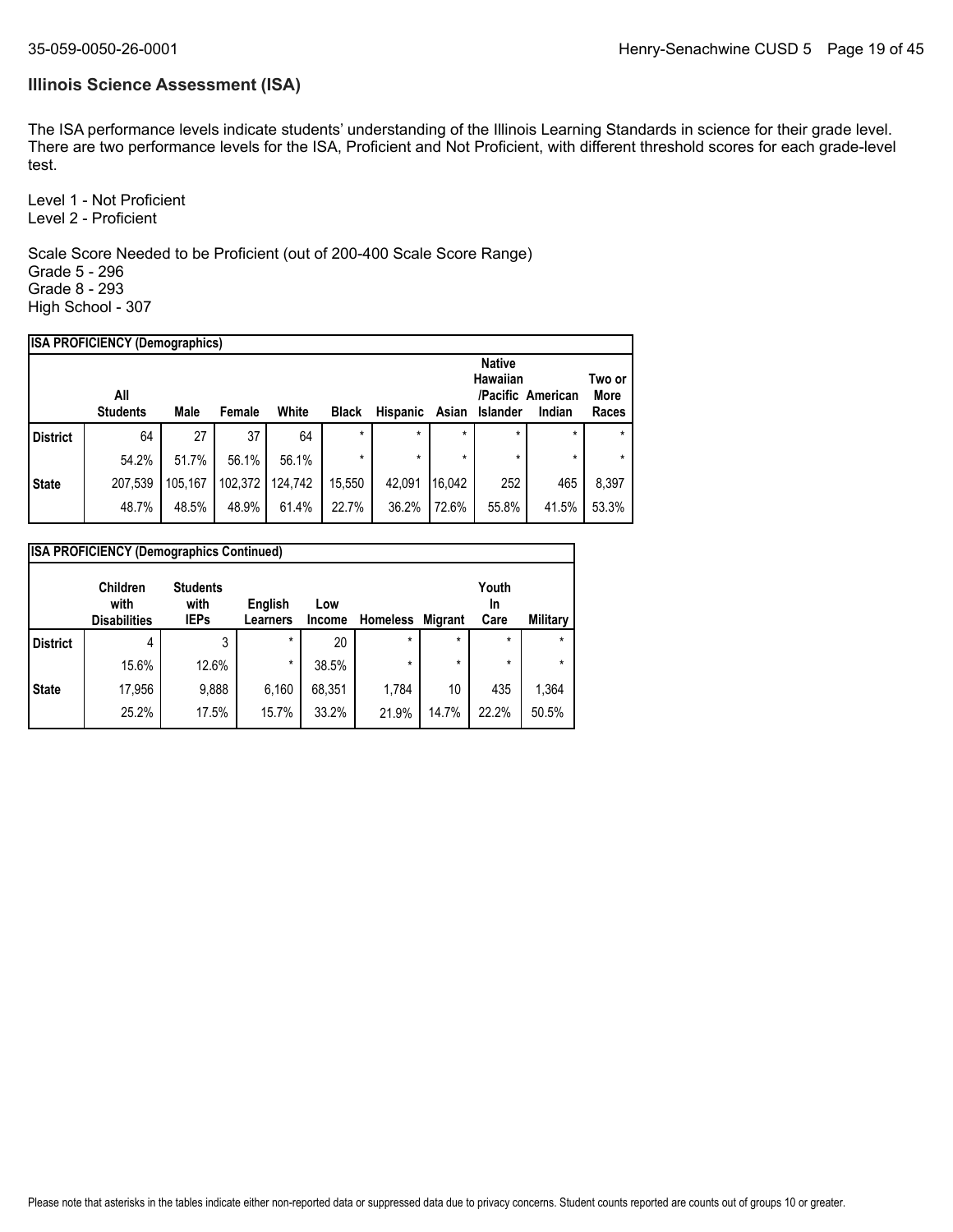٦

#### **9th Grade On Track**

|                 |         |       |              |                 |       | <b>Native</b><br><b>Hawaiian</b> | /Pacific American | Two or<br>More | <b>Children</b><br>with | <b>Students</b><br>with | English  | Low           |
|-----------------|---------|-------|--------------|-----------------|-------|----------------------------------|-------------------|----------------|-------------------------|-------------------------|----------|---------------|
|                 | All     | White | <b>Black</b> | <b>Hispanic</b> | Asian | Islander                         | Indian            | Races          | <b>Disabilities</b>     | <b>IEPs</b>             | Learners | <b>Income</b> |
| <b>District</b> | 31      | 93.5% |              |                 |       |                                  |                   |                |                         |                         |          | 86.7%         |
| <b>State</b>    | 128,346 | 91.3% | 74.5%        | 82.7%           | 96.6% | 90.2%                            | 82.0%             | 87.3%          | 78.9%                   | 76.9%                   | 77.1%    | 78.7%         |

|                 | <b>CAREER AND TECHNICAL</b><br><b>EDUCATION ENROLLMENT</b> |
|-----------------|------------------------------------------------------------|
| <b>District</b> | 82                                                         |
| <b>State</b>    | 284.680                                                    |

|                 | ADVANCED COURSE WORK (AP/IB/DUAL CREDIT) |                 |                 |                 |
|-----------------|------------------------------------------|-----------------|-----------------|-----------------|
|                 | <b>GRADE 9</b>                           | <b>GRADE 10</b> | <b>GRADE 11</b> | <b>GRADE 12</b> |
| <b>District</b> | $\star$                                  | *               | 26              | 21              |
| <b>State</b>    | 18.502                                   | 31,225          | 60,933          | 77,059          |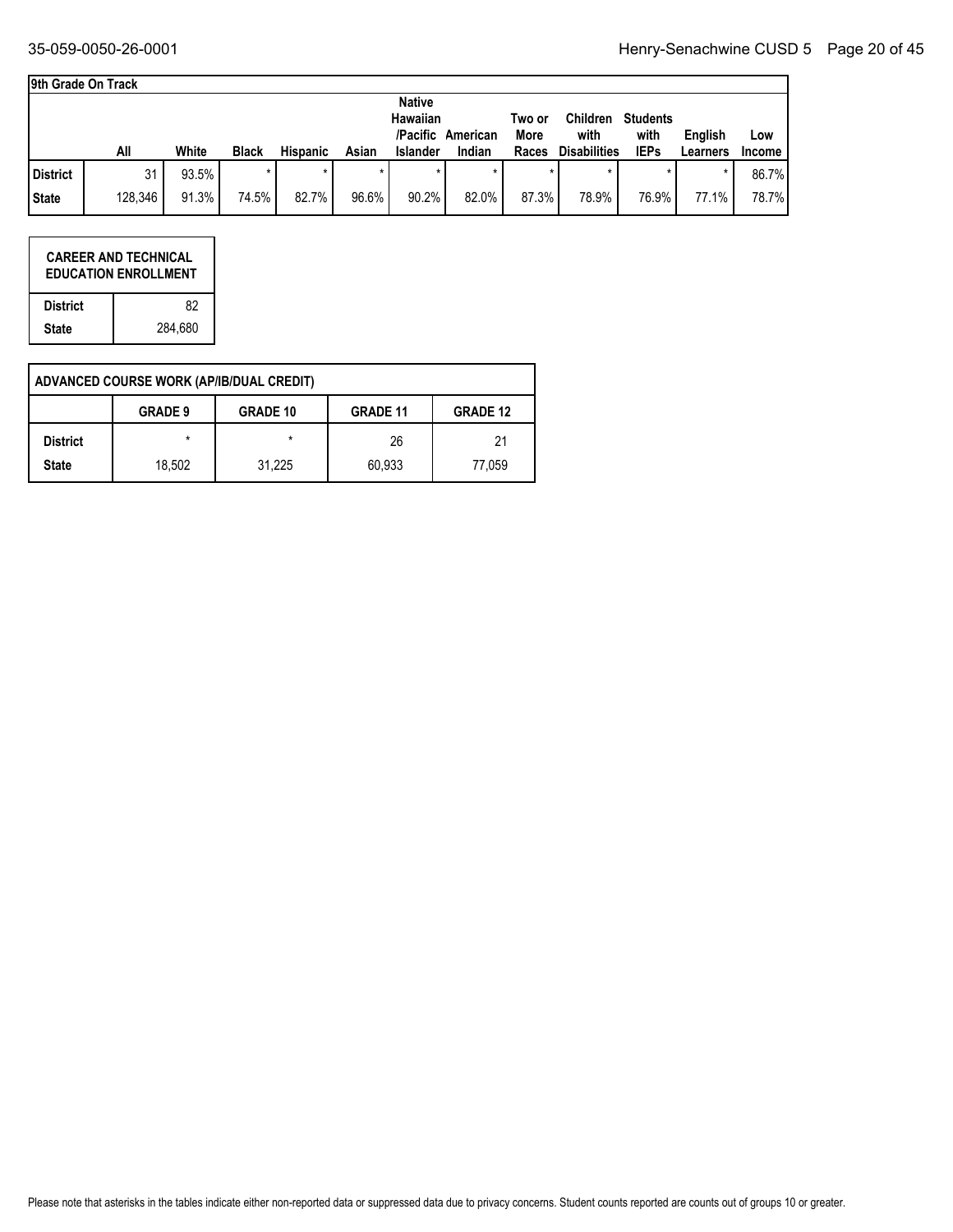|                         | ADVANCED PLACEMENT COURSE WORK              |                   |                |                                |         |               |                    |                                         |          |                |                |                                |                          |
|-------------------------|---------------------------------------------|-------------------|----------------|--------------------------------|---------|---------------|--------------------|-----------------------------------------|----------|----------------|----------------|--------------------------------|--------------------------|
|                         |                                             |                   |                | <b>ADVANCED PLACEMENT (AP)</b> |         |               |                    | <b>INTERNATIONAL BACCALAUREATE (IB)</b> |          |                |                |                                |                          |
|                         |                                             |                   |                | <b>COURSE WORK</b>             |         |               |                    | <b>COURSE WORK</b>                      |          |                | Grade10        | <b>DUAL CREDIT COURSE WORK</b> | Grade12                  |
| All                     | <b>District</b>                             | Grade9<br>$\star$ | Grade10        | Grade11<br>$\overline{19}$     | Grade12 | Grade9        | Grade10<br>$\star$ | Grade11<br>$\star$                      | Grade12  | Grade9         |                | Grade11<br>19                  | 19                       |
|                         | <b>State</b>                                | 14,008            | 25,966         | 47,067                         | 55,380  | 282           | 338                | 2,482                                   | 2,486    | 4,689          | 6,141          | 18,248                         | 34,894                   |
| White                   | <b>District</b>                             | $\star$           |                | 19                             |         | $\star$       | $\star$            | $\star$                                 | $\star$  |                |                | 19                             | $\overline{18}$          |
|                         | <b>State</b>                                | 6,527             | 13,448         | 24,740                         | 29,422  | 48            | 37                 | 323                                     | 377      | 2,361          | 3,272          | 11,956                         | 22,540                   |
| <b>Black</b>            | <b>District</b>                             | $\star$           |                | $\star$                        | $\star$ | $^\star$      | $\overline{\ast}$  | $\star$                                 | $\star$  |                | $\star$        |                                |                          |
|                         | <b>State</b>                                | 1,365             | 2,005          | 4,067                          | 4,989   | 83            | 125                | 720                                     | 687      | 920            | 796            | 1,653                          | 3,193                    |
|                         | <b>Hispanic District</b>                    |                   |                |                                |         | $\star$       | $\star$            |                                         |          |                |                |                                |                          |
|                         | <b>State</b>                                | 3,362             | 5,977          | 11,723                         | 13,688  | 140           | 156                | 1,238                                   | 1,205    | 1,018          | 1,516          | 3,067                          | 6,159                    |
| Asian                   | <b>District</b>                             |                   |                |                                |         | $\star$       | $\star$            |                                         |          |                |                |                                |                          |
|                         | <b>State</b>                                | 2,129             | 3,563          | 4,790                          | 5,291   | 10            | 16                 | 155                                     | 175      | 217            | 357            | 931                            | 1,831                    |
| <b>Pacific Islander</b> | Native Hawaiian/                            |                   |                |                                |         |               |                    |                                         |          |                |                |                                |                          |
|                         | <b>District</b>                             | $\star$           | $\star$        | $\star$                        | $\star$ | $\star$       | $\star$            | $\star$                                 | $^\star$ |                |                | $^\star$                       |                          |
|                         | <b>State</b>                                | 18                | 48             | 67                             | 65      | 0             | 1                  | 4                                       | 3        | 3              | 8              | 13                             | 40                       |
| American Indian         |                                             |                   |                |                                |         |               |                    |                                         |          |                |                |                                |                          |
|                         | <b>District</b>                             | $\star$           |                | $\star$                        | $\star$ | $\star$       | $\star$            | $\star$                                 | $\star$  | $\star$        | $\star$        |                                |                          |
|                         | <b>State</b>                                | 30                | 59             | 102                            | 111     | 0             | $\mathbf{1}$       | 8                                       | 5        | 8              | 19             | 28                             | 63                       |
|                         | <b>Two or More Races</b><br><b>District</b> | $^\star$          | $\star$        | $\star$                        | $\star$ | $\star$       | $\star$            | $\star$                                 | $^\star$ | $^\star$       | $^\star$       | $\star$                        |                          |
|                         | <b>State</b>                                | 577               | 866            | 1,578                          | 1,814   | $\mathbf{1}$  | $\overline{2}$     | 34                                      | 34       | 162            | 173            | 600                            | 1,068                    |
| <b>Children with</b>    |                                             |                   |                |                                |         |               |                    |                                         |          |                |                |                                |                          |
| <b>Disabilities</b>     |                                             |                   |                |                                |         |               |                    |                                         |          |                |                |                                |                          |
|                         | <b>District</b>                             | $\star$           |                |                                | $\star$ | ÷             | $\star$            | $\star$                                 | $\star$  |                | $\star$        |                                |                          |
|                         | <b>State</b>                                | 742               | 1,409          | 2.566                          | 3,490   | 23            | 31                 | 181                                     | 222      | 651            | 734            | 1,810                          | 3,414                    |
| <b>IEP</b>              | <b>District</b>                             | $\star$<br>139    | $\star$<br>296 | $\star$                        | $\star$ | $\star$       | $\star$<br>20      | $\star$                                 | $^\star$ | $\star$<br>468 | $\star$<br>483 |                                |                          |
| Non IEP                 | <b>State</b><br><b>District</b>             | $\star$           |                | 629<br>$\overline{19}$         | 1.040   | 14<br>$\star$ | $\star$            | 68                                      | 84       |                |                | 1,267<br>$\overline{19}$       | 2,124<br>$\overline{18}$ |
|                         | <b>State</b>                                | 13,869            | 25,670         | 46,438                         | 54,340  | 268           | 318                | 2,414                                   | 2,402    | 4,221          | 5,658          | 16,981                         | 32,770                   |
| EL <sub></sub>          | <b>District</b>                             | $\star$           |                | $\star$                        | $\star$ | $\star$       | $\star$            | $\star$                                 | $\star$  | $\star$        |                |                                |                          |
|                         | <b>State</b>                                | 113               | 263            | 668                            | 855     | 13            | 23                 | 77                                      | 60       | 186            | 270            | 420                            | 652                      |
| Non EL                  | <b>District</b>                             | $\star$           | $\star$        | 19                             |         | $^\star$      | $^\star$           | $\star$                                 |          | $\star$        |                | 19                             | $\overline{19}$          |
|                         | <b>State</b>                                | 13,895            | 25,703         | 46,399                         | 54,525  | 269           | 315                | 2,405                                   | 2,426    | 4,503          | 5,871          | 17,828                         | 34,242                   |
| Low Income              |                                             |                   |                | $\star$                        | $\star$ | ż             |                    | $\star$                                 | $\star$  |                |                |                                |                          |
|                         | <b>District</b>                             | $\star$           |                |                                |         |               | $\star$            |                                         |          |                | $^\star$       |                                |                          |
|                         | <b>State</b>                                | 4,058             | 6,910          | 13,925                         | 16,678  | 201           | 244                | 1,772                                   | 1,804    | 1,682          | 2,297          | 5,959                          | 10,253                   |
|                         | Non Low Income<br><b>District</b>           |                   |                | 14                             |         | $\star$       | $\star$            | $\star$                                 |          |                |                | 13                             | 12                       |
|                         | <b>State</b>                                | 9,950             | 19,056         | 33,142                         | 38,702  | 81            | 94                 | 710                                     | 682      | 3,007          | 3.844          | 12,289                         | 24,641                   |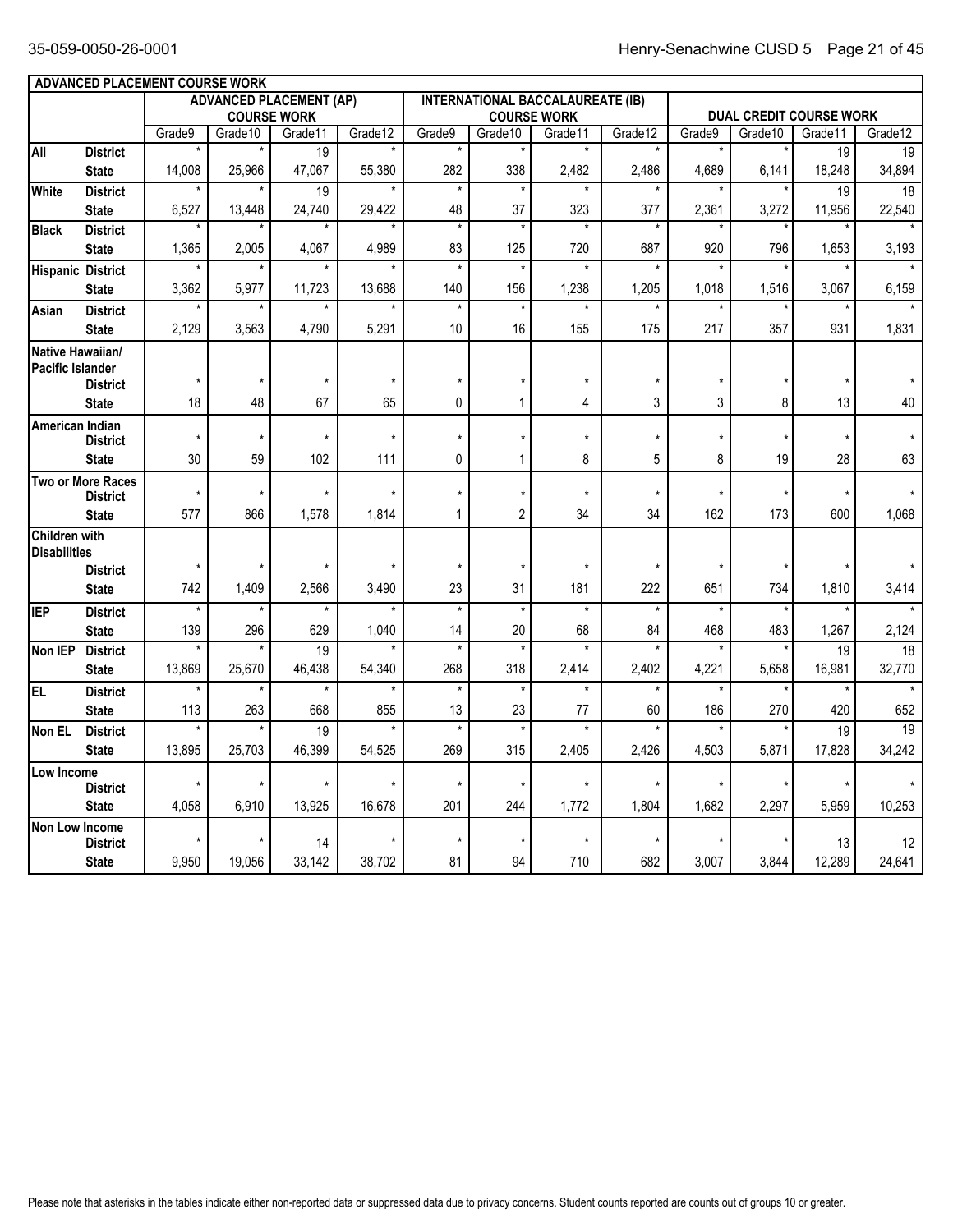|                                 | ADVANCED PLACEMENT (AP) EXAMS |                        |                                  |                                       |
|---------------------------------|-------------------------------|------------------------|----------------------------------|---------------------------------------|
|                                 |                               | <b>GRADE 11</b>        |                                  |                                       |
|                                 | No. of AP Exams Taken         | No. of AP Exams Passed | <b>Took One or More AP Exams</b> | Passed One or More AP<br><b>Exams</b> |
| <b>District</b><br><b>State</b> | 30<br>135,827                 | $\star$<br>89,955      | 39,759                           | 27,181                                |

|                 |                       | <b>GRADE 12</b>        |                                  |                                       |
|-----------------|-----------------------|------------------------|----------------------------------|---------------------------------------|
|                 | No. of AP Exams Taken | No. of AP Exams Passed | <b>Took One or More AP Exams</b> | Passed One or More AP<br><b>Exams</b> |
| <b>District</b> | 10                    |                        |                                  |                                       |
| <b>State</b>    | 263,749               | 180,472                | 40,984                           | 31,340                                |

| <b>IPOSTSECONDARY ENROLLMENT 12 MONTH</b> |       |                                                 |                |       |       |        |
|-------------------------------------------|-------|-------------------------------------------------|----------------|-------|-------|--------|
|                                           | All   | <b>Public</b><br><b>Institution Institution</b> | <b>Private</b> | 4 Yr  | 2 Yr  | < 2 Yr |
|                                           |       |                                                 |                |       |       |        |
| l District                                | 88.9% | 75.0%                                           | 13.9%          | 30.6% | 58.3% | 0.0%   |
| <b>State</b>                              | 72.5% | 56.0%                                           | 16.5%          | 40.2% | 32.3% | 0.0%   |

#### **POSTSECONDARY ENROLLMENT 16 MONTH All 4 Yr 2 Yr < 2 Yr Institution Institution Public Private State District** 73.5% 56.9% 16.7% 40.4% 33.1% 0.0% 88.9% 75.0% 13.9% 30.6% 58.3% 0.0%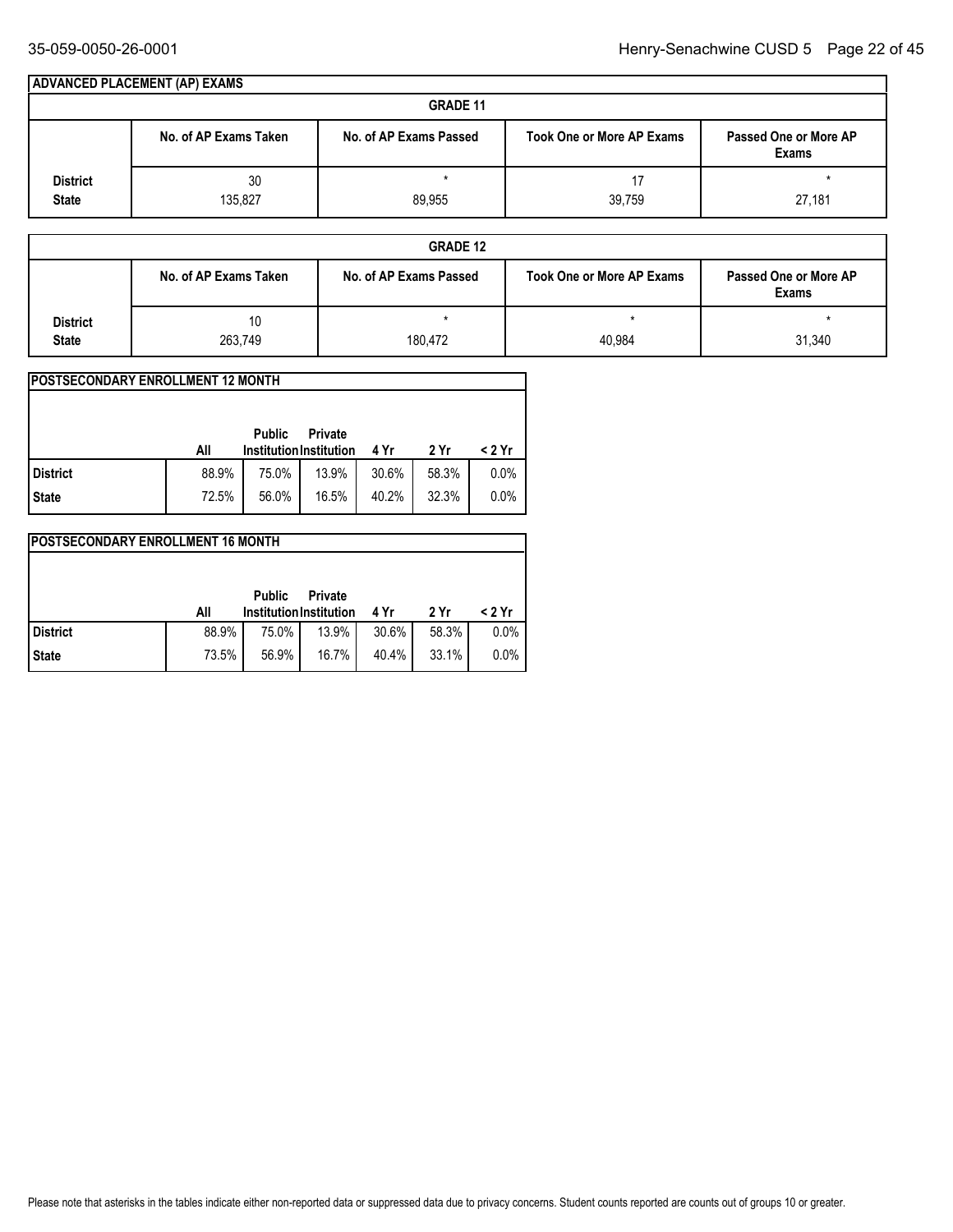| <b>HIGH SCHOOL 4-YEAR GRADUATION RATE (Demographics)</b> |                |                |                |                  |                  |                  |                  |                                                          |                    |                              |  |
|----------------------------------------------------------|----------------|----------------|----------------|------------------|------------------|------------------|------------------|----------------------------------------------------------|--------------------|------------------------------|--|
|                                                          |                |                | Gender         | Race / Ethnicity |                  |                  |                  |                                                          |                    |                              |  |
|                                                          | All            | Male           | Female         | White            | <b>Black</b>     | <b>Hispanic</b>  | Asian            | <b>Native</b><br>Hawaiian<br>/Pacific<br><b>Islander</b> | American<br>Indian | Two or<br><b>More Raceso</b> |  |
| <b>District</b><br><b>State</b>                          | 94.7%<br>86.2% | 95.5%<br>83.4% | 93.8%<br>89.1% | 94.6%<br>90.8%   | $\star$<br>76.5% | $\star$<br>82.2% | $\star$<br>93.9% | ÷<br>80.1%                                               | ÷<br>78.1%         | ÷<br>86.9%                   |  |

| HIGH SCHOOL 4-YEAR GRADUATION RATE (Demographics Continued) |                                                |                                        |                     |                      |                 |                |                     |                 |  |  |  |  |
|-------------------------------------------------------------|------------------------------------------------|----------------------------------------|---------------------|----------------------|-----------------|----------------|---------------------|-----------------|--|--|--|--|
|                                                             | <b>Children</b><br>with<br><b>Disabilities</b> | <b>Students</b><br>with<br><b>IEPs</b> | English<br>Learners | Low<br><b>Income</b> | <b>Homeless</b> | <b>Migrant</b> | Youth<br>In<br>Care | <b>Military</b> |  |  |  |  |
| <b>District</b>                                             | $\star$                                        | ÷                                      | $\star$             | 90.5%                | *               | $\star$        | $\star$             | $\star$         |  |  |  |  |
| <b>State</b>                                                | 74.8%                                          | 69.9%                                  | 72.0%               | 78.3%                | 66.5%           | 66.7%          | 54.8%               | 92.8%           |  |  |  |  |

| HIGH SCHOOL 5-YEAR GRADUATION RATE (Demographics) |                |                |                |                |                  |                 |                  |                                                          |                    |                             |  |
|---------------------------------------------------|----------------|----------------|----------------|----------------|------------------|-----------------|------------------|----------------------------------------------------------|--------------------|-----------------------------|--|
|                                                   |                |                | Gender         |                | Race / Ethnicity |                 |                  |                                                          |                    |                             |  |
|                                                   | All            | Male           | Female         | White          | <b>Black</b>     | <b>Hispanic</b> | Asian            | <b>Native</b><br>Hawaiian<br>/Pacific<br><b>Islander</b> | American<br>Indian | Two or<br><b>More Races</b> |  |
| <b>District</b><br><b>State</b>                   | 88.0%<br>87.5% | 88.0%<br>85.1% | 88.0%<br>90.1% | 89.4%<br>91.9% | $\star$<br>78.4% | *<br>83.7%      | $\star$<br>95.1% | 84.5%                                                    | $\star$<br>82.8%   | $\star$<br>86.8%            |  |

|                 | <b>HIGH SCHOOL 5-YEAR GRADUATION RATE (Demographics Continued)</b> |                                        |                     |                      |                 |                |                     |          |  |  |  |  |  |
|-----------------|--------------------------------------------------------------------|----------------------------------------|---------------------|----------------------|-----------------|----------------|---------------------|----------|--|--|--|--|--|
|                 | <b>Children</b><br>with<br><b>Disabilities</b>                     | <b>Students</b><br>with<br><b>IEPs</b> | English<br>Learners | Low<br><b>Income</b> | <b>Homeless</b> | <b>Migrant</b> | Youth<br>In<br>Care | Military |  |  |  |  |  |
| <b>District</b> | 81.8%                                                              | 69.2%                                  | $\star$             | 76.9%                |                 | $\star$        | $\star$             | $\star$  |  |  |  |  |  |
| <b>State</b>    | 74.1%                                                              | 73.2%                                  | 75.9%               | 80.5%                | 71.4%           | 73.7%          | 32.3%               | 47.6%    |  |  |  |  |  |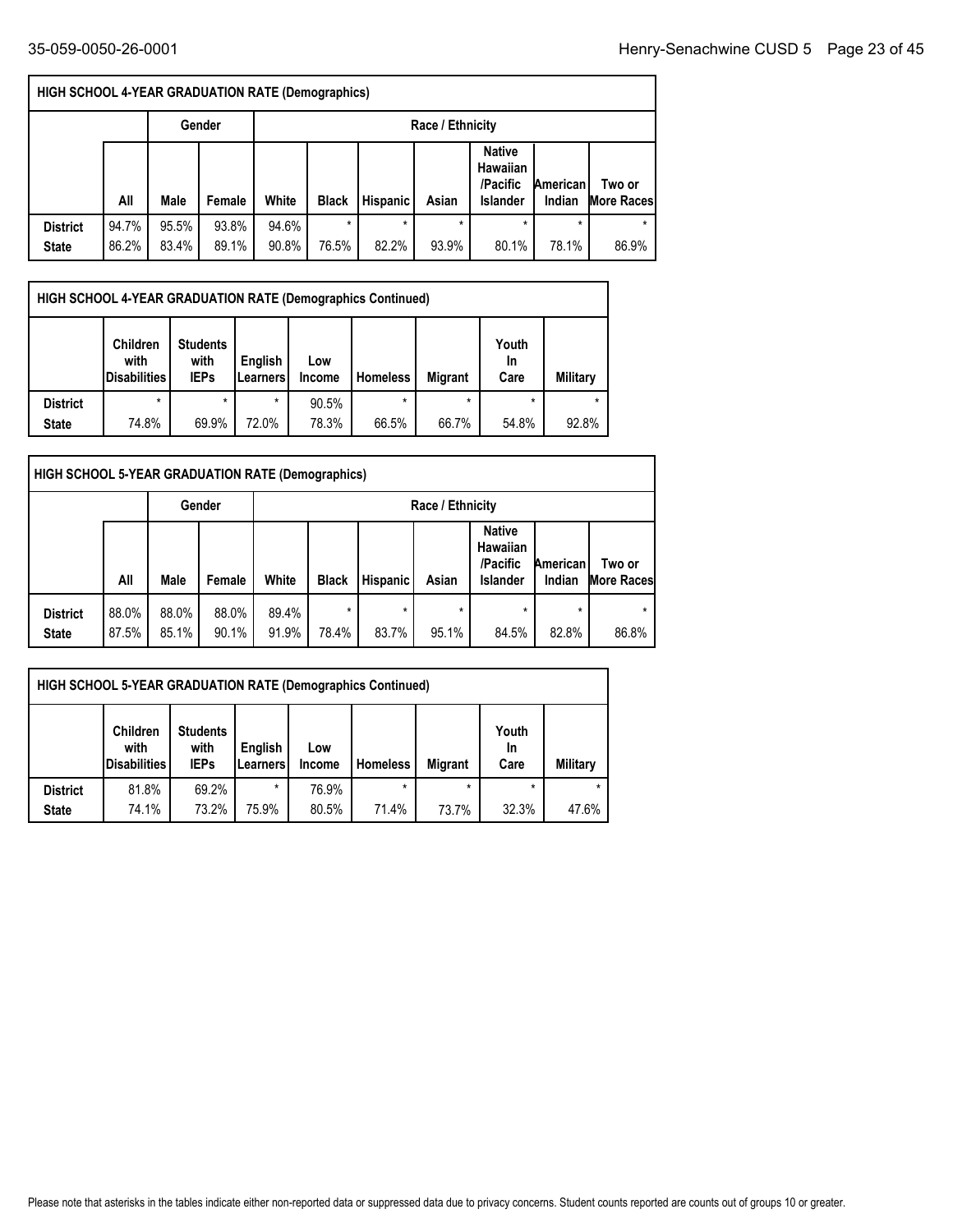| <b>HIGH SCHOOL 6-YEAR GRADUATION RATE (Demographics)</b> |                |                |                |                |                  |                  |                  |                                                          |                    |                             |  |
|----------------------------------------------------------|----------------|----------------|----------------|----------------|------------------|------------------|------------------|----------------------------------------------------------|--------------------|-----------------------------|--|
|                                                          |                |                | Gender         |                | Race / Ethnicity |                  |                  |                                                          |                    |                             |  |
|                                                          | All            | Male           | Female         | White          | <b>Black</b>     | <b>Hispanic</b>  | Asian            | <b>Native</b><br>Hawaiian<br>/Pacific<br><b>Islander</b> | American<br>Indian | Two or<br><b>More Races</b> |  |
| <b>District</b><br><b>State</b>                          | 83.0%<br>88.1% | 76.9%<br>85.9% | 90.5%<br>90.4% | 84.4%<br>91.9% | $\star$<br>79.1% | $\star$<br>85.3% | $\star$<br>95.6% | 83.7%                                                    | $\star$<br>83.3%   | 87.3%                       |  |

|                 | HIGH SCHOOL 6-YEAR GRADUATION RATE (Demographics Continued) |                                                 |                                        |                            |                      |                 |                |                     |          |  |  |  |  |
|-----------------|-------------------------------------------------------------|-------------------------------------------------|----------------------------------------|----------------------------|----------------------|-----------------|----------------|---------------------|----------|--|--|--|--|
|                 |                                                             | <b>Children</b><br>with<br><b>IDisabilities</b> | <b>Students</b><br>with<br><b>IEPs</b> | English<br><b>Learners</b> | Low<br><b>Income</b> | <b>Homeless</b> | <b>Migrant</b> | Youth<br>In<br>Care | Military |  |  |  |  |
| <b>District</b> |                                                             | 70.0%                                           | 70.0%                                  | $\star$                    | 72.2%                |                 |                | $\star$             | $\star$  |  |  |  |  |
| <b>State</b>    |                                                             | 75.6%                                           | 75.3%                                  | 78.5%                      | 81.0%                | 73.2%           | 66.7%          | 27.3%               | 28.6%    |  |  |  |  |

|                                 | I DROPOUT RATE |              |              |              |                 |                 |                 |                                                                 |                           |                 |                                                    |                                        |                             |                      |
|---------------------------------|----------------|--------------|--------------|--------------|-----------------|-----------------|-----------------|-----------------------------------------------------------------|---------------------------|-----------------|----------------------------------------------------|----------------------------------------|-----------------------------|----------------------|
| Gender<br>Race / Ethnicity      |                |              |              |              |                 |                 |                 |                                                                 |                           |                 |                                                    |                                        |                             |                      |
|                                 | All            | Male         | Female       | White        | <b>Black</b>    | <b>Hispanic</b> | Asian           | <b>Native</b><br><b>Hawaiian</b><br>/Pacific<br><b>Islander</b> | <b>American</b><br>Indian | Two or          | Children<br>with<br><b>More Races Disabilities</b> | <b>Students</b><br>with<br><b>IEPs</b> | English<br><b>ILearners</b> | Low<br><b>Income</b> |
| <b>District</b><br><b>State</b> | 5.9%<br>4.2%   | 9.3%<br>4.7% | 2.4%<br>3.7% | 4.3%<br>2.7% | $\star$<br>8.0% | $\star$<br>5.0% | $\star$<br>1.7% | $\star$<br>5.4%                                                 | $\star$<br>6.5%           | $\star$<br>4.2% | 5.6%<br>2.8%                                       | 9.4%<br>4.1%                           | $\star$<br>2.4%             | 10.5%<br>$6.4\%$     |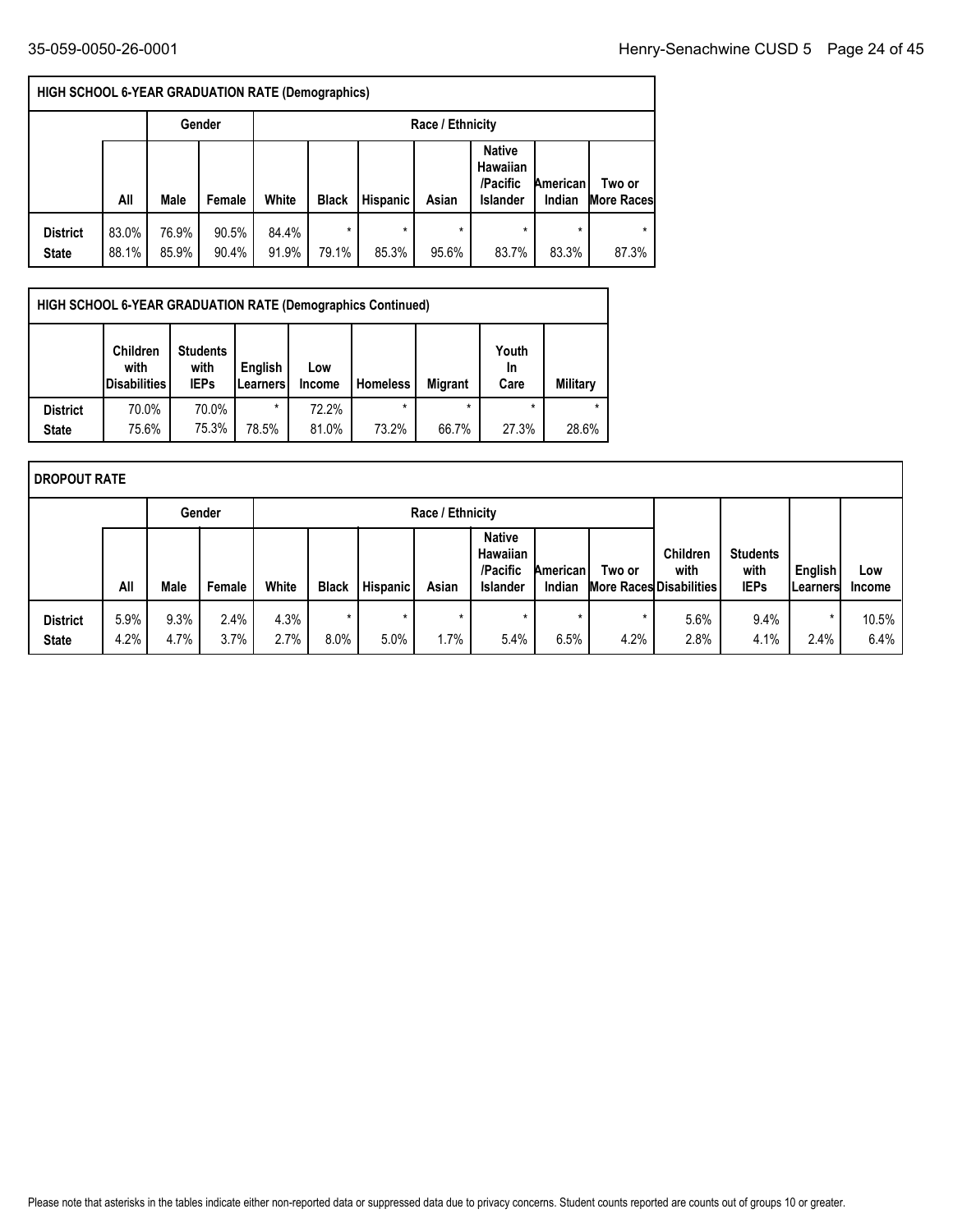# **2017 Mathematics State Snapshot Report** Illinois • Grade 4 • Public Schools

## **Results for Student Groups in 2017**

|                                      | Percentage                         | Avg. |    | Percentage at<br>or above | Percentage<br>at |
|--------------------------------------|------------------------------------|------|----|---------------------------|------------------|
| <b>Reporting Groups</b>              | of students score Basic Proficient |      |    |                           | <b>Advanced</b>  |
| <b>Race/Ethnicity</b>                |                                    |      |    |                           |                  |
| White                                | 47                                 | 249  | 87 | 52                        | 13               |
| <b>Black</b>                         | 17                                 | 217  | 54 | 15                        |                  |
| <b>Hispanic</b>                      | 27                                 | 227  | 67 | 23                        | 3                |
| <b>Asian</b>                         | 5                                  | 263  | 92 | 70                        | 28               |
| American Indian/Alaska Native        | #                                  | ŧ    | ŧ  |                           | ŧ                |
| Native Hawaiian/Pacific Islander     | #                                  | ŧ    | ŧ  |                           | ŧ                |
| Two or more races                    | 3                                  | 243  | 84 | 40                        | 11               |
| Gender                               |                                    |      |    |                           |                  |
| Male                                 | 50                                 | 240  | 76 | 41                        | 11               |
| <b>Female</b>                        | 50                                 | 237  | 76 | 36                        |                  |
| <b>National School Lunch Program</b> |                                    |      |    |                           |                  |
| <b>Eligible</b>                      | 50                                 | 224  | 63 | 20                        | $\mathcal{P}$    |
| Not eligible                         | 49                                 | 253  | 90 | 57                        | 17               |

# Rounds to zero.

‡ Reporting standards not met.

NOTE: Detail may not sum to totals because of rounding, and because the "Information not available" category for the National School Lunch Program, which provides free/reduced-price lunches, is not displayed. Black includes African American and Hispanic includes Latino. Race categories exclude Hispanic origin.

## **Achievement-Level Percentages and Average Score Results**



\* Significantly different (p < .05) from state's results in 2017. Significance tests were performed using unrounded numbers.

NOTE: Detail may not sum to totals because of rounding.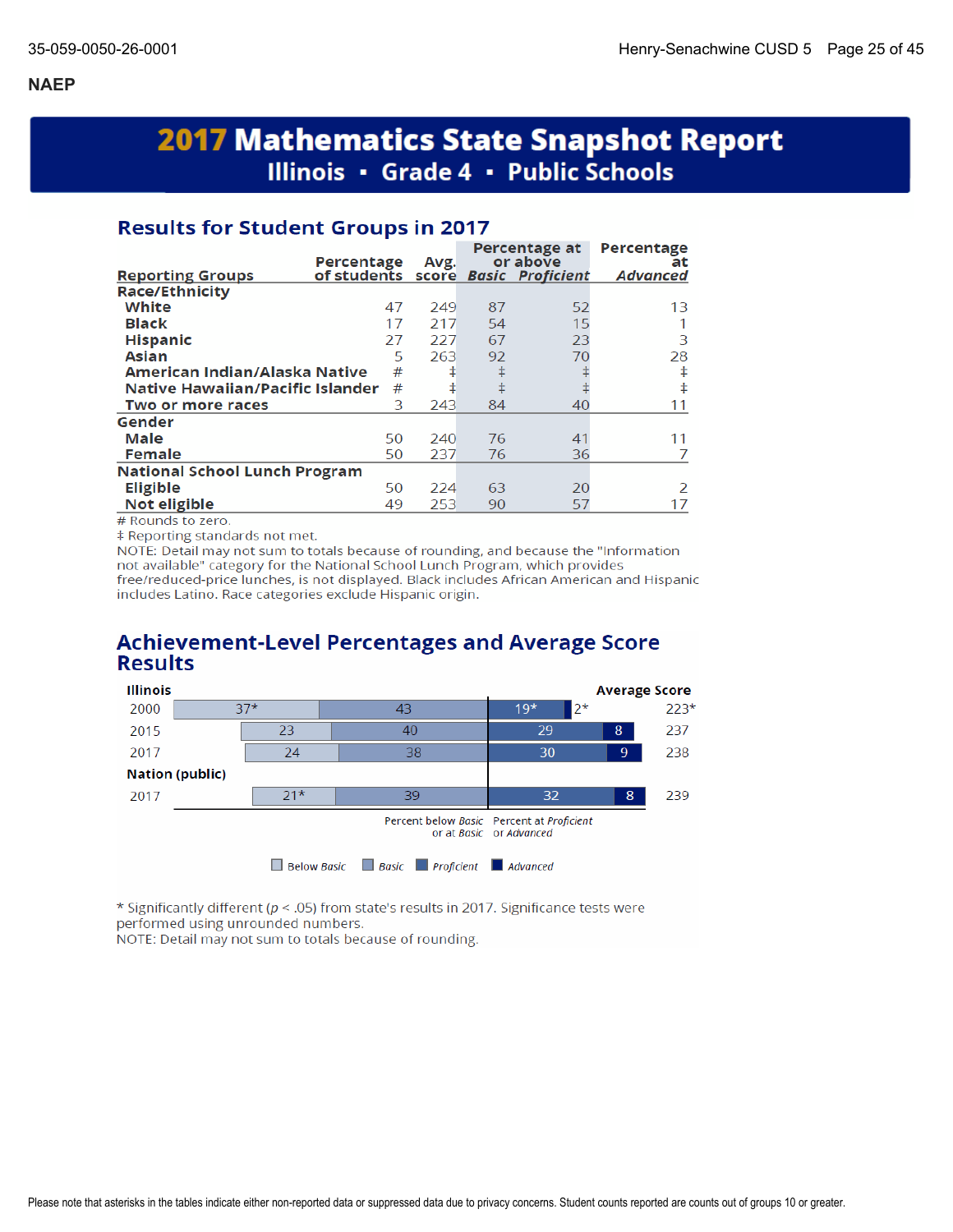# **2017 Mathematics State Snapshot Report** Illinois · Grade 8 · Public Schools

## **Results for Student Groups in 2017**

| of students score Basic Proficient<br><b>Advanced</b><br><b>Reporting Groups</b><br><b>Race/Ethnicity</b><br>White<br>42<br>51<br>291<br>79<br>13<br><b>Black</b><br>15<br>257<br>42<br>11<br><b>Hispanic</b><br>21<br>27<br>272<br>60<br>4<br>66<br><b>Asian</b><br>314<br>87<br>4<br>34<br>ŧ<br>American Indian/Alaska Native<br>#<br>ŧ<br>ŧ<br>ŧ<br>ŧ<br>Native Hawaiian/Pacific Islander<br>#<br>ŧ<br>3<br>287<br>68<br>39<br>19<br>Two or more races<br>Gender<br>Male<br>51<br>284<br>36<br>70<br>12<br><b>Female</b><br>29<br>49<br>279<br>67<br>8<br><b>National School Lunch Program</b><br><b>Eligible</b><br>18<br>49<br>267<br>55<br>З<br>Not eligible<br>296<br>81<br>51<br>16<br>46 | Percentage | Avg. | Percentage at<br>or above | Percentage<br>at |
|---------------------------------------------------------------------------------------------------------------------------------------------------------------------------------------------------------------------------------------------------------------------------------------------------------------------------------------------------------------------------------------------------------------------------------------------------------------------------------------------------------------------------------------------------------------------------------------------------------------------------------------------------------------------------------------------------|------------|------|---------------------------|------------------|
|                                                                                                                                                                                                                                                                                                                                                                                                                                                                                                                                                                                                                                                                                                   |            |      |                           |                  |
|                                                                                                                                                                                                                                                                                                                                                                                                                                                                                                                                                                                                                                                                                                   |            |      |                           |                  |
|                                                                                                                                                                                                                                                                                                                                                                                                                                                                                                                                                                                                                                                                                                   |            |      |                           |                  |
|                                                                                                                                                                                                                                                                                                                                                                                                                                                                                                                                                                                                                                                                                                   |            |      |                           |                  |
|                                                                                                                                                                                                                                                                                                                                                                                                                                                                                                                                                                                                                                                                                                   |            |      |                           |                  |
|                                                                                                                                                                                                                                                                                                                                                                                                                                                                                                                                                                                                                                                                                                   |            |      |                           |                  |
|                                                                                                                                                                                                                                                                                                                                                                                                                                                                                                                                                                                                                                                                                                   |            |      |                           |                  |
|                                                                                                                                                                                                                                                                                                                                                                                                                                                                                                                                                                                                                                                                                                   |            |      |                           |                  |
|                                                                                                                                                                                                                                                                                                                                                                                                                                                                                                                                                                                                                                                                                                   |            |      |                           |                  |
|                                                                                                                                                                                                                                                                                                                                                                                                                                                                                                                                                                                                                                                                                                   |            |      |                           |                  |
|                                                                                                                                                                                                                                                                                                                                                                                                                                                                                                                                                                                                                                                                                                   |            |      |                           |                  |
|                                                                                                                                                                                                                                                                                                                                                                                                                                                                                                                                                                                                                                                                                                   |            |      |                           |                  |
|                                                                                                                                                                                                                                                                                                                                                                                                                                                                                                                                                                                                                                                                                                   |            |      |                           |                  |
|                                                                                                                                                                                                                                                                                                                                                                                                                                                                                                                                                                                                                                                                                                   |            |      |                           |                  |
|                                                                                                                                                                                                                                                                                                                                                                                                                                                                                                                                                                                                                                                                                                   |            |      |                           |                  |

# Rounds to zero.

# Reporting standards not met.

NOTE: Detail may not sum to totals because of rounding, and because the "Information not available" category for the National School Lunch Program, which provides free/reduced-price lunches, is not displayed. Black includes African American and Hispanic includes Latino. Race categories exclude Hispanic origin.

## **Achievement-Level Percentages and Average Score Results**



\* Significantly different ( $p < .05$ ) from state's results in 2017. Significance tests were performed using unrounded numbers.

NOTE: Detail may not sum to totals because of rounding.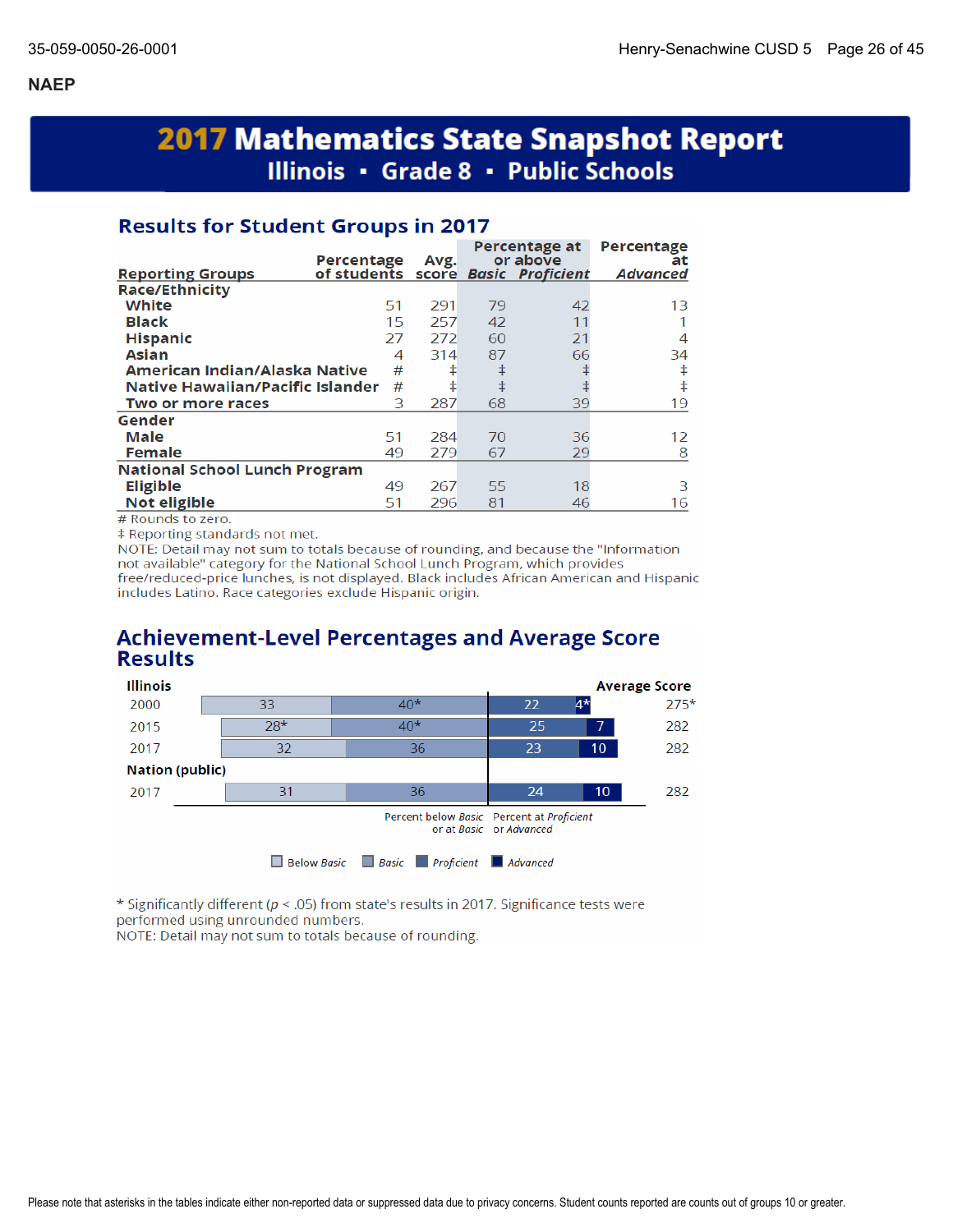# **National Center for Education Statistics**

2017 Mathematics Grades 4 and 8 Assessment Report Cards: Summary Data Tables for National and State Sample Sizes, Participation Rates, Proportions of SD and ELL Students Identified, and Types of Accommodations

Inclusion rate and standard error (S.E.) in NAEP mathematics for fourth- and eighth-grade public and nonpublic school students with disabilities (SD) and English language learners (ELL), as a percentage of identified SD or ELL students, by state/jurisdiction: 2017

|                    |                |    |                |      | Percentage of identified SD or ELL students |     |                |      |
|--------------------|----------------|----|----------------|------|---------------------------------------------|-----|----------------|------|
|                    |                |    | Grade 4        |      |                                             |     | Grade 8        |      |
|                    | <b>SD</b>      |    |                |      |                                             |     |                |      |
| State/jurisdiction | Inclusion rate | ੨⊏ | Inclusion rate | S.E. | Inclusion rate                              | S F | Inclusion rate | S.E. |
| <b>Illinois</b>    | ۵٩             |    | 92             |      | Q9                                          |     | 86             | 3.0  |

+ Not applicable. Standard error estimate cannot be accurately determined.

‡ Reporting standards not met. Sample size insufficient to permit a reliable estimate.

<sup>1</sup> The state/jurisdiction's inclusion rate is higher than or not significantly different from the National Assessment Governing Board goal of 85 percent.

<sup>2</sup> Department of Defense Education Activity (overseas and domestic schools).

NOTE: Beginning with the 2017 assessment, NAEP mathematics results are from a digitally based assessment; prior to 2017, results were from a paperand-pencil based assessment. The overall national results include both public and nonpublic school students. The national (public) and state/jurisdiction results include public school students only. Data for DoDEA schools are included in the overall national results, but not in the national (public) results. SD includes students identified as having an Individualized Education Program but excludes other students protected under Section 504 of the Rehabilitation Act of 1973. In Puerto Rico, the English language learner (ELL) category is for the Spanish language learner (SLL).

SOURCE: U.S. Department of Education, Institute of Education Sciences, National Center for Education Statistics, National Assessment of Educational Progress (NAEP), 2017 Mathematics Assessment.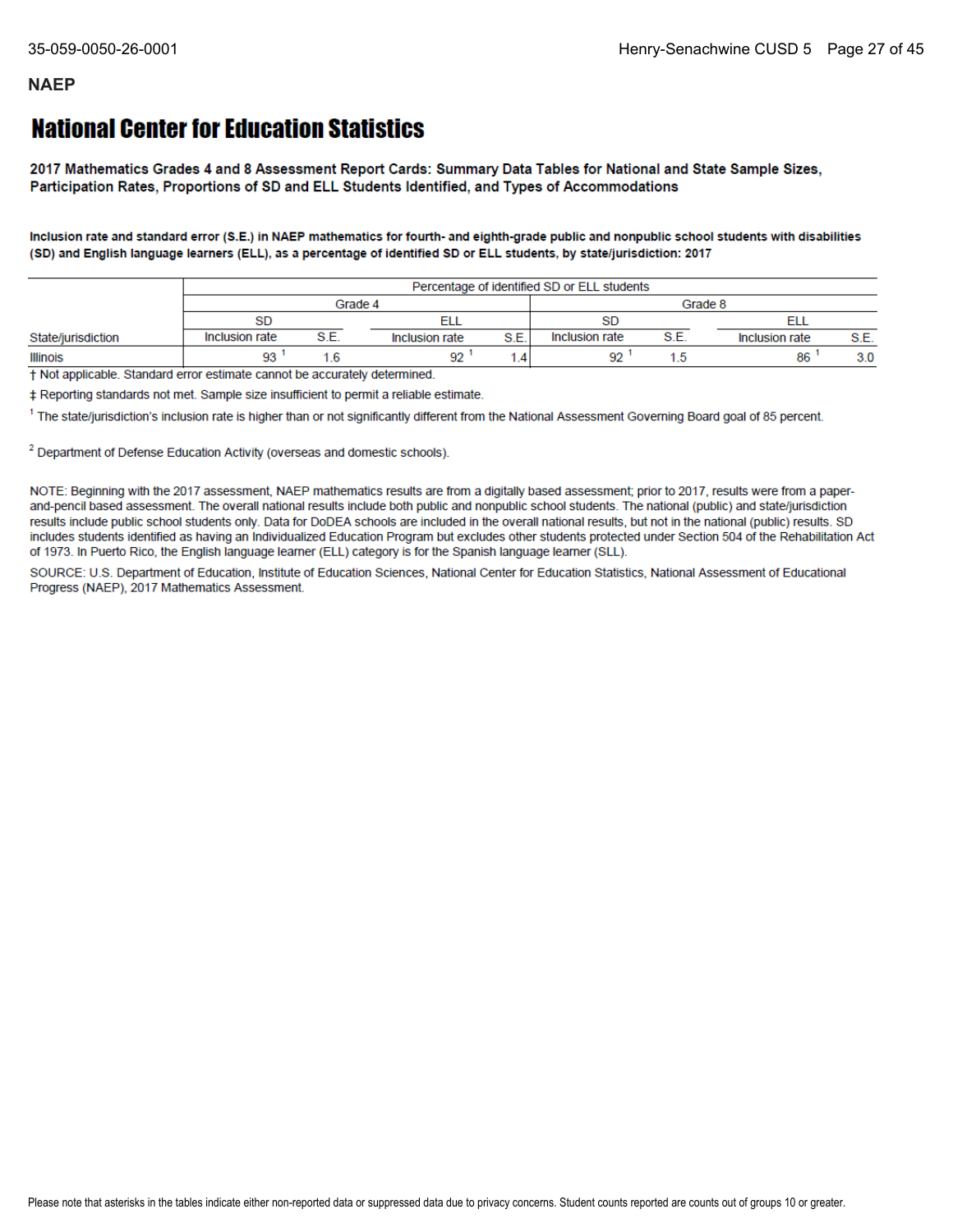# **2017 Reading State Snapshot Report** Illinois · Grade 4 · Public Schools

## **Results for Student Groups in 2017**

|                                      | Percentage                         | Avg. |    | Percentage at<br>or above | Percentage<br>at |
|--------------------------------------|------------------------------------|------|----|---------------------------|------------------|
| <b>Reporting Groups</b>              | of students score Basic Proficient |      |    |                           | <b>Advanced</b>  |
| <b>Race/Ethnicity</b>                |                                    |      |    |                           |                  |
| White                                | 47                                 | 232  | 78 | 47                        | 14               |
| <b>Black</b>                         | 17                                 | 199  | 43 | 15                        | 2                |
| <b>Hispanic</b>                      | 27                                 | 209  | 54 | 22                        | 4                |
| <b>Asian</b>                         | 5                                  | 244  | 87 | 62                        | 23               |
| American Indian/Alaska Native        | #                                  | ŧ    | ŧ  |                           | ŧ                |
| Native Hawaiian/Pacific Islander     | #                                  | ŧ    | ŧ  |                           | ŧ                |
| Two or more races                    | 4                                  | 219  | 64 | 33                        | 10               |
| Gender                               |                                    |      |    |                           |                  |
| Male                                 | 50                                 | 217  | 62 | 33                        | 9                |
| <b>Female</b>                        | 50                                 | 224  | 69 | 38                        | 10               |
| <b>National School Lunch Program</b> |                                    |      |    |                           |                  |
| <b>Eligible</b>                      | 51                                 | 206  | 51 | 20                        | 3                |
| Not eligible                         | 48                                 | 235  | 81 | 51                        | 16               |

# Rounds to zero.

‡ Reporting standards not met.

NOTE: Detail may not sum to totals because of rounding, and because the "Information not available" category for the National School Lunch Program, which provides free/reduced-price lunches, is not displayed. Black includes African American and Hispanic includes Latino. Race categories exclude Hispanic origin.

## **Achievement-Level Percentages and Average Score Results**



\* Significantly different ( $p < .05$ ) from state's results in 2017. Significance tests were performed using unrounded numbers.

NOTE: Detail may not sum to totals because of rounding.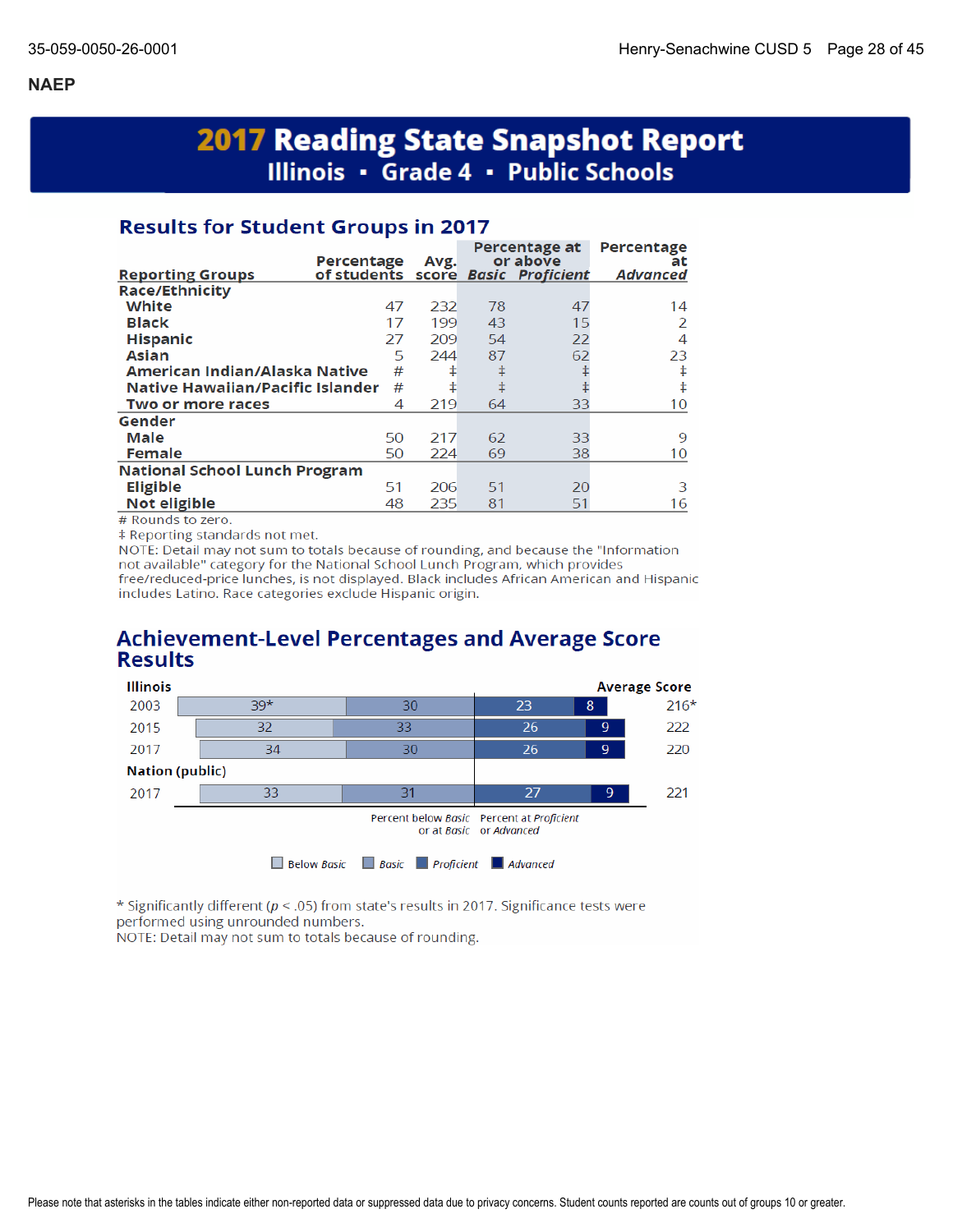# **2017 Reading State Snapshot Report** Illinois • Grade 8 • Public Schools

## **Results for Student Groups in 2017**

| or above<br>Percentage<br>Avg.                                                   | at            |
|----------------------------------------------------------------------------------|---------------|
| of students score Basic Proficient<br><b>Advanced</b><br><b>Reporting Groups</b> |               |
| <b>Race/Ethnicity</b>                                                            |               |
| White<br>51<br>275<br>45<br>84                                                   | 5             |
| <b>Black</b><br>15<br>56<br>15<br>246                                            |               |
| <b>Hispanic</b><br>258<br>71<br>25<br>27                                         |               |
| 292<br>68<br><b>Asian</b><br>94<br>4                                             | 14            |
| ŧ<br>American Indian/Alaska Native<br>#<br>ŧ                                     | ŧ             |
| $\ddagger$<br>Native Hawaiian/Pacific Islander<br>#<br>ŧ                         | ŧ             |
| 3<br>279<br>87<br>50<br>Two or more races                                        | 8             |
| Gender                                                                           |               |
| Male<br>51<br>73<br>262<br>30                                                    | $\mathcal{P}$ |
| <b>Female</b><br>42<br>49<br>272<br>81                                           | 6             |
| <b>National School Lunch Program</b>                                             |               |
| <b>Eligible</b><br>255<br>22<br>46<br>67                                         |               |
| Not eligible<br>48<br>54<br>277<br>86                                            |               |

# Rounds to zero.

‡ Reporting standards not met.

NOTE: Detail may not sum to totals because of rounding, and because the "Information not available" category for the National School Lunch Program, which provides free/reduced-price lunches, is not displayed. Black includes African American and Hispanic includes Latino. Race categories exclude Hispanic origin.

# **Achievement-Level Percentages and Average Score Results**



NOTE: Detail may not sum to totals because of rounding.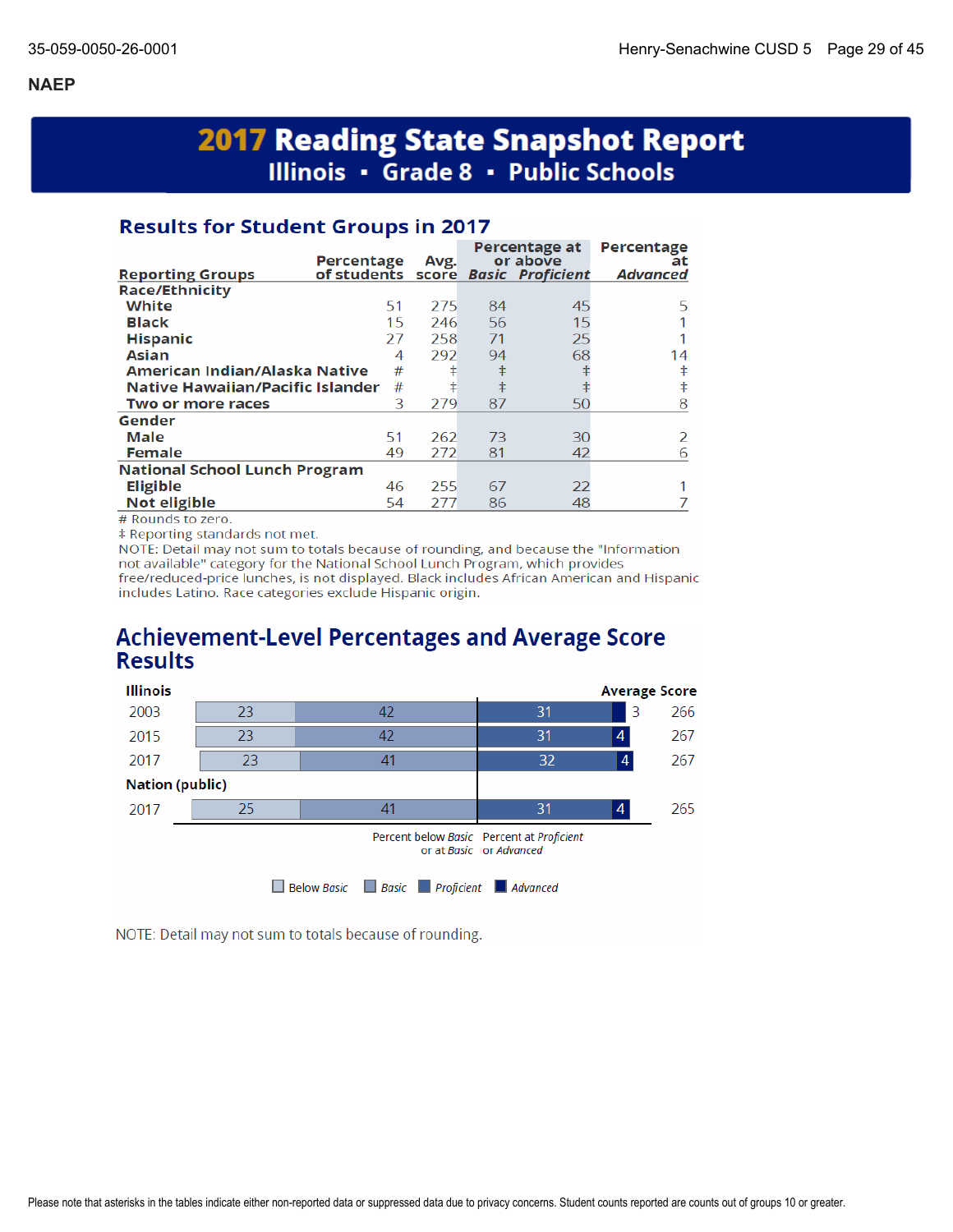# **National Center for Education Statistics**

2017 Reading Grades 4 and 8 Assessment Report Cards: Summary Data Tables for National and State Sample Sizes, Participation Rates, Proportions of SD and ELL Students Identified, and Types of Accommodations

Inclusion rate and standard error (S.E.) in NAEP reading for fourth- and eighth-grade public and nonpublic school students with disabilities (SD) and English language learners (ELL), as a percentage of identified SD or ELL students, by state/jurisdiction: 2017

|                    | Percentage of identified SD or ELL students |  |                |                 |                |      |                |           |  |
|--------------------|---------------------------------------------|--|----------------|-----------------|----------------|------|----------------|-----------|--|
|                    | Grade 4                                     |  |                |                 | Grade 8        |      |                |           |  |
|                    | SD                                          |  |                |                 |                |      |                |           |  |
| State/jurisdiction | Inclusion rate                              |  | Inclusion rate | S.E.            | Inclusion rate | S.E. | Inclusion rate | S.E.      |  |
| <b>Illinois</b>    |                                             |  | 96             | .0 <sub>1</sub> | $\sim$         |      | 86             | າາ<br>J.Z |  |

† Not applicable. Standard error estimate cannot be accurately determined.

± Reporting standards not met. Sample size insufficient to permit a reliable estimate.

<sup>1</sup> The state/jurisdiction's inclusion rate is higher than or not significantly different from the National Assessment Governing Board goal of 85 percent.

<sup>2</sup> Department of Defense Education Activity (overseas and domestic schools).

NOTE: Beginning with the 2017 assessment, NAEP reading results are from a digitally based assessment; prior to 2017, results were from a paper-and-pencil based assessment. SD includes students identified as having an Individualized Education Program but excludes other students protected under Section 504 of the Rehabilitation Act of 1973.

SOURCE: U.S. Department of Education, Institute of Education Sciences, National Center for Education Statistics, National Assessment of Educational Progress (NAEP), 2017 Reading Assessment.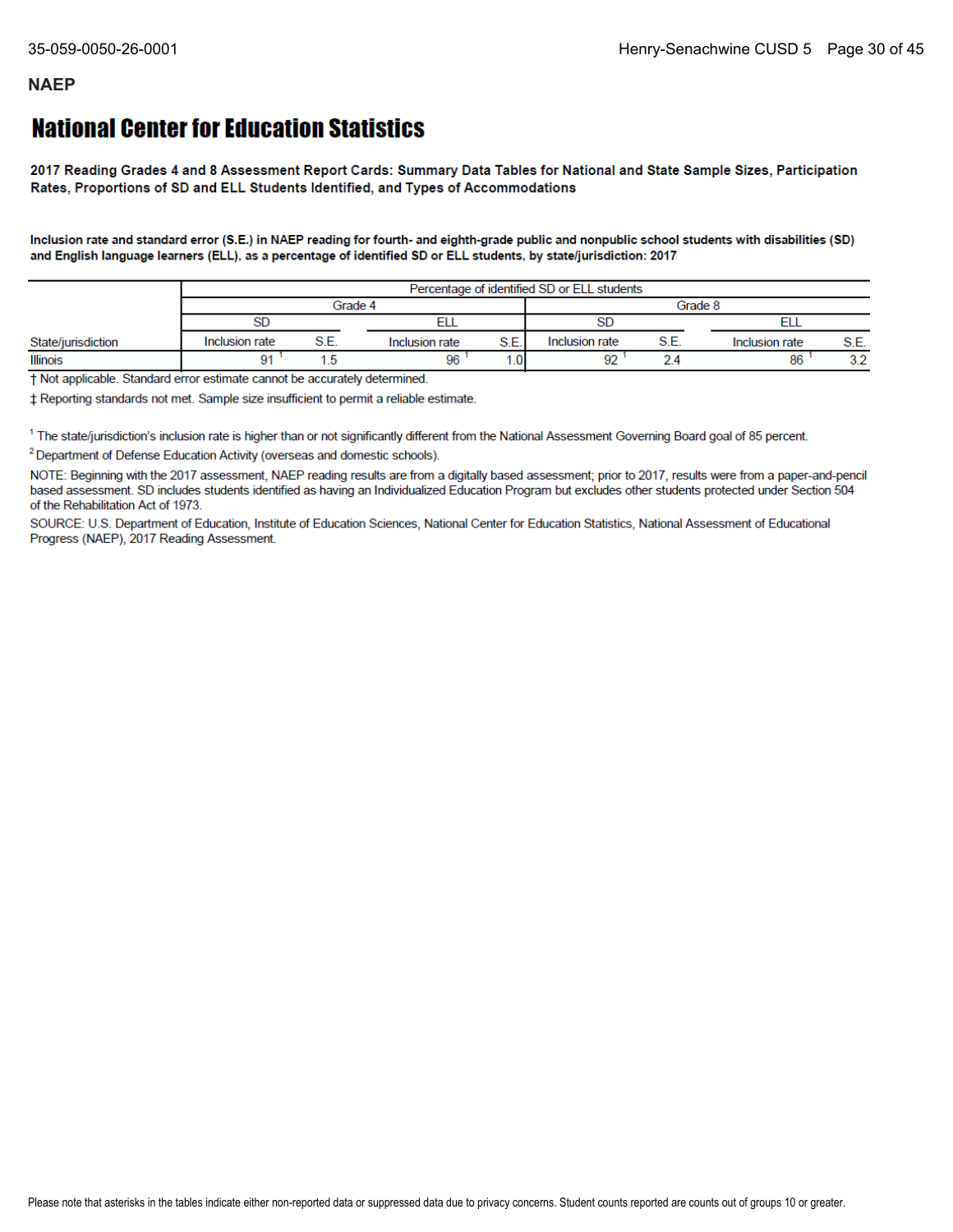## 2017 IL Gr 4 Math - Students with Disabilities

Percentage below Basic, percentage at Basic, percentage at Proficient and percentage at Advanced for grade 4 mathematics, by Disability status of student, including those with 504 plan [IEP] for jurisdiction: 2017 2017. Illinois



IEP NOTE: The category "students with disabilities" includes students identified as having either an Individualized Education Program (IEP) or protection under Section 504 of the Rehabilitation Act of 1973. NOTE: Some apparent differences between estimates may not be statistically significant.

SOURCE: U.S. Department of Education, Institute of Education Sciences, National Center for Education Statistics, National Assessment of Educational Progress (NAEP), 2017 Mathematics Assessment.

### 2017 IL Gr 8 Math - Students with Disabilities

Percentage below Basic, percentage at Basic, percentage at Proficient and percentage at Advanced for grade 8 mathematics, by Disability status of student, including those with 504 plan [IEP] for jurisdiction: 2017 2017, Illinois



IEP NOTE: The category "students with disabilities" includes students identified as having either an Individualized Education Program (IEP) or protection under Section 504 of the Rehabilitation Act of 1973.

NOTE: Some apparent differences between estimates may not be statistically significant.

SOURCE: U.S. Department of Education, Institute of Education Sciences, National Center for Education Statistics, National Assessment of Educational Progress (NAEP), 2017 Mathematics Assessment.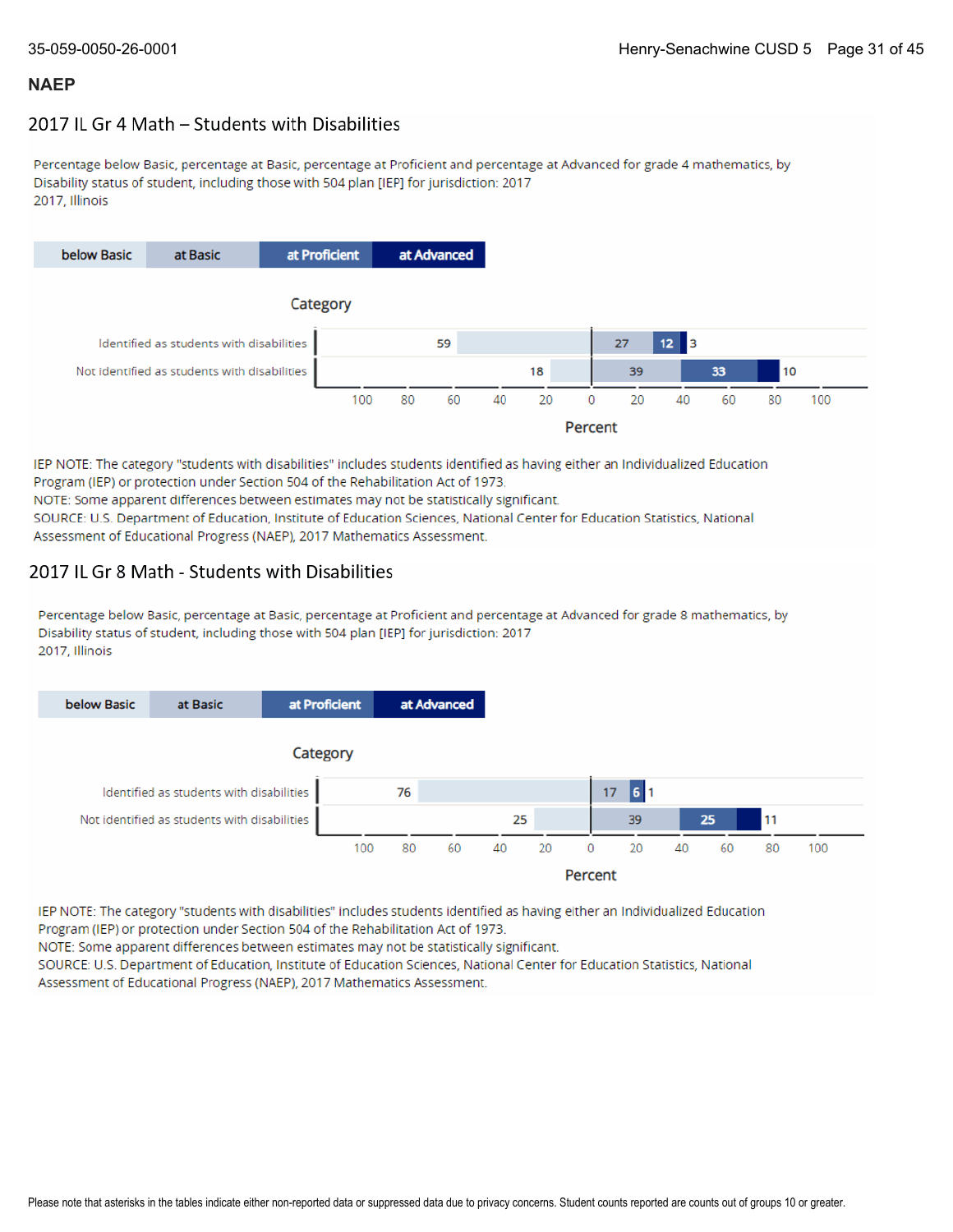## 2017 IL Gr 4 Reading - Students with Disabilities

Percentage below Basic, percentage at Basic, percentage at Proficient and percentage at Advanced for grade 4 reading, by Disability status of student, including those with 504 plan [IEP] for jurisdiction: 2017 2017, Illinois



IEP NOTE: The category "students with disabilities" includes students identified as having either an Individualized Education Program (IEP) or protection under Section 504 of the Rehabilitation Act of 1973. NOTE: Some apparent differences between estimates may not be statistically significant. SOURCE: U.S. Department of Education, Institute of Education Sciences, National Center for Education Statistics, National Assessment of Educational Progress (NAEP), 2017 Reading Assessment.

## 2017 IL Gr 8 Reading - Students with Disabilities

Percentage below Basic, percentage at Basic, percentage at Proficient and percentage at Advanced for grade 8 reading, by Disability status of student, including those with 504 plan [IEP] for jurisdiction: 2017 2017, Illinois



IEP NOTE: The category "students with disabilities" includes students identified as having either an Individualized Education Program (IEP) or protection under Section 504 of the Rehabilitation Act of 1973.

NOTE: Some apparent differences between estimates may not be statistically significant.

SOURCE: U.S. Department of Education, Institute of Education Sciences, National Center for Education Statistics, National Assessment of Educational Progress (NAEP), 2017 Reading Assessment.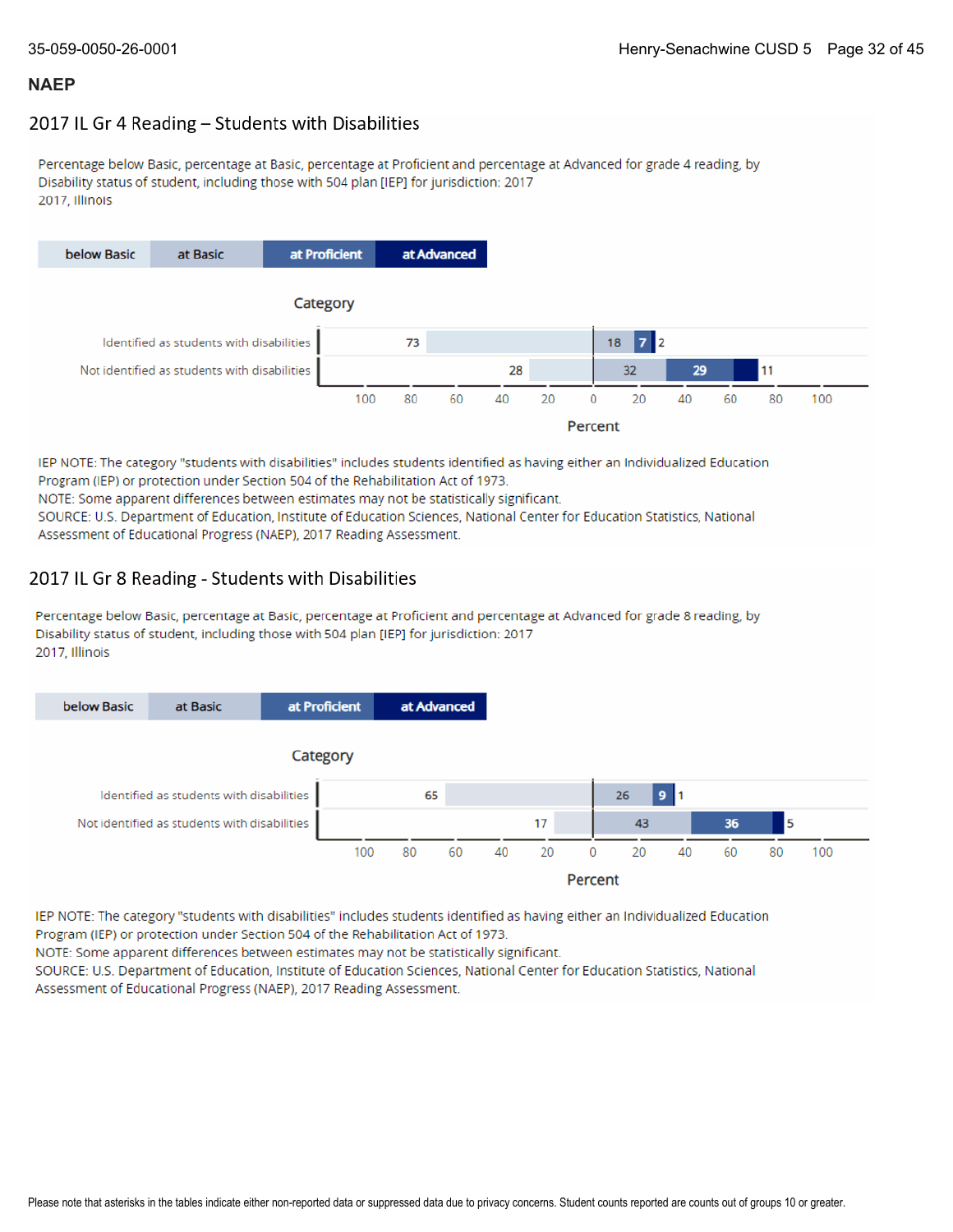## 2017 IL Gr 4 Math - English Learners

Percentage below Basic, percentage at Basic, percentage at Proficient and percentage at Advanced for grade 4 mathematics, by Status as English Language Learner, 2 categories [LEP] for jurisdiction: 2017 2017, Illinois



NOTE: Some apparent differences between estimates may not be statistically significant. SOURCE: U.S. Department of Education, Institute of Education Sciences, National Center for Education Statistics, National Assessment of Educational Progress (NAEP), 2017 Mathematics Assessment.

## 2017 IL Gr 8 Math - English Learners

Percentage below Basic, percentage at Basic, percentage at Proficient and percentage at Advanced for grade 8 mathematics, by Status as English Language Learner, 2 categories [LEP] for jurisdiction: 2017 2017, Illinois



NOTE: Some apparent differences between estimates may not be statistically significant.

SOURCE: U.S. Department of Education, Institute of Education Sciences, National Center for Education Statistics, National Assessment of Educational Progress (NAEP), 2017 Mathematics Assessment.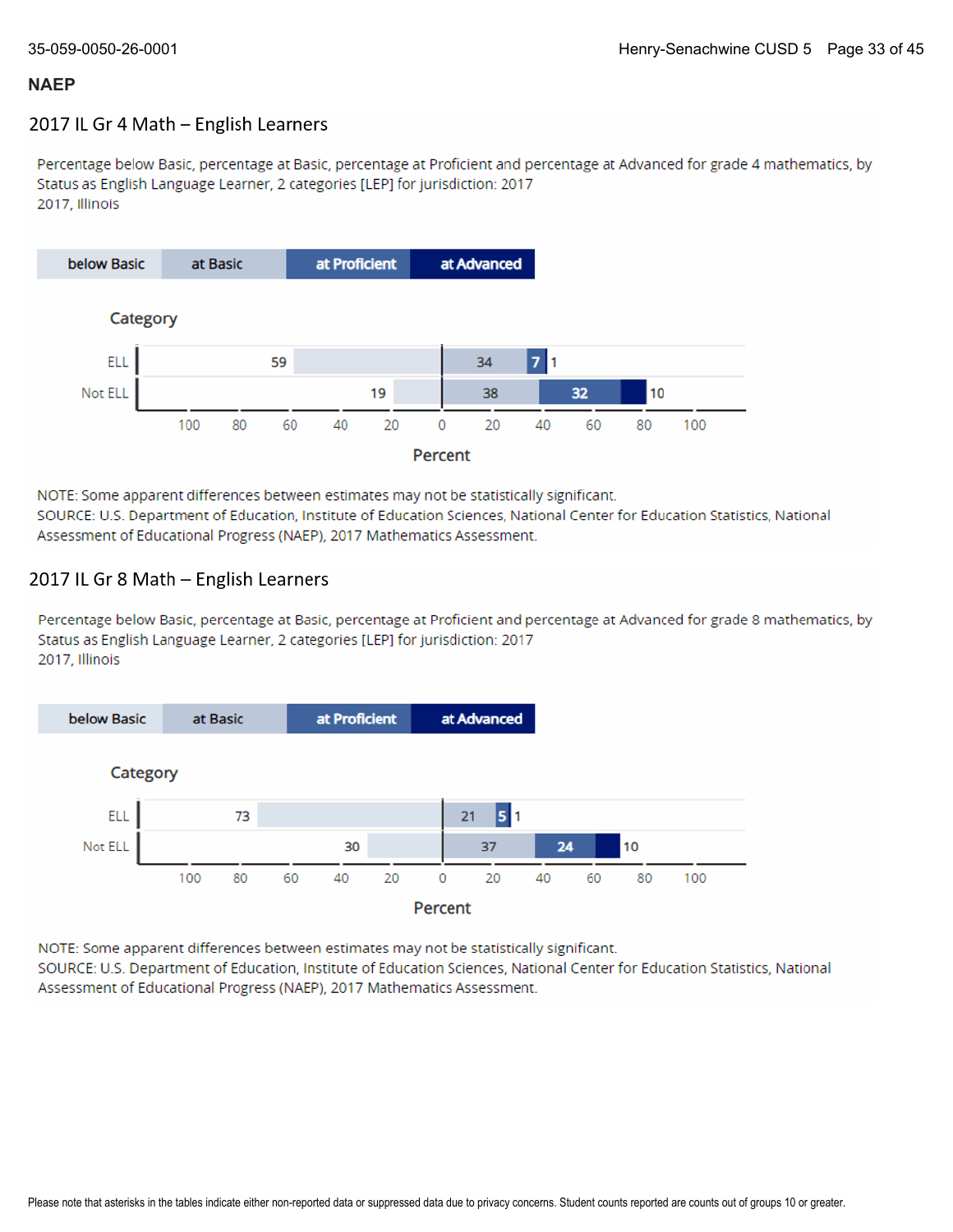### 2017 IL Gr 4 Reading - English Learners

Percentage below Basic, percentage at Basic, percentage at Proficient and percentage at Advanced for grade 4 reading, by Status as English Language Learner, 2 categories [LEP] for jurisdiction: 2017 2017, Illinois



NOTE: Some apparent differences between estimates may not be statistically significant. SOURCE: U.S. Department of Education, Institute of Education Sciences, National Center for Education Statistics, National Assessment of Educational Progress (NAEP), 2017 Reading Assessment.

### 2017 IL Gr 8 Reading - English Learners

Percentage below Basic, percentage at Basic, percentage at Proficient and percentage at Advanced for grade 8 reading, by Status as English Language Learner, 2 categories [LEP] for jurisdiction: 2017 2017, Illinois



# Rounds to zero.

NOTE: Some apparent differences between estimates may not be statistically significant.

SOURCE: U.S. Department of Education, Institute of Education Sciences, National Center for Education Statistics, National Assessment of Educational Progress (NAEP), 2017 Reading Assessment.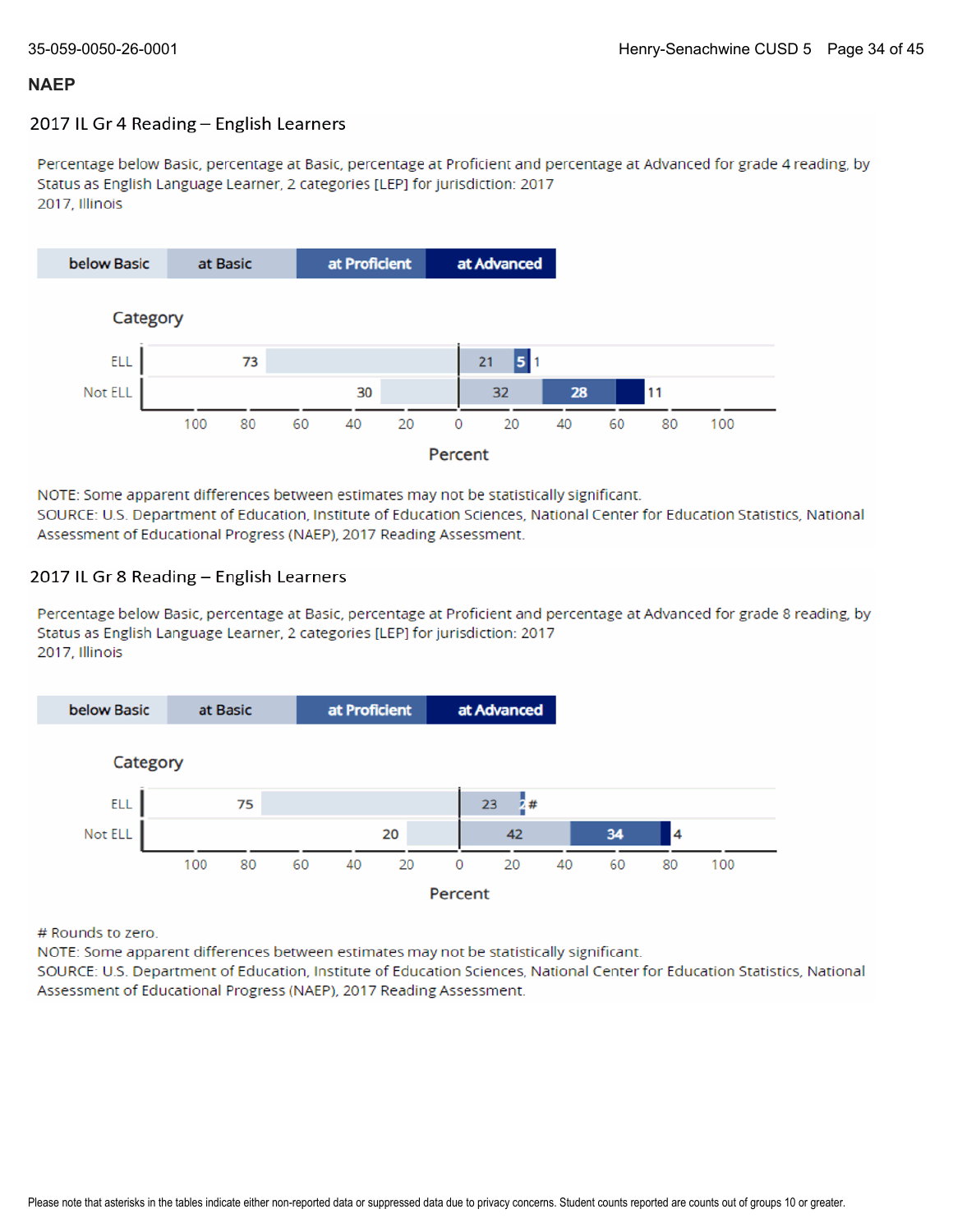The National Assessment of Educational Progress is a nationally representative and continuing assessment have been conducted periodically in reading, mathematics, science writing, U.S. history, civics, geography, and the arts.

NAEP does not provide scores for individual students or schools; instead, it offers results regarding subject-matter achievement, instructional experiences, and school environment for populations of students and sub-groups of those populations. NAEP results are based on a sample of student populations of interest.

Additional information regarding NAEP results can be found here:

- **Mathematics** 
	- o 2017 Grade 4 <u><https://www.isbe.net/Documents/naep-2017-math-snap-4.pdf></u>
	- o 2017 Grade 8 <u><https://www.isbe.net/Documents/naep-2017-math-snap-8.pdf></u>
	- o 2017 State Report Grades 4 and 8 <https://www.isbe.net/Documents/naep-2017-math-state-4-8.pdf>
	- o 2017 NAEP Inclusion Rates [https://www.nationsreportcard.gov/math\\_2017/files/2017\\_Technical\\_Appendix\\_Math\\_State.pdf](https://www.nationsreportcard.gov/math_2017/files/2017_Technical_Appendix_Math_State.pdf)
- **Reading** 
	- o 2017 Grade 4 <u><https://www.isbe.net/Documents/naep-2017-read-snap-4.pdf></u>
	- o 2017 Grade 8 <u><https://www.isbe.net/Documents/naep-2017-read-snap-8.pdf></u>
	- o 2017 State Report Grades 4 and 8 <https://www.isbe.net/Documents/naep-2017-read-state-4-8.pdf>
	- o 2017 NAEP Inclusion Rates [https://www.nationsreportcard.gov/reading\\_2017/files/2017\\_Technical\\_Appendix\\_Reading\\_State.pdf](https://www.nationsreportcard.gov/reading_2017/files/2017_Technical_Appendix_Reading_State.pdf)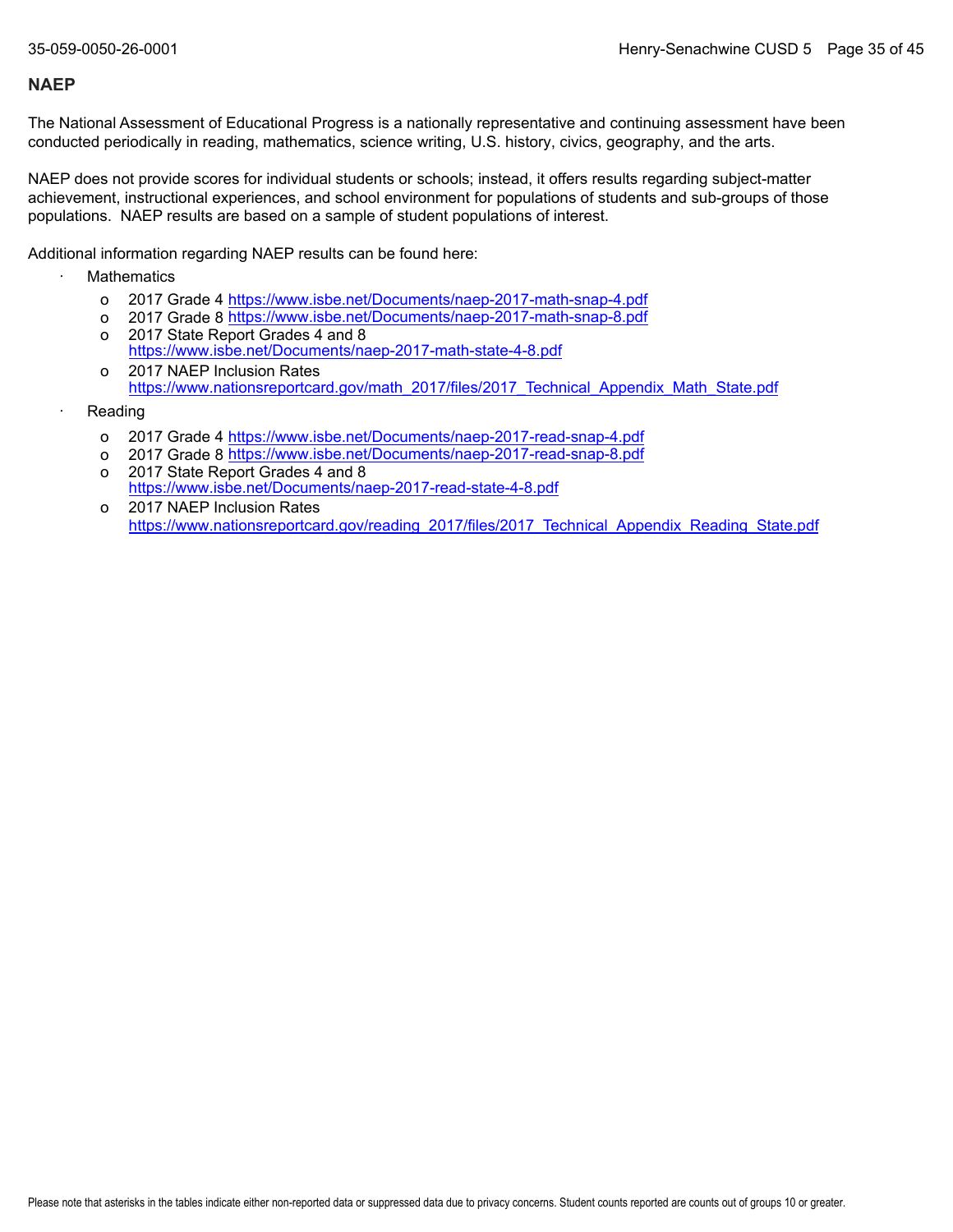## **CIVIL RIGHTS DATA COLLECTION - 2015-17 SCHOOL YEAR**

Data from the Civil Rights Data Collection comes directly from the U.S. Department of Education (ED). ED collects the data directly from ISBE and school districts and releases the information on a two to three-year delay.

ISBE also collects some of these data elements from districts and reports the results in the year it was collected. Current year data forin-school suspensions, out-of-school suspensions, and expulsions is reported by ISBE in a separate report on <u>www.isbe.net</u> . Current year data for chronic absenteeism can be found in the Students section of the Report Card. Current year data for accelerated coursework can be found in the Academic Performance section of the Report Card. Please note data may not match due to differences in data collection methods.

| <b>CRDC - IN-SCHOOL</b><br><b>SUSPENSIONS</b> |      |                 | <b>CRDC - OUT-OF-SCHOOL</b><br><b>SUSPENSIONS</b> | <b>CRDC - EXPULSIONS</b> |      |  |
|-----------------------------------------------|------|-----------------|---------------------------------------------------|--------------------------|------|--|
| <b>District</b>                               | 7.1% | <b>District</b> | 4.1%                                              | <b>District</b>          | .3%  |  |
| <b>State</b>                                  | 5.3% | <b>State</b>    | 4.5%                                              | <b>State</b>             | 0.2% |  |

| <b>CRDC - SCHOOL-RELATED</b><br><b>ARRESTS</b> |         |  |  |  |
|------------------------------------------------|---------|--|--|--|
| <b>District</b>                                | $0.0\%$ |  |  |  |
| <b>State</b>                                   | 0.2%    |  |  |  |

| TED     |                 | <b>CRDC - REFERRAL TO</b><br><b>LAW ENFORCEMENT</b> | <b>CRDC - CHRONIC</b><br><b>ABSENTEEISM</b> |       |  |
|---------|-----------------|-----------------------------------------------------|---------------------------------------------|-------|--|
| 0.0%    | <b>District</b> | $0.0\%$                                             | <b>District</b>                             | 15.1% |  |
| $0.2\%$ | <b>State</b>    | 0.4%                                                | <b>State</b>                                | 16.5% |  |

| <b>CRDC - INCIDENTS</b><br><b>OF VIOLENCE</b> |      |  |  |  |
|-----------------------------------------------|------|--|--|--|
| Rate of<br>Incidents of<br><b>Violence</b>    |      |  |  |  |
| <b>District</b>                               | 0.6% |  |  |  |
| <b>State</b>                                  | 2.2% |  |  |  |

| <b>CRDC - INCIDENTS OF VIOLENCE - FIREARM AND HOMICIDE</b>   |                |          |  |  |  |  |
|--------------------------------------------------------------|----------------|----------|--|--|--|--|
|                                                              | <b>Firearm</b> | Homicide |  |  |  |  |
| Schools in the<br>District with<br>Incidents of Violence     |                |          |  |  |  |  |
| Schools in the<br><b>State with</b><br>Incidents of Violence | 17             | 5        |  |  |  |  |

Please note that at the school level, these metrics are displayed as a yes or no indicator. However, at the district and state level, these metrics are displayed as a count.

| <b>CRDC - NUMBER AND PERCENT</b><br><b>ENROLLED IN PRESCHOOL</b> |        |  |  |  |  |
|------------------------------------------------------------------|--------|--|--|--|--|
| 54<br><b>District</b>                                            |        |  |  |  |  |
|                                                                  | 10.1%  |  |  |  |  |
| <b>State</b>                                                     | 82,056 |  |  |  |  |
|                                                                  | 4.1%   |  |  |  |  |

| CRDC - ADVANCED PLACEMENT COURSE WORK |                 |                                |         |                                  |         |               |                                |  |  |
|---------------------------------------|-----------------|--------------------------------|---------|----------------------------------|---------|---------------|--------------------------------|--|--|
|                                       |                 | <b>ADVANCED PLACEMENT (AP)</b> |         | INTERNATIONAL BACCALAUREATE (IB) |         |               |                                |  |  |
|                                       |                 | <b>COURSE WORK</b>             |         | <b>COURSE WORK</b>               |         |               | <b>DUAL CREDIT COURSE WORK</b> |  |  |
|                                       |                 | Number                         | Percent | <b>Number</b>                    | Percent | <b>Number</b> | Percent                        |  |  |
| All                                   |                 |                                |         |                                  |         |               |                                |  |  |
|                                       | <b>District</b> |                                | $3.9\%$ |                                  | 0.0%    | 12            | 2.2%                           |  |  |
|                                       | <b>State</b>    | 125.291                        | 6.2%    | 3.588                            | 0.2%    | 50.567        | 2.5%                           |  |  |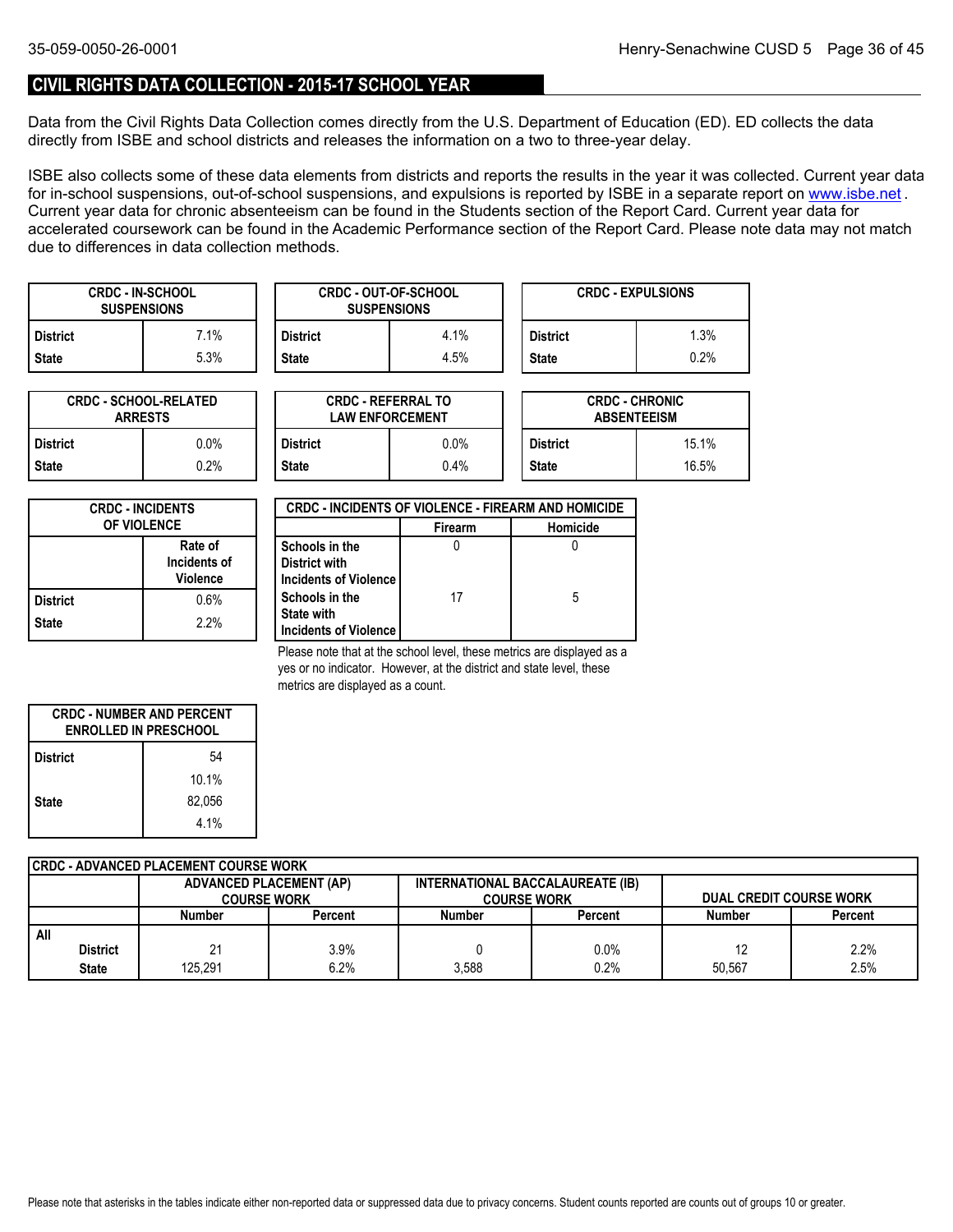# RACE/ETHNICITY AND DISABILITY CATEGORY FOR STUDENTS WITH IEPS

## **Percent of Students with IEPs by Race / Ethnicity**

|             |                    | White    | <b>Black</b> | Hispanic | Asian   | <b>Native</b><br><b>Hawaiian</b> | <b>Native</b><br>American | Two or More<br><b>Races</b> |
|-------------|--------------------|----------|--------------|----------|---------|----------------------------------|---------------------------|-----------------------------|
| District    | All Students       | $97.6\%$ | $0.2\%$      | 1.1%     | $0.4\%$ |                                  |                           | 0.7%                        |
|             | Students with IEPs | 98.1%    | 1.0%         |          | $1.0\%$ |                                  |                           |                             |
| All Peer    | All Students       | $60.8\%$ | 11.3%        | 18.7%    | 4.3%    | $0.1\%$                          | 0.3%                      | 4.5%                        |
| Districts * | Students with IEPs | 60.1%    | 14.5%        | 18.0%    | 2.1%    | $0.1\%$                          | 0.3%                      | 4.9%                        |
| State       | All Students       | 47.5%    | 16.7%        | 26.5%    | 5.2%    | 0.1%                             | 0.3%                      | 3.8%                        |
|             | Students with IEPs | 46.9%    | 19.7%        | 26.5%    | 2.6%    | 0.1%                             | 0.3%                      | 3.9%                        |

## **Percent of Students with IEPs in Each Disability Category**

|                                     | <b>Percent of All Students</b> |                 |              | <b>Percent of Students with IEPs</b> |                 |              |
|-------------------------------------|--------------------------------|-----------------|--------------|--------------------------------------|-----------------|--------------|
|                                     |                                | <b>All Peer</b> |              |                                      | <b>All Peer</b> |              |
| <b>Disability Category</b>          | <b>District</b>                | Districts*      | <b>State</b> | <b>District</b>                      | Districts*      | <b>State</b> |
| Autism                              | 0.6%                           | 1.3%            | 1.4%         | 2.9%                                 | 8.4%            | 9.2%         |
| Deafness                            |                                | $0.0\%$         | $0.0\%$      |                                      | 0.1%            | 0.2%         |
| Deaf-Blindness                      |                                | $0.0\%$         | $0.0\%$      |                                      | 0.0%            | 0.0%         |
| Developmental Delay                 | 1.1%                           | 2.0%            | 2.0%         | 5.7%                                 | 12.9%           | 13.1%        |
| <b>Emotional Disability</b>         | 0.4%                           | 0.9%            | 0.9%         | 1.9%                                 | 5.8%            | 6.2%         |
| Hearing Impairment                  | 0.2%                           | 0.2%            | 0.1%         | 1.0%                                 | 1.0%            | 0.9%         |
| <b>Intellectual Disability</b>      | 0.7%                           | 0.7%            | 0.8%         | 3.8%                                 | 4.6%            | 5.2%         |
| <b>Multiple Disabilities</b>        |                                | 0.2%            | 0.1%         |                                      | 1.1%            | 1.0%         |
| Orthopedic Impairment               |                                | 0.1%            | 0.1%         |                                      | 0.4%            | 0.3%         |
| Other Health Impairment             | 2.8%                           | 2.2%            | 1.9%         | 14.3%                                | 14.3%           | 12.9%        |
| <b>Specific Learning Disability</b> | 9.1%                           | 5.0%            | 5.1%         | 46.7%                                | 31.7%           | 34.0%        |
| Speech or Language Impairment       | 4.7%                           | 3.0%            | 2.4%         | 23.8%                                | 19.2%           | 16.3%        |
| Traumatic Brain Injury              |                                | $0.0\%$         | $0.0\%$      |                                      | 0.2%            | 0.2%         |
| Visual Impairment                   |                                | 0.1%            | 0.1%         |                                      | 0.4%            | 0.4%         |

\*Peer districts are districts of the same type as this district: Elementary School, High School, or Unit District

\*\* Peer districts for Unit Districts do not include Chicago Public Schools

\*\*\* Students who are receiving special education and/or related services via an Individualized Service Plan (ISP) have been removed from all calculations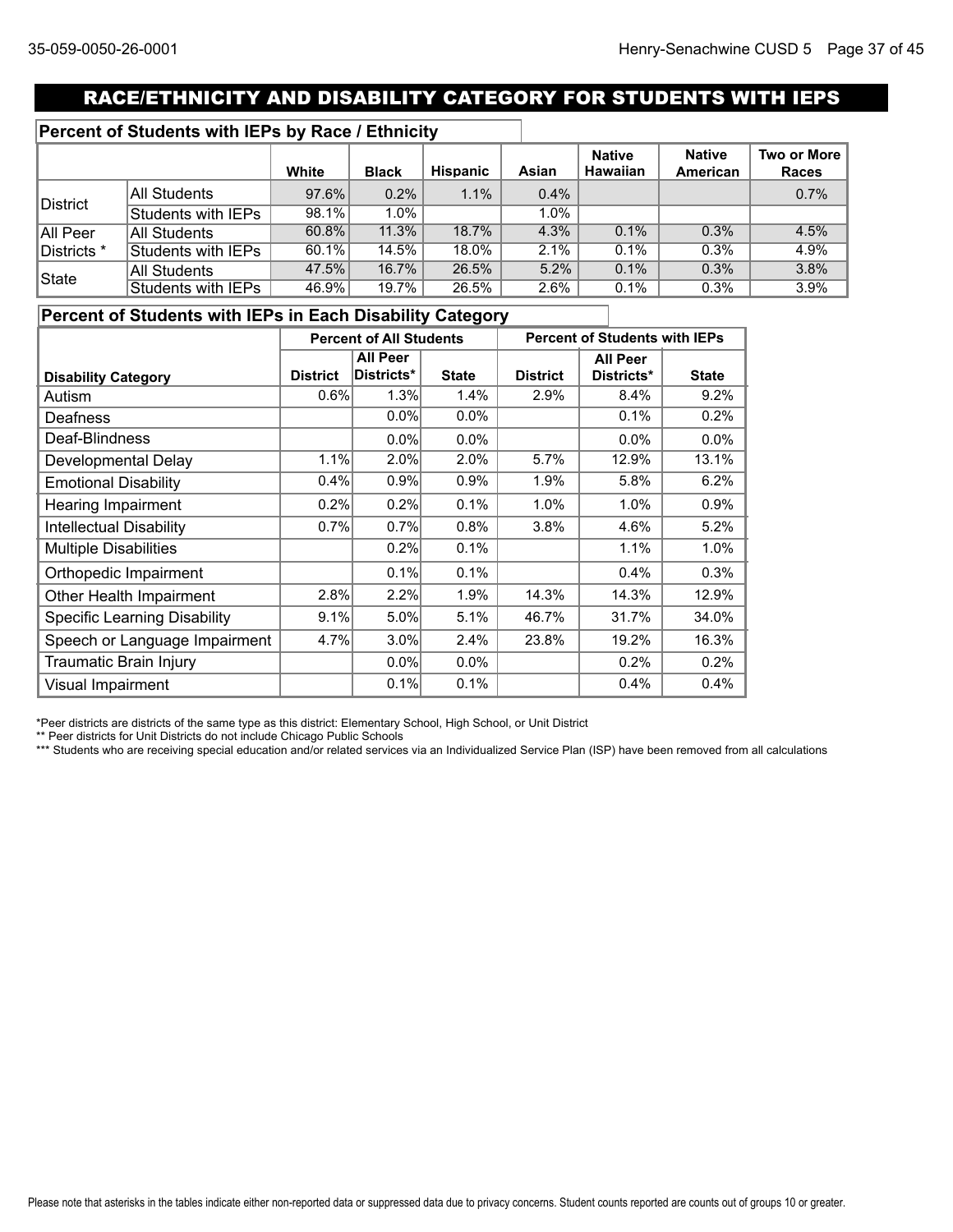## EDUCATIONAL ENVIRONMENTS FOR STUDENTS WITH IEPS

Educational environment refers to the extent to which students with IEPs receive special education and related services in classes or schools with their non-disabled peers. Research has shown that students with IEPs who received their special education and/or related services in the general education environment displayed increased motivation, higher self-esteem, improved communication and socialization skills, and greater academic achievement as compared to students who received their special education and/or related services in a more restrictive, or segregated, environment.

The educational environments in which students with IEPs ages 6-21 receive their special education and/or related services are generally classified into four settings:

- 1. Served inside the general education classroom 80% or more of the day
- 2. Served inside the general education classroom 40% to 79% of the day
- 3. Served inside the general education classroom less than 40% of the day
- 4. Served in separate educational facilities

The following information is provided for students ages 6 through 21.

| <b>Percent of Students with IEPs in Various Educational Environments</b> |                                                                                                        |       |       |       |         |  |  |  |  |
|--------------------------------------------------------------------------|--------------------------------------------------------------------------------------------------------|-------|-------|-------|---------|--|--|--|--|
|                                                                          | <b>Separate</b><br>Inside $<$ 40 $\%$<br>Inside $\geq 80\%$<br><b>Inside 40-79%</b><br><b>Facility</b> |       |       |       |         |  |  |  |  |
| <b>All Students</b><br>with an IEP                                       | <b>District</b>                                                                                        | 45.7% | 42.6% | 6.4%  | 5.3%    |  |  |  |  |
|                                                                          | All Peer Districts*                                                                                    | 54.7% | 26.2% | 13.1% | $6.0\%$ |  |  |  |  |
|                                                                          | <b>State</b>                                                                                           | 53.6% | 26.6% | 13.2% | 6.6%    |  |  |  |  |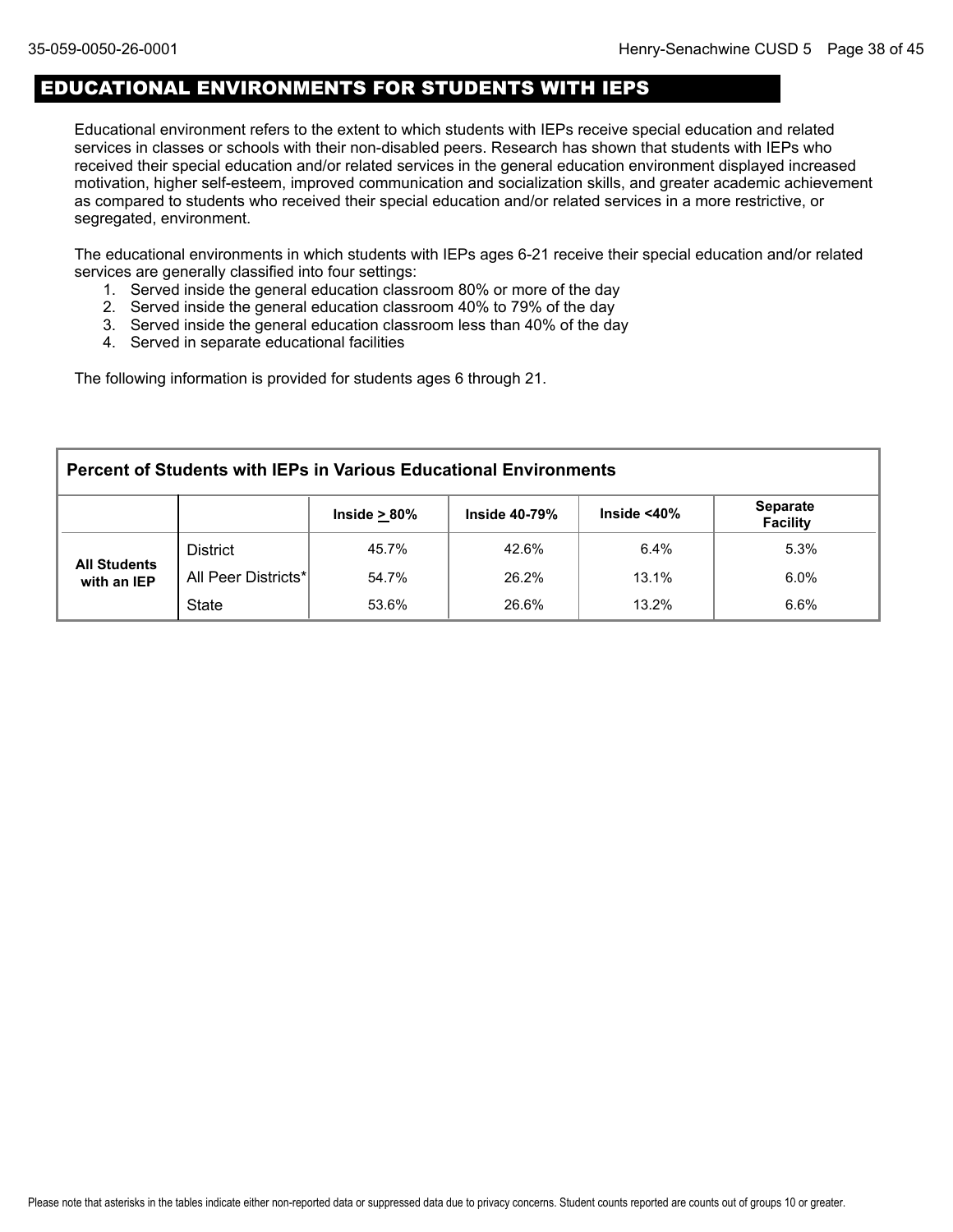| <b>Educational Environments by Race / Ethnicity</b> |                                                        |                          |                          |                        |                                    |  |  |
|-----------------------------------------------------|--------------------------------------------------------|--------------------------|--------------------------|------------------------|------------------------------------|--|--|
|                                                     |                                                        | Inside $\geq 80\%$       | <b>Inside 40-79%</b>     | Inside $<$ 40%         | <b>Separate</b><br><b>Facility</b> |  |  |
| White                                               | <b>District</b><br>All Peer Districts*<br><b>State</b> | 45.7%<br>56.7%<br>57.0%  | 42.4%<br>26.6%<br>24.9%  | 6.5%<br>10.8%<br>11.3% | 5.4%<br>5.8%<br>6.7%               |  |  |
| <b>Black</b>                                        | <b>District</b><br>All Peer Districts*<br><b>State</b> | 100.0%<br>47.2%<br>45.0% | 0.0%<br>25.7%<br>30.3%   | 0.0%<br>19.1%<br>16.4% | 0.0%<br>8.1%<br>8.3%               |  |  |
| Hispanic                                            | <b>District</b><br>All Peer Districts*<br><b>State</b> | 54.3%<br>54.1%           | 26.6%<br>27.7%           | 14.4%<br>13.4%         | 4.7%<br>4.7%                       |  |  |
| Asian                                               | <b>District</b><br>All Peer Districts*<br><b>State</b> | 0.0%<br>56.3%<br>54.2%   | 100.0%<br>17.4%<br>19.7% | 0.0%<br>20.4%<br>19.1% | 0.0%<br>5.9%<br>7.0%               |  |  |
| <b>Native Hawaiian</b>                              | <b>District</b><br>All Peer Districts*<br><b>State</b> | 49.0%<br>49.1%           | 26.0%<br>20.3%           | 18.8%<br>23.4%         | 6.3%<br>7.2%                       |  |  |
| <b>Native American</b>                              | <b>District</b><br>All Peer Districts*<br><b>State</b> | 52.1%<br>51.5%           | 26.9%<br>25.7%           | 13.1%<br>14.5%         | 7.9%<br>8.4%                       |  |  |
| Two or More Races                                   | <b>District</b><br>All Peer Districts*<br><b>State</b> | 54.5%<br>54.1%           | 24.7%<br>23.9%           | 14.6%<br>14.5%         | 6.2%<br>7.5%                       |  |  |

\*Peer districts are districts of the same type as this district: Elementary School, High School, or Unit District

\*\* Peer districts for Unit Districts do not inlcude Chicago Public Schools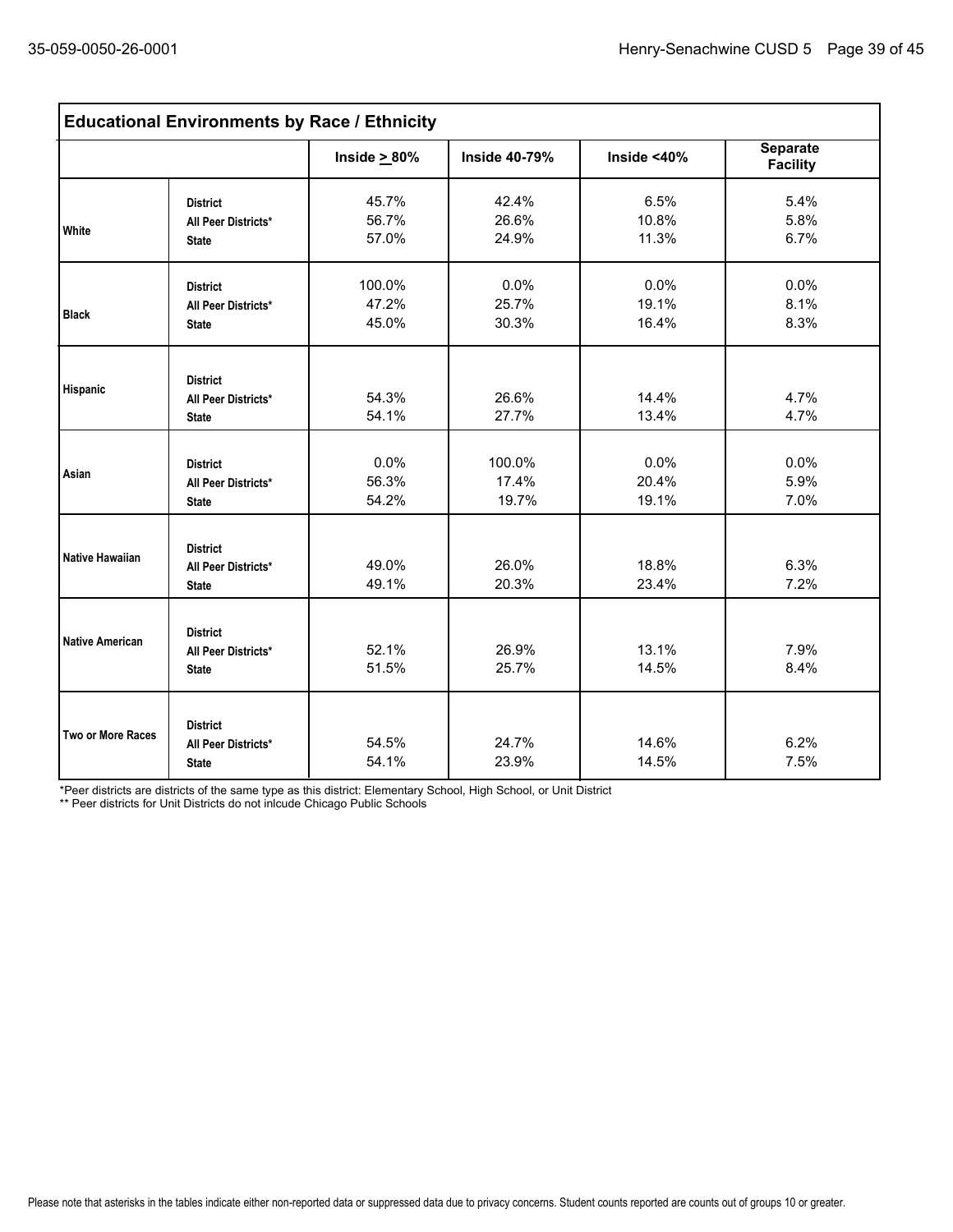| <b>Educational Environments for Students with IEPs for Selected Disabilities</b> |                                                        |                          |                      |                      |                                    |  |
|----------------------------------------------------------------------------------|--------------------------------------------------------|--------------------------|----------------------|----------------------|------------------------------------|--|
|                                                                                  |                                                        | Inside $\geq 80\%$       | <b>Inside 40-79%</b> | Inside $<$ 40%       | <b>Separate</b><br><b>Facility</b> |  |
| <b>Autism</b>                                                                    | <b>District</b>                                        | 66.7%                    | 33.3%                | 0.0%                 | 0.0%                               |  |
|                                                                                  | All Peer Districts*                                    | 31.3%                    | 22.8%                | 31.1%                | 14.8%                              |  |
|                                                                                  | <b>State</b>                                           | 30.0%                    | 22.5%                | 31.4%                | 16.1%                              |  |
| <b>Emotional Disability</b>                                                      | <b>District</b>                                        | 0.0%                     | 50.0%                | 0.0%                 | 50.0%                              |  |
|                                                                                  | All Peer Districts*                                    | 30.5%                    | 19.4%                | 18.3%                | 31.9%                              |  |
|                                                                                  | <b>State</b>                                           | 34.8%                    | 20.1%                | 14.6%                | 30.5%                              |  |
| <b>Intellectual Disability</b>                                                   | <b>District</b>                                        | 25.0%                    | 0.0%                 | 50.0%                | 25.0%                              |  |
|                                                                                  | All Peer Districts*                                    | 3.4%                     | 30.6%                | 54.3%                | 11.7%                              |  |
|                                                                                  | <b>State</b>                                           | 3.7%                     | 29.3%                | 51.1%                | 15.9%                              |  |
| <b>Other Health Impairment</b>                                                   | <b>District</b>                                        | 33.3%                    | 33.3%                | 13.3%                | 20.0%                              |  |
|                                                                                  | All Peer Districts*                                    | 55.5%                    | 29.0%                | 10.2%                | 5.3%                               |  |
|                                                                                  | <b>State</b>                                           | 58.0%                    | 27.4%                | 9.5%                 | 5.0%                               |  |
| <b>Specific Learning Disability</b>                                              | <b>District</b>                                        | 36.7%                    | 59.2%                | 4.1%                 | 0.0%                               |  |
|                                                                                  | All Peer Districts*                                    | 55.0%                    | 37.7%                | 6.2%                 | 1.1%                               |  |
|                                                                                  | <b>State</b>                                           | 55.4%                    | 37.2%                | 6.3%                 | 1.1%                               |  |
| Speech or Language<br>Impairment                                                 | <b>District</b><br>All Peer Districts*<br><b>State</b> | 100.0%<br>98.0%<br>97.2% | 0.0%<br>1.4%<br>1.9% | 0.0%<br>0.5%<br>0.8% | 0.0%<br>0.0%<br>0.1%               |  |

## **Early Childhood (EC) Educational Environments (ages 3-5)**

Educational environments for children ages 3 through 5 can be generally classified into one of the following settings:

- A. Children attending a regular early childhood program and receives the majority of special education and related services in the regular early childhood program.
- B. Children attending a regular early childhood program and receives the majority of special education and related services in some other location.
- C. Children receiving special education or related services full-time in a separate class/facility.
- D. Children receiving special education or related services full-time in the child's home.
- E. Children receiving special education or related services from a service provider, and who do not attend an early childhood or special education program.

| <b>Percent of Students with IEPs in Various Educational Environments</b> |                                                  |                                                          |                    |                |          |  |  |  |
|--------------------------------------------------------------------------|--------------------------------------------------|----------------------------------------------------------|--------------------|----------------|----------|--|--|--|
|                                                                          | <b>Regular Early Childhood Program</b>           | <b>Separate</b>                                          |                    | <b>Service</b> |          |  |  |  |
|                                                                          | <b>Majority of Services</b><br>Inside EC Program | <b>Majority of Services</b><br><b>Outside EC Program</b> | Class/<br>Facility | Home           | Provider |  |  |  |
| <b>District</b>                                                          | 9.1                                              | 90.9                                                     | 0.0                | 0.0            | 0.0      |  |  |  |
| All Peer Districts*                                                      | 41.3                                             | 32.0                                                     | 20.4               | 0.3            | 6.0      |  |  |  |
| <b>State</b>                                                             | 45.4                                             | 24.8                                                     | 23.9               | 0.2            | 5.7      |  |  |  |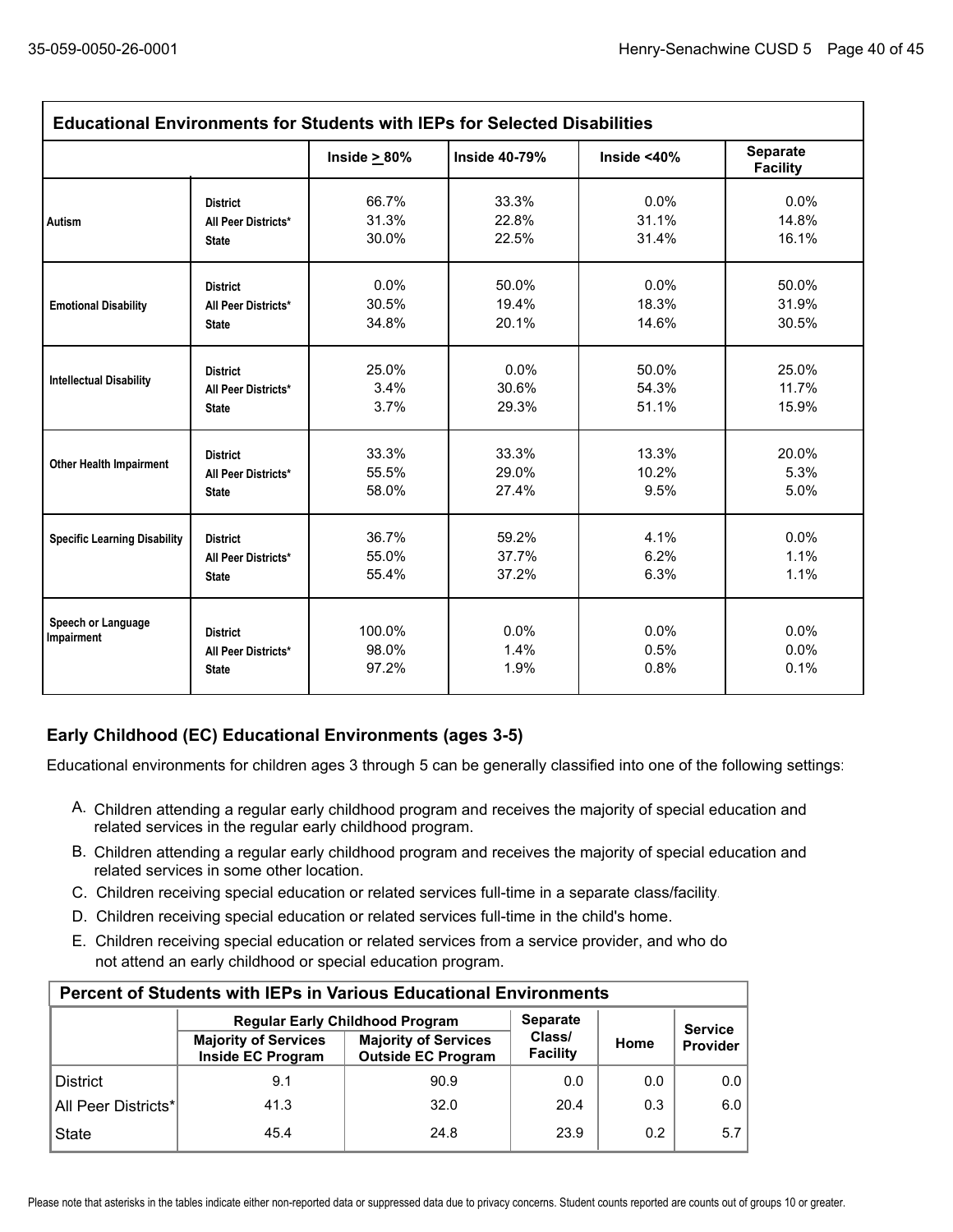| <b>Educational Environments by Race/Ethnicity</b> |                                                  |                                                          |                           |      |                            |  |
|---------------------------------------------------|--------------------------------------------------|----------------------------------------------------------|---------------------------|------|----------------------------|--|
|                                                   | <b>Regular Early Childhood Program</b>           | <b>Separate</b>                                          |                           |      |                            |  |
|                                                   | <b>Majority of Services</b><br>Inside EC Program | <b>Majority of Services</b><br><b>Outside EC Program</b> | Class/<br><b>Facility</b> | Home | <b>Service</b><br>Provider |  |
| White                                             |                                                  |                                                          |                           |      |                            |  |
| <b>District</b>                                   | 9.1%                                             | 90.9%                                                    | 0.0%                      | 0.0% | 0.0%                       |  |
| All Peer Districts*                               | 40.0%                                            | 34.6%                                                    | 18.3%                     | 0.3% | 6.8%                       |  |
| <b>State</b>                                      | 40.5%                                            | 30.6%                                                    | 20.9%                     | 0.2% | 7.7%                       |  |
| <b>Black</b>                                      |                                                  |                                                          |                           |      |                            |  |
| <b>District</b>                                   | 0.0%                                             | 0.0%                                                     | 0.0%                      | 0.0% | 0.0%                       |  |
| All Peer Districts*                               | 39.9%                                            | 31.6%                                                    | 25.5%                     | 0.1% | 3.0%                       |  |
| <b>State</b>                                      | 47.5%                                            | 21.6%                                                    | 28.8%                     | 0.1% | 2.0%                       |  |
| Hispanic                                          |                                                  |                                                          |                           |      |                            |  |
| <b>District</b>                                   |                                                  |                                                          |                           |      |                            |  |
| All Peer Districts*                               | 46.1%                                            | 26.6%                                                    | 21.7%                     | 0.2% | 5.4%                       |  |
| <b>State</b>                                      | 54.9%                                            | 15.8%                                                    | 25.5%                     | 0.1% | 3.6%                       |  |
| Asian                                             |                                                  |                                                          |                           |      |                            |  |
| <b>District</b>                                   | 0.0%                                             | 0.0%                                                     | 0.0%                      | 0.0% | 0.0%                       |  |
| All Peer Districts*                               | 42.7%                                            | 18.0%                                                    | 31.7%                     | 0.5% | 7.1%                       |  |
| <b>State</b>                                      | 45.7%                                            | 14.9%                                                    | 33.8%                     | 0.4% | 5.2%                       |  |
| <b>Native Hawaiian</b>                            |                                                  |                                                          |                           |      |                            |  |
| <b>District</b>                                   |                                                  |                                                          |                           |      |                            |  |
| All Peer Districts*                               | 70.0%                                            | 10.0%                                                    | 20.0%                     | 0.0% | 0.0%                       |  |
| <b>State</b>                                      | 55.6%                                            | 11.1%                                                    | 33.3%                     | 0.0% | 0.0%                       |  |
| <b>Native American</b>                            |                                                  |                                                          |                           |      |                            |  |
| <b>District</b>                                   |                                                  |                                                          |                           |      |                            |  |
| All Peer Districts*                               | 39.0%                                            | 26.8%                                                    | 24.4%                     | 2.4% | 7.3%                       |  |
| <b>State</b>                                      | 36.3%                                            | 23.0%                                                    | 34.1%                     | 1.5% | 5.2%                       |  |
| <b>Two or More Races</b>                          |                                                  |                                                          |                           |      |                            |  |
| <b>District</b>                                   |                                                  |                                                          |                           |      |                            |  |
| All Peer Districts*                               | 41.2%                                            | 31.7%                                                    | 22.4%                     | 0.2% | 4.6%                       |  |
| <b>State</b>                                      | 42.0%                                            | 28.4%                                                    | 24.4%                     | 0.2% | 5.1%                       |  |

\*Peer districts are districts of the same type as this district: Elementary, High School , or Unit

\*\* Peer districts for Unit Districts do not include Chicago Public Schools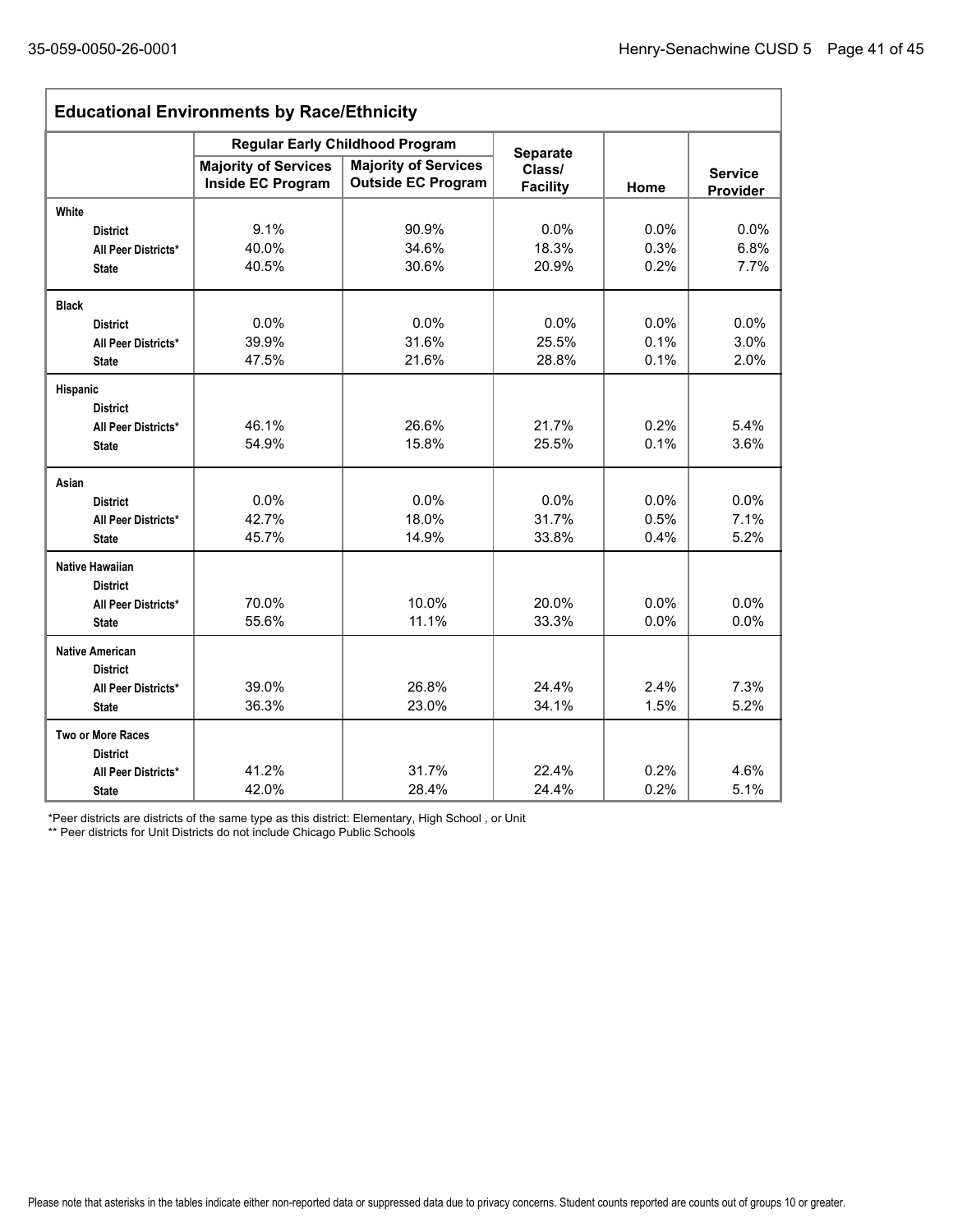$\Gamma$ 

÷,

| <b>Educational Environments for Students with IEPs for Selected Disabilities</b> |                                                         |                                                          |                           |         |                            |  |
|----------------------------------------------------------------------------------|---------------------------------------------------------|----------------------------------------------------------|---------------------------|---------|----------------------------|--|
|                                                                                  | <b>Regular Early Childhood Program</b>                  | <b>Separate</b>                                          |                           |         |                            |  |
|                                                                                  | <b>Majority of Services</b><br><b>Inside EC Program</b> | <b>Majority of Services</b><br><b>Outside EC Program</b> | Class/<br><b>Facility</b> | Home    | <b>Service</b><br>Provider |  |
| <b>Autism</b>                                                                    |                                                         |                                                          |                           |         |                            |  |
| <b>District</b>                                                                  | 0.0%                                                    | 0.0%                                                     | 0.0%                      | 0.0%    | 0.0%                       |  |
| All Peer Districts*                                                              | 31.6%                                                   | 12.1%                                                    | 56.0%                     | $0.0\%$ | 0.3%                       |  |
| <b>State</b>                                                                     | 30.1%                                                   | 11.2%                                                    | 58.2%                     | 0.0%    | 0.6%                       |  |
| <b>Developmental Delay</b>                                                       |                                                         |                                                          |                           |         |                            |  |
| <b>District</b>                                                                  | 33.3%                                                   | 66.7%                                                    | 0.0%                      | 0.0%    | 0.0%                       |  |
| All Peer Districts*                                                              | 46.7%                                                   | 20.3%                                                    | 32.2%                     | 0.1%    | 0.7%                       |  |
| <b>State</b>                                                                     | 49.7%                                                   | 15.5%                                                    | 33.8%                     | 0.1%    | 0.9%                       |  |
| <b>Emotional Disability</b>                                                      |                                                         |                                                          |                           |         |                            |  |
| <b>District</b>                                                                  | 0.0%                                                    | 0.0%                                                     | 0.0%                      | 0.0%    | 0.0%                       |  |
| All Peer Districts*                                                              | 24.1%                                                   | 37.9%                                                    | 34.5%                     | 0.0%    | 3.4%                       |  |
| <b>State</b>                                                                     | 26.3%                                                   | 31.6%                                                    | 38.6%                     | 0.0%    | 3.5%                       |  |
| <b>Intellectual Disability</b>                                                   |                                                         |                                                          |                           |         |                            |  |
| <b>District</b>                                                                  | 0.0%                                                    | 0.0%                                                     | 0.0%                      | 0.0%    | 0.0%                       |  |
| All Peer Districts*                                                              | 26.7%                                                   | 11.7%                                                    | 61.7%                     | 0.0%    | 0.0%                       |  |
| <b>State</b>                                                                     | 23.4%                                                   | 12.6%                                                    | 63.1%                     | 0.0%    | 0.9%                       |  |
| <b>Other Health Impairment</b>                                                   |                                                         |                                                          |                           |         |                            |  |
| <b>District</b>                                                                  | 0.0%                                                    | 0.0%                                                     | 0.0%                      | 0.0%    | 0.0%                       |  |
| All Peer Districts*                                                              | 43.6%                                                   | 19.6%                                                    | 33.5%                     | 1.8%    | 1.5%                       |  |
| <b>State</b>                                                                     | 41.6%                                                   | 17.2%                                                    | 37.7%                     | 1.7%    | 1.8%                       |  |
| <b>Specific Learning</b><br><b>Disability</b>                                    |                                                         |                                                          |                           |         |                            |  |
| <b>District</b>                                                                  | 0.0%                                                    | 0.0%                                                     | 0.0%                      | 0.0%    | 0.0%                       |  |
| All Peer Districts*                                                              | 46.4%                                                   | 28.6%                                                    | 17.9%                     | 0.0%    | 0.0%                       |  |
| <b>State</b>                                                                     | 48.3%                                                   | 20.0%                                                    | 26.7%                     | 0.0%    | 5.0%                       |  |
| Speech or Language<br>Impairment                                                 |                                                         |                                                          |                           |         |                            |  |
| <b>District</b>                                                                  | 0.0%                                                    | 100.0%                                                   | 0.0%                      | 0.0%    | 0.0%                       |  |
| All Peer Districts*                                                              | 37.9%                                                   | 47.3%                                                    | 2.2%                      | 0.3%    | 12.3%                      |  |
| <b>State</b>                                                                     | 44.4%                                                   | 39.2%                                                    | 3.6%                      | 0.2%    | 12.7%                      |  |

\*Peer districts are districts of the same type as this district: Elementary, High School , or Unit

\*\* Peer districts for Unit Districts do not include Chicago Public Schools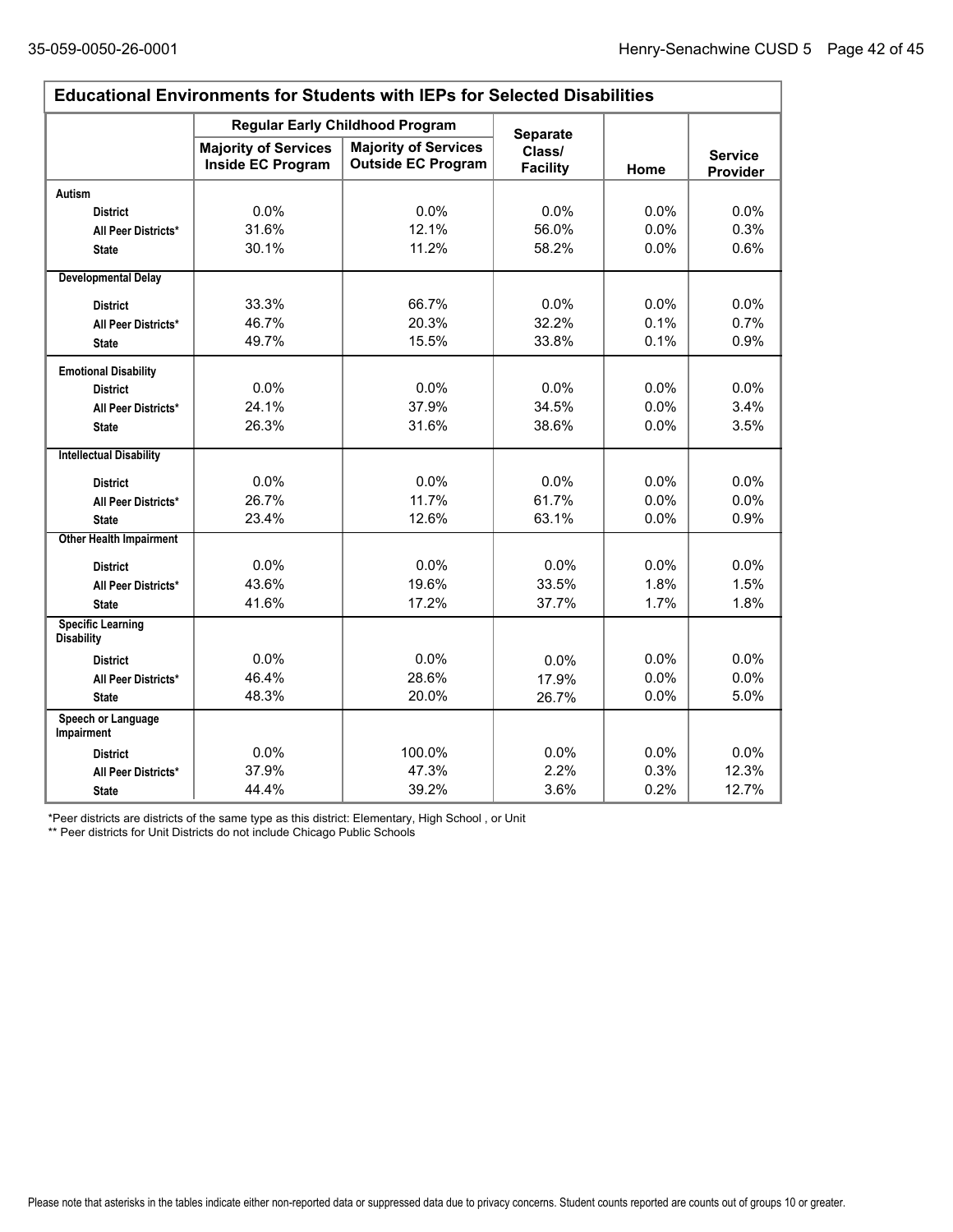## STATE PERFORMANCE PLAN INDICATORS FOR STUDENTS WITH IEPS

The Individuals with Disabilities Education Act (IDEA 2004) requires states to develop and submit a State Performance Plan (SPP) to the Office of Special Education Programs (OSEP) at the U.S. Department of Education. The SPP is designed to evaluate the State's efforts to implement the requirements and purposes of IDEA and describe how the State will improve its implementation. The plan consists of several priority areas with specific indicators defined for each area. Measurable and rigorous targets are defined for each indicator to show progress throughout the life of the SPP. States are required to publicly report on SPP Indicators 1-14. A link to the Illinois State Performance Plan, Part B can be found at: <https://www.isbe.net/Pages/State-Performance-Plan-Data-and-Accountability.aspx>

The table below shows how this school district performed on specific indicators and whether or not it met the annual state targets for those indicators as defined in the Illinois State Performance Plan. Some indicators require a minimum number of students before comparing district data to the state targets. "N/A" indicates that either the district did not have enough students to report on the district's performance for that particular indicator or the district does not serve students of the ages measured by the indicator.

The State Test Participation Rate is calculated by dividing the number of participants by the Tested Enrollment. At least 95% of students should be tested in ELA and mathematics with at least 10 students. If the state test participation rate is less than 95%, a 95% confidence interval is applied and the student group can meet the 95% target through the confidence interval.

| <b>SPP</b><br><b>Indicator</b> | <b>Indicator Description</b>                                                                                                                                                                                                                                   | 2018 - 2019<br><b>District Data</b> | 2018 - 2019<br><b>State Target</b> | <b>District Met</b><br><b>State Target</b> |
|--------------------------------|----------------------------------------------------------------------------------------------------------------------------------------------------------------------------------------------------------------------------------------------------------------|-------------------------------------|------------------------------------|--------------------------------------------|
| 1                              | Graduation Rate for students with IEPs (Data lag one<br>year)                                                                                                                                                                                                  | 69.2                                | 73.0                               | No.                                        |
| $\overline{2}$                 | Dropout Rate for students with IEPs (Data lag one year)                                                                                                                                                                                                        | 2.9                                 | 4.5                                | Yes                                        |
| 3a                             | Made adequate yearly progress (AYP) for students with<br><b>IEPs</b>                                                                                                                                                                                           | N/A                                 | N/A                                | N/A                                        |
| 3 <sub>b</sub>                 | Reading assessment participation rate for students with<br><b>IEPs</b>                                                                                                                                                                                         | 100.0                               | 95.0                               | Yes                                        |
| 3 <sub>b</sub>                 | Math assessment participation rate for students with<br><b>IEPs</b>                                                                                                                                                                                            | 98.2                                | 95.0                               | <b>Yes</b>                                 |
| 3 <sub>c</sub>                 | Students with IEPs meeting or exceeding standards on<br>state reading assessments                                                                                                                                                                              | 7.3                                 | 23.1                               | No                                         |
| 3 <sub>c</sub>                 | Students with IEPs meeting or exceeding standards on<br>state math assessments                                                                                                                                                                                 | 1.9                                 | 23.2                               | No.                                        |
| 4a                             | Significant discrepancy in the rate of suspensions and<br>expulsions of greater than 10 days for children with IEPs<br>(Data lag one year)                                                                                                                     | No                                  | No                                 | Yes                                        |
| 4 <sub>b</sub>                 | Significant discrepancy by race or ethnicity, in the rate of<br>suspensions and expulsions greater than 10 days of<br>children with IEPs and have policies, procedures and<br>practices that contributed to the significant discrepancy<br>(Data lag one year) | No                                  | No                                 | Yes                                        |
| 5a                             | Students with IEPs ages 6-21 served inside the general<br>classroom $\geq$ 80% of the time                                                                                                                                                                     | 45.7                                | 58.0                               | No                                         |
| 5 <sub>b</sub>                 | Students with IEPs ages 6-21 served inside of the<br>general classroom < 40% of the time                                                                                                                                                                       | 6.4                                 | 15.5                               | <b>Yes</b>                                 |
| 5 <sub>c</sub>                 | Students with IEPs ages 6-21 served in separate<br>educational facilities                                                                                                                                                                                      | 5.3                                 | 3.9                                | No                                         |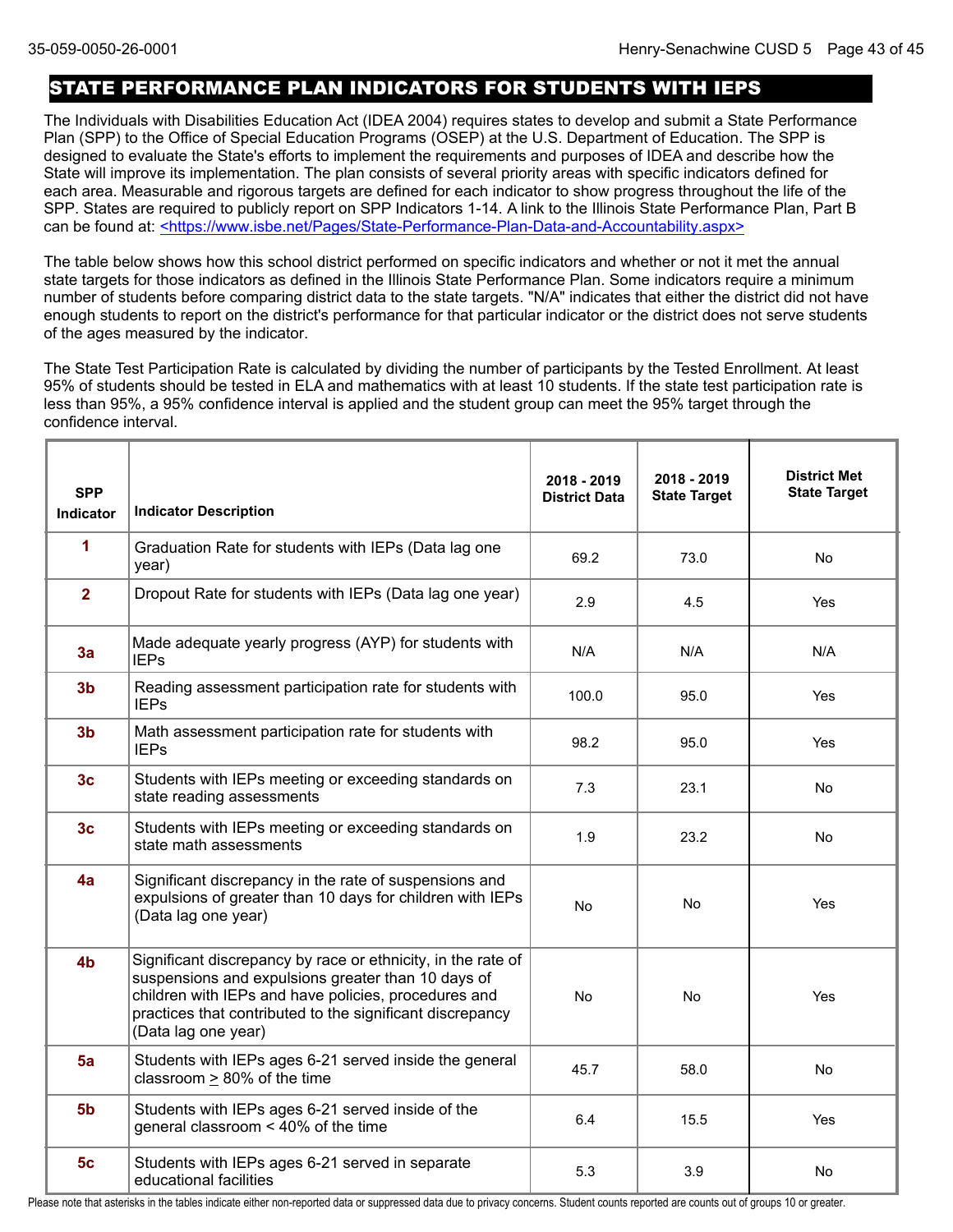| <b>SPP</b>     |                                                                                                                                                                                                                                                               | 2018 - 2019<br><b>District Data</b> | 2018 - 2019<br><b>State Target</b> | <b>District Met</b><br><b>State Target</b> |
|----------------|---------------------------------------------------------------------------------------------------------------------------------------------------------------------------------------------------------------------------------------------------------------|-------------------------------------|------------------------------------|--------------------------------------------|
| Indicator      | <b>Indicator Description</b>                                                                                                                                                                                                                                  |                                     |                                    |                                            |
| 6a             | Children ages 3-5 in regular early childhood program<br>and receiving the majority of special education and<br>related services in the regular early childhood program                                                                                        | 9.1                                 | 32.9                               | No                                         |
| 6 <sub>b</sub> | Children ages 3-5 in separate special education class,<br>separate school or residential facility                                                                                                                                                             | 0.0                                 | 30.5                               | Yes                                        |
| 7a             | Children who entered or exited an Early Childhood<br>Special Education program below age expectations<br>who substantially increased their rate of growth with<br>improved functioning in positive social-emotional skills                                    | 85.7                                | 86.3                               | No                                         |
| 7a             | Children in an Early Childhood Special Education<br>program who were functioning within age expectations<br>with positive social-emotional skills by the time they<br>exited the program                                                                      | 71.4                                | 55.6                               | Yes                                        |
| 7b             | Children who entered or exited an Early Childhood<br>Special Education program below age expectations<br>who substantially increased their rate of growth with<br>improved acquisition and use of knowledge and skills<br>by the time they exited the program | 100.0                               | 87.0                               | Yes                                        |
| 7b             | Children in an Early Childhood Special Education<br>program who were functioning within age expectations<br>with acquisition and use of knowledge and skills by the<br>time they exited the program                                                           | 57.1                                | 53.9                               | Yes                                        |
| 7c             | Children who entered or exited an Early Childhood<br>Special Education program that substantially increased<br>their rate of growth in the use of appropriate behavior to<br>meet their needs by the time they exited the program                             | 85.7                                | 88.1                               | No                                         |
| 7c             | Children in an Early Childhood Special Education<br>program that were functioning within age expectations<br>regarding the use of appropriate behavior to meet their<br>needs by the time they exited the program                                             | 85.7                                | 64.3                               | Yes                                        |
| 8              | Parents with a child receiving special education<br>services who report that schools facilitated parent<br>involvement as a means of improving services and<br>results for children with disabilities                                                         |                                     | 61.0                               | N/A                                        |
| 9              | Disproportionate representation of racial and ethnic<br>groups in special education and related services that<br>was the result of inappropriate identification                                                                                               | No                                  | No                                 | Yes                                        |
| 10             | Disproportionate representation of racial and ethnic<br>groups in specific disability categories that was a result<br>of inappropriate identification                                                                                                         | No                                  | No                                 | Yes                                        |